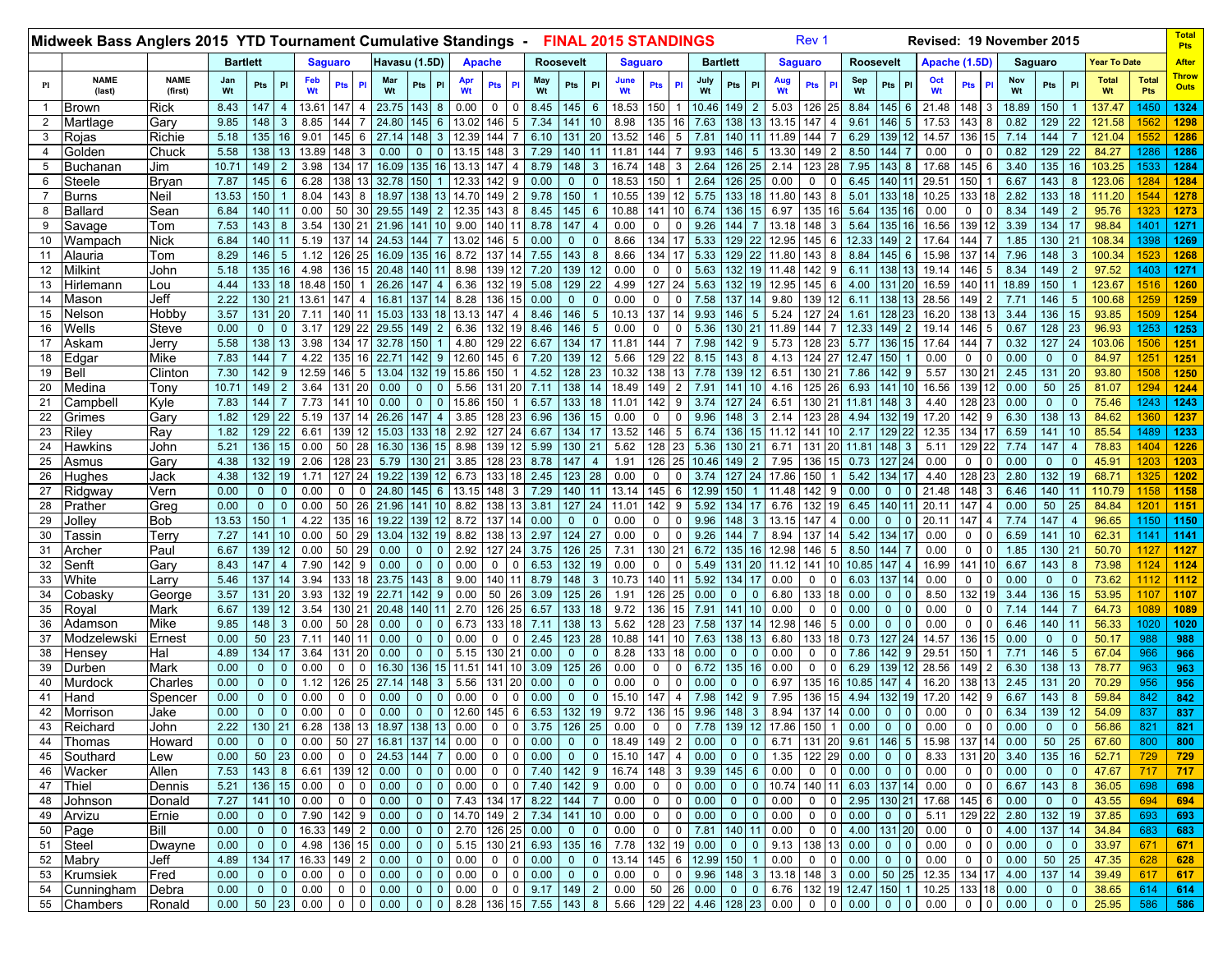| Havasu (1.5D)<br><b>Bartlett</b><br><b>Year To Date</b><br><b>After</b><br><b>Bartlett</b><br><b>Saguaro</b><br><b>Apache</b><br><b>Roosevelt</b><br><b>Roosevelt</b><br>Apache (1.5D)<br><b>Saguaro</b><br><b>Saguaro</b><br><b>Saguaro</b><br>Throw<br><b>NAME</b><br><b>NAME</b><br>May<br>Sep<br><b>Total</b><br><b>Total</b><br>Jan<br>Feb<br>Mar<br>June<br>July<br>Oct<br>Nov<br>Aug<br>PI<br>Pts<br>Pts<br>P<br>Pts<br>Pts<br>PI<br><b>Pts</b><br>P<br>Pts<br>PI<br>PI<br>PI<br>Pts<br><b>Pts</b><br>Pts<br>PI<br>Pl<br>Pts<br>Pts<br><b>Outs</b><br>Wt<br>Wt<br>Wt<br>Wt<br>Wt<br>(last)<br>(first)<br>Wt<br>Wt<br>Wt<br>Wt<br>Wt<br>Wt<br>Wt<br>Pts<br>0.00<br>0.00<br>0.00<br>1.35<br>122<br>6.93<br>141<br>8.50<br>32<br>3.39<br>134<br>529<br>529<br>56<br>/aughan<br>Floyd<br>$\mathbf{0}$<br>0.00<br>$\Omega$<br>0.00<br>$\mathbf{0}$<br>0.00<br>0<br>$\Omega$<br>0.00<br>$\mathbf{0}$<br>20.17<br>$\Omega$<br>0<br>0<br>$\Omega$<br>-0<br>0<br>19<br>50<br>133<br>0.00<br>23<br> 48 <br>0.00<br>8.28<br>0.00<br>134<br>0.00<br>50<br>28.98<br>57<br>Olivier<br>Scott<br>13.89<br>0.00<br>0.00<br>0<br>$\mathbf 0$<br>18<br>$\Omega$<br>$\mathbf 0$<br>6.81<br>$\mathbf{0}$<br>0.00<br>0<br>0.00<br>25<br>515<br>3<br>0<br>0<br>0<br>515<br>$\mathbf{0}$<br>$\mathbf{0}$<br>-0<br>140  <br>50<br>50<br>Bill<br>0.00<br>$\overline{0}$<br>$\mathbf{0}$<br>0.00<br>$\mathbf 0$<br>$\mathbf 0$<br>0.00<br>$\overline{0}$<br>0.00<br>$\mathbf 0$<br>0.00<br>$\overline{0}$<br>10.73<br>0.00<br>$\mathbf{0}$<br>$\mathbf{0}$<br>4.13<br>∶ا 124<br>0.00<br>17.53<br>43<br>8<br>0.00<br>25<br>32.39<br>507<br>507<br>58<br>Blakeman<br>$\mathbf 0$<br>$\Omega$<br>11<br>25<br>$\mathbf{0}$<br>143<br>Andrew<br>0.00<br>$\mathbf{0}$<br>0.00<br>7.11<br>138<br>13<br>0.00<br>0.00<br>$\mathbf{0}$<br>149<br>7.95<br>0.00<br>$\mathbf{0}$<br>28.36<br>430<br>59<br>Goettl<br>$\mathbf{0}$<br>0.00<br>0<br>0<br>0.00<br>$\mathbf{0}$<br>0<br>$\mathbf 0$<br>0<br>0<br>$\mathbf{0}$<br>13.30<br>8<br>0.00<br>0<br>430<br>$\Omega$<br>$\Omega$<br>0.00<br>0.00<br>$\overline{0}$<br>18.48<br>50<br>0.00<br>0.00<br>9.78<br>150<br>0.00<br>$\mathbf 0$<br>0.00<br>$\Omega$<br>129  <br>0.00<br>$\mathbf{0}$<br>34.75<br>429<br>60<br>Doug<br>$\mathbf 0$<br>$\Omega$<br>$\mathbf 0$<br>0<br>$\mathbf{0}$<br>6.49<br>$\mathbf{0}$<br>0.00<br>0<br>429<br>Cunningham<br>$\Omega$<br>$\Omega$<br>7.87<br>145<br>143<br>0.00<br>0.00<br>0.00<br>$\mathbf{0}$<br>419<br>419<br>61<br>6<br>8.04<br>8<br>11.13<br>131<br>20<br>0.00<br>$\Omega$<br>$\mathbf 0$<br>0.00<br>0<br>0<br>$\Omega$<br>$\mathbf{0}$<br>0.00<br>0<br>$\mathbf{0}$<br>$\Omega$<br>0.00<br>0<br>0.00<br>27.04<br>Shearer<br>Jack<br>$\Omega$<br><sup>0</sup><br>$\mathbf{0}$<br>0.00<br>44<br>11.13<br>131<br>0.00<br>$\mathbf 0$<br>0.00<br>$\mathbf 0$<br>0.00<br>$\Omega$<br>0.00<br>$\Omega$<br>0.00<br>0.00<br>31.49<br>62<br>Hegenderfer<br>Don<br>$\mathbf{0}$<br>8.85<br>20<br>11.51<br>141<br>$\Omega$<br>$\mathbf{0}$<br>$\mathbf{0}$<br>$\Omega$<br>0.00<br>0<br>416<br>416<br>7.75<br>131  <br>Riddle<br>0.00<br>$\mathbf{0}$<br> 45 <br>135<br>0.00<br>$\overline{0}$<br>20<br>0.00<br>$\Omega$<br>0.00<br>0<br>0.00<br>$\overline{0}$<br>0.00<br>$\mathbf{0}$<br>24.90<br>411<br>411<br>63<br>$\mathbf{0}$<br>9.01<br>6<br>0.00<br>8.14<br>$\mathbf{0}$<br>0.00<br>0<br>Jason<br>0<br>$\Omega$<br>$\Omega$<br>$\Omega$<br>$\mathbf{0}$<br>16<br>0.00<br>$\overline{0}$<br>$\mathbf{0}$<br>$\mathbf 0$<br>0.00<br>8.14<br>135<br>8.22<br>144<br>7.75<br>131<br>20<br>0.00<br>$\mathbf{0}$<br>0.00<br>0.00<br>$\overline{0}$<br>0.00<br>$\mathbf{0}$<br>24.11<br>410<br>0.00<br>$\mathbf 0$<br>$\mathbf{0}$<br>$\mathbf{0}$<br>$\overline{7}$<br>$\mathbf 0$<br>0<br>$\mathbf 0$<br>0.00<br>0<br>$\mathbf 0$<br>410<br>64<br>Yeager<br>Dale<br>16<br>$\mathbf{0}$<br>133<br>139<br>Robert<br>4.44<br>18<br>29<br>22<br>0.00<br>0.00<br>0.00<br>0<br>0.00<br>$\Omega$<br>0.00<br>0<br>0.00<br>$\overline{0}$<br>0.00<br>6.34<br>12<br>401<br>65<br>_andry<br>3.17<br>0.00<br>$\Omega$<br>$\Omega$<br>$\mathbf{0}$<br>0<br>$\mathbf{0}$<br>0<br>13.95<br>401<br>0<br>139<br>131<br>Ed<br>0.00<br>$\mathbf 0$<br>0.00<br>0.00<br>0.00<br>0<br>0.00<br>$\mathbf{0}$<br>128<br>0.00<br>398<br>398<br>66<br>Scheide<br>$\overline{0}$<br>$\mathbf 0$<br>0.00<br>0.00<br>$\mathbf{0}$<br>0<br>$\mathbf 0$<br>$\mathbf 0$<br>0<br>$\mathbf{0}$<br>9.80<br>1.61<br>23<br>8.33<br>$\mathbf{0}$<br>19.74<br>$\mathbf{0}$<br>$\Omega$<br>$\Omega$<br><b>20</b><br>$\Omega$<br>128<br>397<br>David<br>0.00<br>$\mathbf{0}$<br>$\mathbf 0$<br>0.00<br>0.00<br>0.00<br>0.00<br>$\mathbf 0$<br>0.00<br>$\mathbf{0}$<br>5.73<br>128<br>0.00<br>16.99<br>141<br>0.67<br>23<br>23.39<br>397<br>67<br>Brakefield<br>$\overline{0}$<br>0.00<br>0<br>$\Omega$<br>$\Omega$<br>$\mathbf 0$<br>0<br>$\mathbf{0}$<br>$\mathbf{0}$<br>$\Omega$<br>130<br>133<br>68<br>0.00<br>0.00<br>0.00<br>0.00<br>0.00<br>$\mathbf 0$<br>0.00<br>$\mathbf 0$<br>0.00<br>$\mathbf{0}$<br>6.81<br>134<br>2.95<br>21<br>2.82<br>18<br>12.58<br>397<br>Moura<br>$\overline{0}$<br>$\mathbf{0}$<br>$\Omega$<br>$\Omega$<br>0<br>$\Omega$<br>0<br>$\mathbf 0$<br>0.00<br>0<br>397<br>Ingo<br>3.81<br>0.00<br>0.00<br>$\mathbf 0$<br>5.79<br>130 21<br>134<br>127<br>24<br>0.00<br>0<br>0.00<br>$\mathbf{0}$<br>0.00<br>0<br>0.00<br>0.00<br>$\overline{0}$<br>391<br>391<br>Gardner<br>Ron<br>$\mathbf{0}$<br>$\mathbf 0$<br>7.43<br>17<br>$\mathbf 0$<br>$\overline{0}$<br>$\mathbf 0$<br>0.00<br>0<br>17.03<br>69<br>$\mathbf{0}$<br>0<br>$\mathbf{0}$<br>$\mathbf 0$<br>0.00<br>0.00<br>50<br>27<br>0.00<br>5.08<br>129<br>22<br>8.98<br>135  <br>16<br>0.00<br>$\mathbf{0}$<br>0.00<br>0.00<br>0.00<br>$\mathbf{0}$<br>314<br>314<br>70<br>Kowalski<br>Bernie<br>$\mathbf{0}$<br>$\mathbf{0}$<br>0.00<br>0<br>$\mathbf 0$<br>$\mathbf{0}$<br>0<br>$\Omega$<br>$\Omega$<br>0.00<br>0<br>$\Omega$<br>14.06<br>0<br>$\mathbf{0}$<br>$\mathbf{0}$<br>50<br>0.00<br>$\overline{0}$<br>$\mathbf{0}$<br>0.00<br>$\mathbf 0$<br>$\mathbf 0$<br>0.00<br>$\overline{0}$<br>0.00<br>$\mathbf 0$<br>$\mathbf 0$<br>0.00<br>$\overline{0}$<br>7.31<br>130 21<br>4.46<br>128 23<br>0.00<br>0<br>0.00<br>$\overline{0}$<br>0.00<br>$\mathbf 0$<br>0.00<br>25<br>308<br>71<br>$\mathbf{0}$<br>$\Omega$<br>$\mathbf{0}$<br>0<br>11.77<br>308<br>Christy<br>Jason<br>$\Omega$<br>Bob<br>0.00<br>$\overline{0}$<br>$\mathbf{0}$<br>$\Omega$<br>25.27<br>146<br>0.00<br>$\mathbf 0$<br>9.17<br>149<br>0.00<br>$\mathbf 0$<br>0.00<br>$\Omega$<br>0.00<br>0<br>0.00<br>$\overline{0}$<br>0.00<br>$\mathbf{0}$<br>295<br>.anham<br>0.00<br>$\mathbf 0$<br>$5\phantom{.0}$<br>$\Omega$<br>2<br>0<br>$\mathbf{0}$<br>$\Omega$<br>0.00<br>0<br>34.44<br>295<br>72<br>$\Omega$<br>292<br>73<br>Boll<br>8.29<br>146<br>$5\overline{)}$<br>12.59<br>146<br>0.00<br>0<br>0.00<br>$\mathbf{0}$<br>$\mathbf 0$<br>0.00<br>$\mathbf{0}$<br>20.88<br>292<br>Edward<br>5<br>0.00<br>$\mathbf{0}$<br>0.00<br>0<br>$\mathbf 0$<br>0.00<br>$\mathbf 0$<br>0<br>$\mathbf 0$<br>0.00<br>$\mathbf{0}$<br>$\Omega$<br>0.00<br>0<br>0.00<br>$\Omega$<br>$\Omega$<br>143<br>133<br>$\mathbf{0}$<br>74<br>McCleve<br>0.00<br>$\Omega$<br>0.00<br>0.00<br>0.00<br>11.77<br>5.75<br>18<br>0.00<br>0<br>0.00<br>0.00<br>0<br>0.00<br>17.52<br>276<br>276<br>$\overline{0}$<br>$\mathbf 0$<br>0.00<br>$\Omega$<br>0<br>$\Omega$<br>$\mathbf 0$<br>8<br>$\mathbf{0}$<br>$\Omega$<br>Logan<br>140  <br>75<br>0.00<br>$\mathbf{0}$<br>0.00<br>15.06<br>34 17<br>0.00<br>0.00<br>$\Omega$<br>0.00<br>10.74<br>0.00<br>0.00<br>0.00<br>$\mathbf{0}$<br>25.80<br>Bowlin<br>Steve<br>$\overline{0}$<br>$\Omega$<br>$\Omega$<br>$\Omega$<br>$\mathbf{0}$<br>0.00<br>$\Omega$<br>$\Omega$<br>$\mathbf{0}$<br>$\Omega$<br>$\Omega$<br>0<br>274<br>0<br>$\Omega$<br>274<br>127<br>0.00<br>$\mathbf{0}$<br>7.73<br>141<br>0.00<br>0.00<br>0.00<br>$\overline{0}$<br>0.00<br>0<br>0.00<br>$\mathbf{0}$<br>0<br>0.00<br>$\overline{0}$<br>0.32<br>24<br>8.05<br>268<br>268<br>76<br>Boehm<br>Ricky<br>$\mathbf{0}$<br>10<br>$\mathbf{0}$<br>$\mathbf{0}$<br>$\mathbf{0}$<br>0<br>$\mathbf{0}$<br>0<br>$\mathbf{0}$<br>0.00<br>$\Omega$<br>0.00<br>0<br>$\mathbf 0$<br>129<br>36 15<br>Roger<br>0.00<br>$\overline{0}$<br>$\mathbf{0}$<br>0.00<br>$\mathbf 0$<br>0.00<br>0<br>0.00<br>$\mathbf 0$<br>0.00<br>$\overline{0}$<br>0.00<br>0<br>$\mathbf 0$<br>0.00<br>$\mathbf{0}$<br>0.00<br>0<br>2.17<br>14.57<br>0.00<br>$\mathbf{0}$<br>16.74<br>265<br>265<br>77<br>Root<br>$\mathbf 0$<br>$\mathbf 0$<br>$\mathbf{0}$<br>$\mathbf{0}$<br>$\Omega$<br>78<br>0.00<br>0.00<br>$\overline{0}$<br>129<br>22<br>6.93<br>135<br>16<br>0.00<br>0<br>0.00<br>$\mathbf{0}$<br>0<br>0.00<br>$\overline{0}$<br>0.00<br>0.00<br>$\mathbf{0}$<br>264<br>264<br>Hunt<br>Tai<br>$\mathbf{0}$<br>$\mathbf 0$<br>0<br>$\mathbf 0$<br>0.00<br>4.80<br>0<br>$\mathbf{0}$<br>0.00<br>$\Omega$<br>0<br>11.73<br>$\Omega$<br>$\Omega$<br>127<br>0.00<br>$\mathbf 0$<br>0.00<br>0.00<br>0.00<br>$\mathbf 0$<br>0.00<br>$\mathbf{0}$<br>5.24<br>5.77<br>136<br>0.00<br>$\mathbf{0}$<br>79<br>$\mathbf{0}$<br>$\mathbf 0$<br>0.00<br>$\mathbf 0$<br>0.00<br>$\Omega$<br>$\Omega$<br>$\mathbf{0}$<br>0<br>$\mathbf{0}$<br>0.00<br>0<br>11.01<br>263<br>Brock<br>Lannes<br>$\Omega$<br>$\Omega$<br>15<br>263<br>O<br>$\Omega$<br>137<br>80<br>0.00<br>0.00<br>$\Omega$<br>0.00<br>10.13<br>14<br>0.00<br>$\Omega$<br>125<br>0.00<br>0.00<br>0.00<br>$\mathbf{0}$<br>262<br>262<br>Gage<br>Nick<br>$\overline{0}$<br>$\mathbf{0}$<br>0.00<br>$\Omega$<br>0.00<br>0<br>$\mathbf 0$<br>$\mathbf{0}$<br>4.16<br>$\mathbf{0}$<br>$\Omega$<br>0<br>$\Omega$<br>14.29<br>0<br>50<br>148<br>Bill<br>0.00<br>$\mathbf{0}$<br>0.00<br>30<br>0.00<br>0.00<br>0.00<br>0.00<br>0<br>0.00<br>$\Omega$<br>0.00<br>0<br>0.00<br>$\overline{0}$<br>0.00<br>0<br>7.96<br>7.96<br>198<br>198<br>81<br>McGonigle, Jı<br>$\mathbf{0}$<br>$\Omega$<br>0<br>$\Omega$<br>$\mathbf 0$<br>$\Omega$<br>$\mathbf{0}$<br>$\Omega$<br>3<br>142<br>7.30<br>50<br>26<br>0.00<br>0.00<br>0<br>0.00<br>$\Omega$<br>0<br>0.00<br>$\Omega$<br>$\mathbf{0}$<br>7.30<br>82<br>Halleck<br>Mike<br>9<br>0.00<br>0.00<br>$\overline{0}$<br>0.00<br>0<br>$\mathbf 0$<br>$\mathbf 0$<br>0<br>$\mathbf{0}$<br>0.00<br>0.00<br>0<br>0.00<br>192<br>192<br>$\Omega$<br>$\Omega$<br>$\Omega$<br>$\mathbf{0}$<br>$\Omega$<br>50<br>129<br>0.00<br>$\overline{0}$<br>0.00<br>$\mathbf 0$<br>$\mathbf 0$<br>0.00<br>$\overline{0}$<br>0.00<br>$\mathbf 0$<br>$\mathbf 0$<br>0.00<br>$\overline{0}$<br>0.00<br>26<br>0.00<br>$\mathbf{0}$<br>0.00<br>$\overline{0}$<br>0.00<br>0.00<br>$\mathbf{0}$<br>6.49<br>179<br>179<br>83<br>Shaw<br>Jamie<br>$\mathbf 0$<br>$\mathbf{0}$<br>$\mathbf 0$<br>$\overline{0}$<br>6.49<br>$\mathbf 0$<br>0<br>$\mathbf 0$<br>$\mathbf{0}$<br>84<br>Michael<br>0.00<br>0.00<br>0.00<br>0.00<br>0<br>0.00<br>$\mathbf 0$<br>0.00<br>145<br>7.47<br>145<br>145<br>Shaw<br>$\mathbf{0}$<br>$\mathbf 0$<br>0.00<br>0<br>0.00<br>$\Omega$<br>$\Omega$<br>$\mathbf 0$<br>0<br>$\Omega$<br>$\mathbf{0}$<br>0.00<br>$\mathbf{0}$<br>0.00<br>0<br>7.47<br>6<br>0<br>$\Omega$<br>0<br>85<br>0.00<br>0.00<br>$\mathbf 0$<br>0.00<br>0.00<br>$\mathbf 0$<br>0.00<br>$\mathbf 0$<br>0.00<br>$\mathbf{0}$<br>$\mathbf 0$<br>0.00<br>$\mathbf{0}$<br>0.00<br>0<br>145<br>145<br>145<br>Simer<br>Steve<br>$\overline{0}$<br>$\mathbf 0$<br>$\Omega$<br>0.00<br>$\mathbf{0}$<br>0<br>$\mathbf 0$<br>0<br>$\mathbf{0}$<br>0.00<br>$\Omega$<br>7.47<br>6<br>7.47<br>$\Omega$<br>$\Omega$<br>0.00<br>$\mathbf 0$<br>0.00<br>0.00<br>0.00<br>$\mathbf 0$<br>143<br>$\mathbf 0$<br>0.00<br>0.00<br>$\mathbf{0}$<br>143<br>143<br>86<br>$\mathbf{0}$<br>$\mathbf 0$<br>0.00<br>0.00<br>$\Omega$<br>$\Omega$<br>$\mathbf 0$<br>0<br>8.15<br>8<br>0.00<br>$\mathbf{0}$<br>0.00<br>0<br>8.15<br>John<br>0<br>0<br>Browning<br>87<br>0.00<br>0.00<br>$\Omega$<br>0.00<br>0.00<br>0.00<br>$\overline{0}$<br>0.00<br>$\Omega$<br>0.00<br>$\Omega$<br>$\Omega$<br>0.00<br>16.59<br>40<br>0.00<br>$\mathbf{0}$<br>140<br>140<br>Gene<br>$\mathbf{0}$<br>$\Omega$<br>$\mathbf{0}$<br>0.00<br>$\Omega$<br>16.59<br>Turneı<br>138<br>0.00<br>0.00<br>$\mathbf 0$<br>0.00<br>0.00<br>10.32<br>0.00<br>$\Omega$<br>0.00<br>0<br>0.00<br>$\mathbf{0}$<br>10.32<br>138<br>138<br>Kennedy<br>Ken<br>$\mathbf{0}$<br>$\mathbf 0$<br>$\Omega$<br>0.00<br>0<br>$\mathbf 0$<br>$\mathbf 0$<br>13<br>$\mathbf{0}$<br>$\mathbf{0}$<br>0.00<br>0<br>0.00<br>88<br>0<br>$\mathbf 0$<br>$\Omega$<br>$\mathbf 0$<br>$\mathbf{0}$<br>$\mathbf{0}$<br>0.00<br>0.00<br>0.00<br>0<br>0.00<br>9.13<br>138<br>0.00<br>0.00<br>$\mathbf{0}$<br>89<br>Weiting<br>$\mathbf{0}$<br>$\mathbf 0$<br>0.00<br>0<br>$\mathbf 0$<br>0.00<br>$\Omega$<br>0.00<br>$\mathbf{0}$<br>$\mathbf 0$<br>$\mathbf 0$<br>0<br>$\mathbf{0}$<br>$\mathbf 0$<br>$\overline{0}$<br>$\Omega$<br>0.00<br>0<br>9.13<br>138<br>138<br>Marc<br>$\mathbf{0}$<br>$\Omega$<br>0<br>$\mathbf{0}$<br>136<br>0.00<br>0.00<br>0.00<br>0.00<br>0.00<br>0<br>0.00<br>$\Omega$<br>0<br>0.00<br>$\overline{0}$<br>14.57<br>0.00<br>$\mathbf{0}$<br>14.57<br>136<br>90<br>Frailey<br>Lione<br>$\mathbf{0}$<br>$\mathbf 0$<br>0<br>0<br>0.00<br>0<br>0<br>$\mathbf 0$<br>$\mathbf 0$<br>0<br>$\mathbf{0}$<br>0.00<br>$\Omega$<br>136<br>$\Omega$<br>$\Omega$<br>15<br>$\Omega$<br>0.00<br>0.00<br>$\mathbf 0$<br>0.00<br>0.00<br>91<br>$\overline{0}$<br>3.94<br>33<br>0.00<br>0.00<br>$\mathbf 0$<br>$\mathbf{0}$<br>0.00<br>$\Omega$<br>0.00<br>0<br>0.00<br>0.00<br>$\mathbf{0}$<br>3.94<br>133<br>133<br>Grina<br>Jerry<br>$\mathbf 0$<br>18<br>$\Omega$<br>0<br>$\mathbf{0}$<br>$\mathbf{0}$<br>$\Omega$<br>0<br>$\Omega$<br>$\Omega$<br>$\Omega$<br>92<br>0.00<br>5.99<br>130<br>0.00<br>0.00<br>$\mathbf{0}$<br>0<br>0.00<br>$\mathbf{0}$<br>5.99<br>130<br>130<br>Keatinq<br>Jim<br>$\overline{0}$<br>$\mathbf{0}$<br>0.00<br>$\Omega$<br>0.00<br>$\mathbf{0}$<br>0.00<br>$\Omega$<br>21<br>0<br>0<br>$\mathbf{0}$<br>0.00<br>$\mathbf{0}$<br>$\Omega$<br>0.00<br>0<br>0.00<br>$\Omega$<br>$\Omega$<br>0<br>0.00<br>28<br>0.00<br>0.00<br>0.00<br>$\mathbf 0$<br>0.00<br>$\Omega$<br>0<br>0.00<br>0.00<br>$\mathbf{0}$<br>2.06<br>128<br>93<br>Schueman<br>Ken<br>$\overline{0}$<br>$\mathbf{0}$<br>2.06<br>23<br>0.00<br>$\Omega$<br>$\Omega$<br>$\mathbf{0}$<br>$\Omega$<br>0.00<br>0.00<br>0<br>128<br>$\mathbf{0}$<br>127<br>24<br>Clark<br>Paul<br>0.00<br>0.00<br>$\mathbf 0$<br>0.00<br>0.00<br>4.99<br>0.00<br>$\Omega$<br>0.00<br>0<br>0.00<br>$\Omega$<br>0<br>0.00<br>$\mathbf{0}$<br>4.99<br>127<br>127<br>94<br>$\mathbf{0}$<br>$\mathbf{0}$<br>$\Omega$<br>0.00<br>$\Omega$<br>$\mathbf 0$<br>$\mathbf{0}$<br>0.00<br>$\Omega$<br>$\Omega$<br>$\Omega$<br>$\Omega$<br>$\Omega$<br>0<br>0.00<br>$\mathbf{0}$<br>127<br>0.00<br>0.00<br>0.00<br>$\mathbf 0$<br>0.00<br>$\mathbf{0}$<br>0<br>$\mathbf{0}$<br>127<br>127<br>Weisgerber<br>Joe<br>$\mathbf{0}$<br>1.71<br>24<br>$\Omega$<br>0.00<br>0<br>$\mathbf 0$<br>$\mathbf 0$<br>0<br>$\mathbf{0}$<br>0.00<br>0.00<br>$\mathbf{0}$<br>$\Omega$<br>0.00<br>0<br>0.00<br>1.71<br>95<br>$\mathbf{0}$<br>$\mathbf{0}$<br>0<br>$\mathbf{0}$<br>50<br>0.00<br>0.00<br>$\mathbf 0$<br>0.00<br>0.00<br>0.00<br>$\mathbf 0$<br>0.00<br>0<br>0.00<br>$\mathbf{0}$<br>0.00<br>0<br>0.00<br>$\overline{0}$<br>0.00<br>0.00<br>0.00<br>50<br>96<br>Kendall<br>0<br>$\mathbf 0$<br>0<br>$\Omega$<br>0<br>$\Omega$<br>0<br>$\mathbf 0$<br>$\Omega$<br>0<br>25<br>50<br>Doust<br>97<br>0.00<br>0.00<br>$\mathbf 0$<br>$\overline{0}$<br>0.00<br>50<br>26<br>0.00<br>0.00<br>$\mathsf 0$<br>0.00<br>$\mathbf{0}$<br>$\mathbf 0$<br>0.00<br>$\overline{0}$<br>Malnar<br>$\overline{0}$<br>$\mathbf{0}$<br>$\mathbf 0$<br>0.00<br>$\mathbf 0$<br>0<br>0.00<br>$\Omega$<br>0.00<br>0<br>0.00<br>$\mathbf{0}$<br>0.00<br>50<br>Ron<br>$\mathbf{0}$<br>$\Omega$<br>$\overline{0}$<br>$\Omega$<br>$\mathbf{0}$<br>50<br>Randy<br>0.00<br>$0 0.00 0 0 0.00 0 0 0 0.00 0 0 0 0.00$<br>98 Bosket<br>$\overline{0}$<br>$0\quad 0.00$<br>$\overline{0}$<br>$0 \mid 0.00 \mid 0 \mid 0 \mid 0.00$<br>$0$ 0 0.00 0<br>$\overline{0}$<br>$\mathbf 0$<br>$\overline{0}$<br>$0\quad 0.00$<br>$0 \mid 0$<br>0.00<br>0.00<br>$\vert 0 \rangle$<br>99<br>Carlson<br>$\overline{0}$<br>$0 \quad 0$<br>0.00<br>$\overline{0}$<br>0.00<br>$\mathbf{0}$<br>$0\quad 0.00$<br>$\overline{0}$<br>0.00<br>$\overline{0}$<br>$\overline{0}$<br>0.00<br>$0 \mid 0$<br>0.00<br>$0 \mid 0$<br>0.00<br>$\mathbf{0}$<br>0.00<br>$0\, 0.00$<br>$\overline{0}$<br>0.00<br>$\overline{0}$<br>0.00<br>$\overline{0}$<br>$\overline{0}$<br>$\overline{0}$<br>$\mathbf{0}$<br>$\overline{0}$<br>0.00<br>$\overline{0}$<br>$\bf{0}$<br>Tom<br>0.00<br>$\overline{0}$<br>$0$   $0$  <br>0 0 0.00<br>$0 \t 0 \t 0.00$<br>0.00<br>$0 \mid 0$<br>0.00<br>$0 \quad 0$<br>0.00<br>0.00<br>$\mathbf{0}$<br>$\overline{0}$<br>$0\quad 0.00$<br>$\overline{0}$<br>100 Drake<br>$\overline{0}$<br>0.00<br>0.00<br>$\overline{0}$<br>$\overline{0}$<br>$0 \quad 0$<br>0 <sup>1</sup><br>0.00<br>0.00<br>Gordon<br>$\mathbf{0}$<br>$\overline{0}$<br>$\bf{0}$<br>0 0 0.00<br>$0 \quad 0$<br>0.00<br>$0 \quad 0$<br>0.00<br>$0$   $0$  <br>0.00<br>$0 \t 0 \t 0.00$<br>$\overline{0}$<br>$\overline{0}$<br>0.00<br>0.00<br>$0 \t 0 \t 0.00$<br>$0 \quad 0$<br>0.00<br>$\overline{0}$<br>$\overline{0}$<br>0.00<br>$\mathbf{0}$<br>$\begin{array}{ c c c } \hline 0 & 0.00 \end{array}$<br>$\overline{0}$<br>101 Gaudreau<br>Ronald<br>$\overline{0}$<br>0.00<br>$\overline{0}$<br>$\mathbf{0}$<br>$0 \mid 0 \mid 0.00$<br>0 0 0.00 0<br>102 Holloway<br>Mike<br>0.00<br>$0 \quad 0$<br>0.00<br>$0 \quad 0$<br>0.00<br>$\overline{0}$<br>0.00<br>$0 \mid 0$<br>0.00<br>0 0 0.00<br>$0 \t 0 \t 0.00$<br>$\overline{0}$<br>$\overline{0}$<br>0.00<br>$0 \mid 0 \mid$<br>0.00<br>$\mathbf{0}$<br>0.00<br>$\overline{0}$<br>$\overline{0}$<br>$\mathbf{0}$<br>103 Maura<br>0.00<br>$\overline{0}$<br>0.00<br>0.00<br>$0\quad 0.00$<br>0.00<br>$0 \mid 0$<br>0.00<br>$0 \mid 0$<br>0.00<br>0.00<br>$\overline{0}$<br>Gregg<br>$\overline{0}$<br>0.00<br>$0 \mid 0$<br>$0 \mid 0$<br>0 <sup>1</sup><br>$\overline{0}$<br>$\overline{0}$<br>$0 \mid 0$<br>$\mathbf{0}$<br>0.00<br>$\overline{0}$<br>$\overline{0}$<br>0.00<br>$\mathbf{0}$<br>0.00<br>$\mathbf{0}$<br>$\overline{0}$<br>$\mathbf{0}$<br>0.00<br>0 0 0.00<br>0.00<br>0.00<br>$\overline{0}$<br>0.00<br>$0 \quad 0$<br>0.00<br>$0 \mid 0$<br>$\overline{0}$<br>$\overline{0}$<br>0.00<br>$0 \quad 0$<br>0.00<br>$0 \quad 0$<br>0.00<br>$0 \mid 0$<br>0 <sup>1</sup><br>$\mathbf 0$<br>0.00<br>$\mathbf{0}$<br>0.00<br>$\overline{0}$<br>104<br>Nelson<br>$\overline{0}$<br>$\overline{0}$<br>$\mathbf{0}$<br>0.00<br><b>Bruce</b><br>$\overline{0}$<br>$\mathbf{0}$<br>0.00<br>$0 \quad 0$<br>$\overline{0}$<br>105 Rice<br>Dave<br>0.00<br>$\overline{0}$<br>0.00<br>$0 \t 0 \t 0.00$<br>$0 \mid 0$<br>$0\quad 0.00$<br>$\overline{0}$<br>0.00<br>0.00<br>$0 \quad 0$<br>0.00<br>$0 \mid 0$<br>0.00<br>$\overline{0}$<br>0.00<br>$\mathbf{0}$<br>$0 \quad 0.00$<br>0.00<br>$\mathbf{0}$<br>$\overline{0}$<br>$\overline{0}$<br>0 <sup>1</sup><br>$\bullet$<br>$\mathbf{0}$<br>$\overline{0}$<br>0.00<br>$\overline{0}$<br>0.00<br>$0 \t 0 \t 0.00$<br>0 0 0.00<br>$0 \t 0 \t 0.00$<br>$\overline{0}$<br>0.00<br>$0 \quad 0$<br>0.00<br>$0 \t 0 \t 0.00$<br>0.00<br>$\mathbf{0}$<br>0.00<br>$\overline{0}$<br>106 Trayner<br>$\overline{0}$<br>$\overline{0}$<br>$0 \quad 0$<br>$\mathbf{0}$<br>0<br>$\overline{0}$<br>0.00<br>0.00<br>Jim<br>$\mathbf{0}$<br>$\overline{0}$<br>$0 \mid 0 \mid 0.00$<br>0 0 0.00<br>0.00<br>$\overline{0}$<br>0.00<br>$0 \mid 0 \mid$<br>0.00<br>$\overline{0}$<br>$\overline{0}$<br>0.00<br>$0 \quad 0$<br>0.00<br>$0$ 0<br>0.00<br>0.00<br>$\overline{0}$<br>$\overline{0}$<br>0.00<br>$\overline{0}$<br>0.00<br>107 Vrooman<br>$\overline{0}$<br>$0 \quad 0$<br>0<br>$\overline{0}$<br>0.00<br>Scott<br>$\mathbf{0}$<br>$\overline{0}$<br>$\mathbf{0}$<br><b>TOTALS</b><br>144.87<br>157.77<br>130.24<br>172.09<br>187.57<br>*EOY ties broken first by Total Points w/o Throwouts. If still a tie, then it will be broken by Total Weight for the year.<br><b>Throwouts kick-in with October Event</b> | Midweek Bass Anglers 2015 YTD Tournament Cumulative Standings - |  |  |  |  |  |  |  |  | <b>FINAL 2015 STANDINGS</b> |  |  |  | Rev 1 |  |  | Revised: 19 November 2015 |  |  | <b>Total</b><br><b>Pts</b> |
|--------------------------------------------------------------------------------------------------------------------------------------------------------------------------------------------------------------------------------------------------------------------------------------------------------------------------------------------------------------------------------------------------------------------------------------------------------------------------------------------------------------------------------------------------------------------------------------------------------------------------------------------------------------------------------------------------------------------------------------------------------------------------------------------------------------------------------------------------------------------------------------------------------------------------------------------------------------------------------------------------------------------------------------------------------------------------------------------------------------------------------------------------------------------------------------------------------------------------------------------------------------------------------------------------------------------------------------------------------------------------------------------------------------------------------------------------------------------------------------------------------------------------------------------------------------------------------------------------------------------------------------------------------------------------------------------------------------------------------------------------------------------------------------------------------------------------------------------------------------------------------------------------------------------------------------------------------------------------------------------------------------------------------------------------------------------------------------------------------------------------------------------------------------------------------------------------------------------------------------------------------------------------------------------------------------------------------------------------------------------------------------------------------------------------------------------------------------------------------------------------------------------------------------------------------------------------------------------------------------------------------------------------------------------------------------------------------------------------------------------------------------------------------------------------------------------------------------------------------------------------------------------------------------------------------------------------------------------------------------------------------------------------------------------------------------------------------------------------------------------------------------------------------------------------------------------------------------------------------------------------------------------------------------------------------------------------------------------------------------------------------------------------------------------------------------------------------------------------------------------------------------------------------------------------------------------------------------------------------------------------------------------------------------------------------------------------------------------------------------------------------------------------------------------------------------------------------------------------------------------------------------------------------------------------------------------------------------------------------------------------------------------------------------------------------------------------------------------------------------------------------------------------------------------------------------------------------------------------------------------------------------------------------------------------------------------------------------------------------------------------------------------------------------------------------------------------------------------------------------------------------------------------------------------------------------------------------------------------------------------------------------------------------------------------------------------------------------------------------------------------------------------------------------------------------------------------------------------------------------------------------------------------------------------------------------------------------------------------------------------------------------------------------------------------------------------------------------------------------------------------------------------------------------------------------------------------------------------------------------------------------------------------------------------------------------------------------------------------------------------------------------------------------------------------------------------------------------------------------------------------------------------------------------------------------------------------------------------------------------------------------------------------------------------------------------------------------------------------------------------------------------------------------------------------------------------------------------------------------------------------------------------------------------------------------------------------------------------------------------------------------------------------------------------------------------------------------------------------------------------------------------------------------------------------------------------------------------------------------------------------------------------------------------------------------------------------------------------------------------------------------------------------------------------------------------------------------------------------------------------------------------------------------------------------------------------------------------------------------------------------------------------------------------------------------------------------------------------------------------------------------------------------------------------------------------------------------------------------------------------------------------------------------------------------------------------------------------------------------------------------------------------------------------------------------------------------------------------------------------------------------------------------------------------------------------------------------------------------------------------------------------------------------------------------------------------------------------------------------------------------------------------------------------------------------------------------------------------------------------------------------------------------------------------------------------------------------------------------------------------------------------------------------------------------------------------------------------------------------------------------------------------------------------------------------------------------------------------------------------------------------------------------------------------------------------------------------------------------------------------------------------------------------------------------------------------------------------------------------------------------------------------------------------------------------------------------------------------------------------------------------------------------------------------------------------------------------------------------------------------------------------------------------------------------------------------------------------------------------------------------------------------------------------------------------------------------------------------------------------------------------------------------------------------------------------------------------------------------------------------------------------------------------------------------------------------------------------------------------------------------------------------------------------------------------------------------------------------------------------------------------------------------------------------------------------------------------------------------------------------------------------------------------------------------------------------------------------------------------------------------------------------------------------------------------------------------------------------------------------------------------------------------------------------------------------------------------------------------------------------------------------------------------------------------------------------------------------------------------------------------------------------------------------------------------------------------------------------------------------------------------------------------------------------------------------------------------------------------------------------------------------------------------------------------------------------------------------------------------------------------------------------------------------------------------------------------------------------------------------------------------------------------------------------------------------------------------------------------------------------------------------------------------------------------------------------------------------------------------------------------------------------------------------------------------------------------------------------------------------------------------------------------------------------------------------------------------------------------------------------------------------------------------------------------------------------------------------------------------------------------------------------------------------------------------------------------------------------------------------------------------------------------------------------------------------------------------------------------------------------------------------------------------------------------------------------------------------------------------------------------------------------------------------------------------------------------------------------------------------------------------------------------------------------------------------------------------------------------------------------------------------------------------------------------------------------------------------------------------------------------------------------------------------------------------------------------------------------------------------------------------------------------------------------------------------------------------------------------------------------------------------------------------------------------------------------------------------------------------------------------------------------------------------------------------------------------------------------------------------------------------------------------------------------------------------------------------------------------------------------------------------------------------------------------------------------------------------------------------------------------------------------------------------------------------------------------------------------------------------------------------------------------------------------------------------------------------------------------------------------------------------------------------------------------------------------------------------------------------------------------------------------------------------------------------------------------------------------------------------------------------------------------------------------------------------------------------------------------------------------------------------------------------------------------------------------------------------------------------------------------------------------------------------------------------------------------------------------------------------------------------------------------------------------------------------------------------------------------------------------------------------------------------------------------------------------------------------------------------------------------------------------------------------------------------------------------------------------------------------------------------------------------------------------------------------------------------------------------------------------------------------------------------------------------------------------------------------------------------------------------------------------------------------------------------------------------------------------------------------------------------------------------------------------------------------------------------------------------------------------------------------------------------------------------------------------------------------------------------------------------------------------------------------------------------------------------------------------------------------------------------------------------------------------------------------------------------------------------------------------------------------------------------------------------------------------------------------------------------------------------------------------------------------------------------------------------------------------------------------------------------------------------------------------------------------------------------------------------------------------------------------------------------------------------------------------------------------------------------------------------------------------------------------------------------------------------------------------------------------------------------------------------------------------------------------------------------------------------------------------------------------------------------------------------------------------------------------------------------------------------------------------------------------------------------------------------------------------------------------------------------------------------------------------------------------------------------------------------------------------------------------------------------------------------------------------------------------------------------------------------------------------------------------------------------------------------------------------------------------------------------------------------------------------------------------------------------------------------------------------------------------------------------------------------------------------------------------------------------------------------------------------------------------------------------------------------------------------------------------------------------------------------------------------------------------------------------------------------------------------------------------------------------------------------------------------------------------------------------------------------------------------------------------------------------------------------------------------------------------------------------------------------------------------------------------------------------------------------------------------------------------------------------------------------------------------------------------------------------------------------------------------------------------------------------------------------------------------------------------------------------------------------------------------------------------------------------------------------------------------------------------------------------------------------------------------------------------------------------------------------------------------------------------------------------------------------------------------------------------------------------------------------------------------------------------------------------------------------------------------------------------------------------------------------------------------------------------------------------------------------------------------------------------------------------------------------------------------------------------------------------------------------------------------------------------------------------------------------------------------------------------------------------------------------------------------------------------------------------------------------------------------------------------------------------------------------------------------------------------------------------------------------------------------------------------------------------------------------------------------------------------------------------------------------------------------------------------------------------------------------------------------------------------------------------------------------------------------------------------------------------------------------------------------------------------------------------------------------------------------------------------------------------------------------------------------------------------------------------------------------------------------------------------------------------------------------------------------------------------------------------------------------------------------------------------------------------------------------------------------------------------------------------------------------------------------------------------------------------------------------------------------------------------------------------------------------------------------------------------------------------------------------------------------------------------------------------------------------------------------------------------------------------------------------------------------------------------------------------------------------------------------------------------------------------------------------------------------------------------------------------------------------------------------------------------------------------------------------------------------------------------------------------------------------------------------------------------------------------------------------------------------------------------------------------------------------------------------------------------------------------------------------------------------------------------------------------------------------------------------------------------------------------------------------------------------------------------------------------------------------------------------------------------------------------------------------------------------------------------------------------------------------------------------------------------------------|-----------------------------------------------------------------|--|--|--|--|--|--|--|--|-----------------------------|--|--|--|-------|--|--|---------------------------|--|--|----------------------------|
|                                                                                                                                                                                                                                                                                                                                                                                                                                                                                                                                                                                                                                                                                                                                                                                                                                                                                                                                                                                                                                                                                                                                                                                                                                                                                                                                                                                                                                                                                                                                                                                                                                                                                                                                                                                                                                                                                                                                                                                                                                                                                                                                                                                                                                                                                                                                                                                                                                                                                                                                                                                                                                                                                                                                                                                                                                                                                                                                                                                                                                                                                                                                                                                                                                                                                                                                                                                                                                                                                                                                                                                                                                                                                                                                                                                                                                                                                                                                                                                                                                                                                                                                                                                                                                                                                                                                                                                                                                                                                                                                                                                                                                                                                                                                                                                                                                                                                                                                                                                                                                                                                                                                                                                                                                                                                                                                                                                                                                                                                                                                                                                                                                                                                                                                                                                                                                                                                                                                                                                                                                                                                                                                                                                                                                                                                                                                                                                                                                                                                                                                                                                                                                                                                                                                                                                                                                                                                                                                                                                                                                                                                                                                                                                                                                                                                                                                                                                                                                                                                                                                                                                                                                                                                                                                                                                                                                                                                                                                                                                                                                                                                                                                                                                                                                                                                                                                                                                                                                                                                                                                                                                                                                                                                                                                                                                                                                                                                                                                                                                                                                                                                                                                                                                                                                                                                                                                                                                                                                                                                                                                                                                                                                                                                                                                                                                                                                                                                                                                                                                                                                                                                                                                                                                                                                                                                                                                                                                                                                                                                                                                                                                                                                                                                                                                                                                                                                                                                                                                                                                                                                                                                                                                                                                                                                                                                                                                                                                                                                                                                                                                                                                                                                                                                                                                                                                                                                                                                                                                                                                                                                                                                                                                                                                                                                                                                                                                                                                                                                                                                                                                                                                                                                                                                                                                                                                                                                                                                                                                                                                                                                                                                                                                                                                                                                                                                                                                                                                                                                                                                                                                                                                                                                                                                                                                                                                                                                                                                                                                                                                                                                                                                                                                                                                                                                                                                                                                                                                                                                                                                                                                                                                                                                                                                                                                                                                                                                                                                                                                                                                                                                                                                                                                                                                                                                                                                                                                                                                                                                                                                                                                                                                                                                                                                                                                                                                                                                                                                                                                                                                                                                                                                                                                                                                                                                                                                                                                                                                                                                                                                                                                                                                                                                                                                                                                                                                                                                                                                                                                                                                                                                                                                                                                                                                                                                                                                                                                                                                                                                                                                                                                                                                                                                                                                                                                                                                                                                                                                                                                                                                                                                                                                                                                                                                                                                                                                                                                                                                                                                                                                                                                                                                                                                                                                                                                                                                                                                                                                                                                                                                                                                                                                                                                                                                                                                                                                                                                                                                                                                                                                                                                                                                                                                                                                                                                                                                                                                                                                                                                                                                                                                                                                                                                                                                                                                                                                                                          |                                                                 |  |  |  |  |  |  |  |  |                             |  |  |  |       |  |  |                           |  |  |                            |
|                                                                                                                                                                                                                                                                                                                                                                                                                                                                                                                                                                                                                                                                                                                                                                                                                                                                                                                                                                                                                                                                                                                                                                                                                                                                                                                                                                                                                                                                                                                                                                                                                                                                                                                                                                                                                                                                                                                                                                                                                                                                                                                                                                                                                                                                                                                                                                                                                                                                                                                                                                                                                                                                                                                                                                                                                                                                                                                                                                                                                                                                                                                                                                                                                                                                                                                                                                                                                                                                                                                                                                                                                                                                                                                                                                                                                                                                                                                                                                                                                                                                                                                                                                                                                                                                                                                                                                                                                                                                                                                                                                                                                                                                                                                                                                                                                                                                                                                                                                                                                                                                                                                                                                                                                                                                                                                                                                                                                                                                                                                                                                                                                                                                                                                                                                                                                                                                                                                                                                                                                                                                                                                                                                                                                                                                                                                                                                                                                                                                                                                                                                                                                                                                                                                                                                                                                                                                                                                                                                                                                                                                                                                                                                                                                                                                                                                                                                                                                                                                                                                                                                                                                                                                                                                                                                                                                                                                                                                                                                                                                                                                                                                                                                                                                                                                                                                                                                                                                                                                                                                                                                                                                                                                                                                                                                                                                                                                                                                                                                                                                                                                                                                                                                                                                                                                                                                                                                                                                                                                                                                                                                                                                                                                                                                                                                                                                                                                                                                                                                                                                                                                                                                                                                                                                                                                                                                                                                                                                                                                                                                                                                                                                                                                                                                                                                                                                                                                                                                                                                                                                                                                                                                                                                                                                                                                                                                                                                                                                                                                                                                                                                                                                                                                                                                                                                                                                                                                                                                                                                                                                                                                                                                                                                                                                                                                                                                                                                                                                                                                                                                                                                                                                                                                                                                                                                                                                                                                                                                                                                                                                                                                                                                                                                                                                                                                                                                                                                                                                                                                                                                                                                                                                                                                                                                                                                                                                                                                                                                                                                                                                                                                                                                                                                                                                                                                                                                                                                                                                                                                                                                                                                                                                                                                                                                                                                                                                                                                                                                                                                                                                                                                                                                                                                                                                                                                                                                                                                                                                                                                                                                                                                                                                                                                                                                                                                                                                                                                                                                                                                                                                                                                                                                                                                                                                                                                                                                                                                                                                                                                                                                                                                                                                                                                                                                                                                                                                                                                                                                                                                                                                                                                                                                                                                                                                                                                                                                                                                                                                                                                                                                                                                                                                                                                                                                                                                                                                                                                                                                                                                                                                                                                                                                                                                                                                                                                                                                                                                                                                                                                                                                                                                                                                                                                                                                                                                                                                                                                                                                                                                                                                                                                                                                                                                                                                                                                                                                                                                                                                                                                                                                                                                                                                                                                                                                                                                                                                                                                                                                                                                                                                                                                                                                                                                                                                                                                                                                          |                                                                 |  |  |  |  |  |  |  |  |                             |  |  |  |       |  |  |                           |  |  |                            |
|                                                                                                                                                                                                                                                                                                                                                                                                                                                                                                                                                                                                                                                                                                                                                                                                                                                                                                                                                                                                                                                                                                                                                                                                                                                                                                                                                                                                                                                                                                                                                                                                                                                                                                                                                                                                                                                                                                                                                                                                                                                                                                                                                                                                                                                                                                                                                                                                                                                                                                                                                                                                                                                                                                                                                                                                                                                                                                                                                                                                                                                                                                                                                                                                                                                                                                                                                                                                                                                                                                                                                                                                                                                                                                                                                                                                                                                                                                                                                                                                                                                                                                                                                                                                                                                                                                                                                                                                                                                                                                                                                                                                                                                                                                                                                                                                                                                                                                                                                                                                                                                                                                                                                                                                                                                                                                                                                                                                                                                                                                                                                                                                                                                                                                                                                                                                                                                                                                                                                                                                                                                                                                                                                                                                                                                                                                                                                                                                                                                                                                                                                                                                                                                                                                                                                                                                                                                                                                                                                                                                                                                                                                                                                                                                                                                                                                                                                                                                                                                                                                                                                                                                                                                                                                                                                                                                                                                                                                                                                                                                                                                                                                                                                                                                                                                                                                                                                                                                                                                                                                                                                                                                                                                                                                                                                                                                                                                                                                                                                                                                                                                                                                                                                                                                                                                                                                                                                                                                                                                                                                                                                                                                                                                                                                                                                                                                                                                                                                                                                                                                                                                                                                                                                                                                                                                                                                                                                                                                                                                                                                                                                                                                                                                                                                                                                                                                                                                                                                                                                                                                                                                                                                                                                                                                                                                                                                                                                                                                                                                                                                                                                                                                                                                                                                                                                                                                                                                                                                                                                                                                                                                                                                                                                                                                                                                                                                                                                                                                                                                                                                                                                                                                                                                                                                                                                                                                                                                                                                                                                                                                                                                                                                                                                                                                                                                                                                                                                                                                                                                                                                                                                                                                                                                                                                                                                                                                                                                                                                                                                                                                                                                                                                                                                                                                                                                                                                                                                                                                                                                                                                                                                                                                                                                                                                                                                                                                                                                                                                                                                                                                                                                                                                                                                                                                                                                                                                                                                                                                                                                                                                                                                                                                                                                                                                                                                                                                                                                                                                                                                                                                                                                                                                                                                                                                                                                                                                                                                                                                                                                                                                                                                                                                                                                                                                                                                                                                                                                                                                                                                                                                                                                                                                                                                                                                                                                                                                                                                                                                                                                                                                                                                                                                                                                                                                                                                                                                                                                                                                                                                                                                                                                                                                                                                                                                                                                                                                                                                                                                                                                                                                                                                                                                                                                                                                                                                                                                                                                                                                                                                                                                                                                                                                                                                                                                                                                                                                                                                                                                                                                                                                                                                                                                                                                                                                                                                                                                                                                                                                                                                                                                                                                                                                                                                                                                                                                                                                                          |                                                                 |  |  |  |  |  |  |  |  |                             |  |  |  |       |  |  |                           |  |  |                            |
|                                                                                                                                                                                                                                                                                                                                                                                                                                                                                                                                                                                                                                                                                                                                                                                                                                                                                                                                                                                                                                                                                                                                                                                                                                                                                                                                                                                                                                                                                                                                                                                                                                                                                                                                                                                                                                                                                                                                                                                                                                                                                                                                                                                                                                                                                                                                                                                                                                                                                                                                                                                                                                                                                                                                                                                                                                                                                                                                                                                                                                                                                                                                                                                                                                                                                                                                                                                                                                                                                                                                                                                                                                                                                                                                                                                                                                                                                                                                                                                                                                                                                                                                                                                                                                                                                                                                                                                                                                                                                                                                                                                                                                                                                                                                                                                                                                                                                                                                                                                                                                                                                                                                                                                                                                                                                                                                                                                                                                                                                                                                                                                                                                                                                                                                                                                                                                                                                                                                                                                                                                                                                                                                                                                                                                                                                                                                                                                                                                                                                                                                                                                                                                                                                                                                                                                                                                                                                                                                                                                                                                                                                                                                                                                                                                                                                                                                                                                                                                                                                                                                                                                                                                                                                                                                                                                                                                                                                                                                                                                                                                                                                                                                                                                                                                                                                                                                                                                                                                                                                                                                                                                                                                                                                                                                                                                                                                                                                                                                                                                                                                                                                                                                                                                                                                                                                                                                                                                                                                                                                                                                                                                                                                                                                                                                                                                                                                                                                                                                                                                                                                                                                                                                                                                                                                                                                                                                                                                                                                                                                                                                                                                                                                                                                                                                                                                                                                                                                                                                                                                                                                                                                                                                                                                                                                                                                                                                                                                                                                                                                                                                                                                                                                                                                                                                                                                                                                                                                                                                                                                                                                                                                                                                                                                                                                                                                                                                                                                                                                                                                                                                                                                                                                                                                                                                                                                                                                                                                                                                                                                                                                                                                                                                                                                                                                                                                                                                                                                                                                                                                                                                                                                                                                                                                                                                                                                                                                                                                                                                                                                                                                                                                                                                                                                                                                                                                                                                                                                                                                                                                                                                                                                                                                                                                                                                                                                                                                                                                                                                                                                                                                                                                                                                                                                                                                                                                                                                                                                                                                                                                                                                                                                                                                                                                                                                                                                                                                                                                                                                                                                                                                                                                                                                                                                                                                                                                                                                                                                                                                                                                                                                                                                                                                                                                                                                                                                                                                                                                                                                                                                                                                                                                                                                                                                                                                                                                                                                                                                                                                                                                                                                                                                                                                                                                                                                                                                                                                                                                                                                                                                                                                                                                                                                                                                                                                                                                                                                                                                                                                                                                                                                                                                                                                                                                                                                                                                                                                                                                                                                                                                                                                                                                                                                                                                                                                                                                                                                                                                                                                                                                                                                                                                                                                                                                                                                                                                                                                                                                                                                                                                                                                                                                                                                                                                                                                                                                                                          |                                                                 |  |  |  |  |  |  |  |  |                             |  |  |  |       |  |  |                           |  |  |                            |
|                                                                                                                                                                                                                                                                                                                                                                                                                                                                                                                                                                                                                                                                                                                                                                                                                                                                                                                                                                                                                                                                                                                                                                                                                                                                                                                                                                                                                                                                                                                                                                                                                                                                                                                                                                                                                                                                                                                                                                                                                                                                                                                                                                                                                                                                                                                                                                                                                                                                                                                                                                                                                                                                                                                                                                                                                                                                                                                                                                                                                                                                                                                                                                                                                                                                                                                                                                                                                                                                                                                                                                                                                                                                                                                                                                                                                                                                                                                                                                                                                                                                                                                                                                                                                                                                                                                                                                                                                                                                                                                                                                                                                                                                                                                                                                                                                                                                                                                                                                                                                                                                                                                                                                                                                                                                                                                                                                                                                                                                                                                                                                                                                                                                                                                                                                                                                                                                                                                                                                                                                                                                                                                                                                                                                                                                                                                                                                                                                                                                                                                                                                                                                                                                                                                                                                                                                                                                                                                                                                                                                                                                                                                                                                                                                                                                                                                                                                                                                                                                                                                                                                                                                                                                                                                                                                                                                                                                                                                                                                                                                                                                                                                                                                                                                                                                                                                                                                                                                                                                                                                                                                                                                                                                                                                                                                                                                                                                                                                                                                                                                                                                                                                                                                                                                                                                                                                                                                                                                                                                                                                                                                                                                                                                                                                                                                                                                                                                                                                                                                                                                                                                                                                                                                                                                                                                                                                                                                                                                                                                                                                                                                                                                                                                                                                                                                                                                                                                                                                                                                                                                                                                                                                                                                                                                                                                                                                                                                                                                                                                                                                                                                                                                                                                                                                                                                                                                                                                                                                                                                                                                                                                                                                                                                                                                                                                                                                                                                                                                                                                                                                                                                                                                                                                                                                                                                                                                                                                                                                                                                                                                                                                                                                                                                                                                                                                                                                                                                                                                                                                                                                                                                                                                                                                                                                                                                                                                                                                                                                                                                                                                                                                                                                                                                                                                                                                                                                                                                                                                                                                                                                                                                                                                                                                                                                                                                                                                                                                                                                                                                                                                                                                                                                                                                                                                                                                                                                                                                                                                                                                                                                                                                                                                                                                                                                                                                                                                                                                                                                                                                                                                                                                                                                                                                                                                                                                                                                                                                                                                                                                                                                                                                                                                                                                                                                                                                                                                                                                                                                                                                                                                                                                                                                                                                                                                                                                                                                                                                                                                                                                                                                                                                                                                                                                                                                                                                                                                                                                                                                                                                                                                                                                                                                                                                                                                                                                                                                                                                                                                                                                                                                                                                                                                                                                                                                                                                                                                                                                                                                                                                                                                                                                                                                                                                                                                                                                                                                                                                                                                                                                                                                                                                                                                                                                                                                                                                                                                                                                                                                                                                                                                                                                                                                                                                                                                                                                                                                          |                                                                 |  |  |  |  |  |  |  |  |                             |  |  |  |       |  |  |                           |  |  |                            |
|                                                                                                                                                                                                                                                                                                                                                                                                                                                                                                                                                                                                                                                                                                                                                                                                                                                                                                                                                                                                                                                                                                                                                                                                                                                                                                                                                                                                                                                                                                                                                                                                                                                                                                                                                                                                                                                                                                                                                                                                                                                                                                                                                                                                                                                                                                                                                                                                                                                                                                                                                                                                                                                                                                                                                                                                                                                                                                                                                                                                                                                                                                                                                                                                                                                                                                                                                                                                                                                                                                                                                                                                                                                                                                                                                                                                                                                                                                                                                                                                                                                                                                                                                                                                                                                                                                                                                                                                                                                                                                                                                                                                                                                                                                                                                                                                                                                                                                                                                                                                                                                                                                                                                                                                                                                                                                                                                                                                                                                                                                                                                                                                                                                                                                                                                                                                                                                                                                                                                                                                                                                                                                                                                                                                                                                                                                                                                                                                                                                                                                                                                                                                                                                                                                                                                                                                                                                                                                                                                                                                                                                                                                                                                                                                                                                                                                                                                                                                                                                                                                                                                                                                                                                                                                                                                                                                                                                                                                                                                                                                                                                                                                                                                                                                                                                                                                                                                                                                                                                                                                                                                                                                                                                                                                                                                                                                                                                                                                                                                                                                                                                                                                                                                                                                                                                                                                                                                                                                                                                                                                                                                                                                                                                                                                                                                                                                                                                                                                                                                                                                                                                                                                                                                                                                                                                                                                                                                                                                                                                                                                                                                                                                                                                                                                                                                                                                                                                                                                                                                                                                                                                                                                                                                                                                                                                                                                                                                                                                                                                                                                                                                                                                                                                                                                                                                                                                                                                                                                                                                                                                                                                                                                                                                                                                                                                                                                                                                                                                                                                                                                                                                                                                                                                                                                                                                                                                                                                                                                                                                                                                                                                                                                                                                                                                                                                                                                                                                                                                                                                                                                                                                                                                                                                                                                                                                                                                                                                                                                                                                                                                                                                                                                                                                                                                                                                                                                                                                                                                                                                                                                                                                                                                                                                                                                                                                                                                                                                                                                                                                                                                                                                                                                                                                                                                                                                                                                                                                                                                                                                                                                                                                                                                                                                                                                                                                                                                                                                                                                                                                                                                                                                                                                                                                                                                                                                                                                                                                                                                                                                                                                                                                                                                                                                                                                                                                                                                                                                                                                                                                                                                                                                                                                                                                                                                                                                                                                                                                                                                                                                                                                                                                                                                                                                                                                                                                                                                                                                                                                                                                                                                                                                                                                                                                                                                                                                                                                                                                                                                                                                                                                                                                                                                                                                                                                                                                                                                                                                                                                                                                                                                                                                                                                                                                                                                                                                                                                                                                                                                                                                                                                                                                                                                                                                                                                                                                                                                                                                                                                                                                                                                                                                                                                                                                                                                                                                                                                                          |                                                                 |  |  |  |  |  |  |  |  |                             |  |  |  |       |  |  |                           |  |  |                            |
|                                                                                                                                                                                                                                                                                                                                                                                                                                                                                                                                                                                                                                                                                                                                                                                                                                                                                                                                                                                                                                                                                                                                                                                                                                                                                                                                                                                                                                                                                                                                                                                                                                                                                                                                                                                                                                                                                                                                                                                                                                                                                                                                                                                                                                                                                                                                                                                                                                                                                                                                                                                                                                                                                                                                                                                                                                                                                                                                                                                                                                                                                                                                                                                                                                                                                                                                                                                                                                                                                                                                                                                                                                                                                                                                                                                                                                                                                                                                                                                                                                                                                                                                                                                                                                                                                                                                                                                                                                                                                                                                                                                                                                                                                                                                                                                                                                                                                                                                                                                                                                                                                                                                                                                                                                                                                                                                                                                                                                                                                                                                                                                                                                                                                                                                                                                                                                                                                                                                                                                                                                                                                                                                                                                                                                                                                                                                                                                                                                                                                                                                                                                                                                                                                                                                                                                                                                                                                                                                                                                                                                                                                                                                                                                                                                                                                                                                                                                                                                                                                                                                                                                                                                                                                                                                                                                                                                                                                                                                                                                                                                                                                                                                                                                                                                                                                                                                                                                                                                                                                                                                                                                                                                                                                                                                                                                                                                                                                                                                                                                                                                                                                                                                                                                                                                                                                                                                                                                                                                                                                                                                                                                                                                                                                                                                                                                                                                                                                                                                                                                                                                                                                                                                                                                                                                                                                                                                                                                                                                                                                                                                                                                                                                                                                                                                                                                                                                                                                                                                                                                                                                                                                                                                                                                                                                                                                                                                                                                                                                                                                                                                                                                                                                                                                                                                                                                                                                                                                                                                                                                                                                                                                                                                                                                                                                                                                                                                                                                                                                                                                                                                                                                                                                                                                                                                                                                                                                                                                                                                                                                                                                                                                                                                                                                                                                                                                                                                                                                                                                                                                                                                                                                                                                                                                                                                                                                                                                                                                                                                                                                                                                                                                                                                                                                                                                                                                                                                                                                                                                                                                                                                                                                                                                                                                                                                                                                                                                                                                                                                                                                                                                                                                                                                                                                                                                                                                                                                                                                                                                                                                                                                                                                                                                                                                                                                                                                                                                                                                                                                                                                                                                                                                                                                                                                                                                                                                                                                                                                                                                                                                                                                                                                                                                                                                                                                                                                                                                                                                                                                                                                                                                                                                                                                                                                                                                                                                                                                                                                                                                                                                                                                                                                                                                                                                                                                                                                                                                                                                                                                                                                                                                                                                                                                                                                                                                                                                                                                                                                                                                                                                                                                                                                                                                                                                                                                                                                                                                                                                                                                                                                                                                                                                                                                                                                                                                                                                                                                                                                                                                                                                                                                                                                                                                                                                                                                                                                                                                                                                                                                                                                                                                                                                                                                                                                                                                                                                                                          |                                                                 |  |  |  |  |  |  |  |  |                             |  |  |  |       |  |  |                           |  |  |                            |
|                                                                                                                                                                                                                                                                                                                                                                                                                                                                                                                                                                                                                                                                                                                                                                                                                                                                                                                                                                                                                                                                                                                                                                                                                                                                                                                                                                                                                                                                                                                                                                                                                                                                                                                                                                                                                                                                                                                                                                                                                                                                                                                                                                                                                                                                                                                                                                                                                                                                                                                                                                                                                                                                                                                                                                                                                                                                                                                                                                                                                                                                                                                                                                                                                                                                                                                                                                                                                                                                                                                                                                                                                                                                                                                                                                                                                                                                                                                                                                                                                                                                                                                                                                                                                                                                                                                                                                                                                                                                                                                                                                                                                                                                                                                                                                                                                                                                                                                                                                                                                                                                                                                                                                                                                                                                                                                                                                                                                                                                                                                                                                                                                                                                                                                                                                                                                                                                                                                                                                                                                                                                                                                                                                                                                                                                                                                                                                                                                                                                                                                                                                                                                                                                                                                                                                                                                                                                                                                                                                                                                                                                                                                                                                                                                                                                                                                                                                                                                                                                                                                                                                                                                                                                                                                                                                                                                                                                                                                                                                                                                                                                                                                                                                                                                                                                                                                                                                                                                                                                                                                                                                                                                                                                                                                                                                                                                                                                                                                                                                                                                                                                                                                                                                                                                                                                                                                                                                                                                                                                                                                                                                                                                                                                                                                                                                                                                                                                                                                                                                                                                                                                                                                                                                                                                                                                                                                                                                                                                                                                                                                                                                                                                                                                                                                                                                                                                                                                                                                                                                                                                                                                                                                                                                                                                                                                                                                                                                                                                                                                                                                                                                                                                                                                                                                                                                                                                                                                                                                                                                                                                                                                                                                                                                                                                                                                                                                                                                                                                                                                                                                                                                                                                                                                                                                                                                                                                                                                                                                                                                                                                                                                                                                                                                                                                                                                                                                                                                                                                                                                                                                                                                                                                                                                                                                                                                                                                                                                                                                                                                                                                                                                                                                                                                                                                                                                                                                                                                                                                                                                                                                                                                                                                                                                                                                                                                                                                                                                                                                                                                                                                                                                                                                                                                                                                                                                                                                                                                                                                                                                                                                                                                                                                                                                                                                                                                                                                                                                                                                                                                                                                                                                                                                                                                                                                                                                                                                                                                                                                                                                                                                                                                                                                                                                                                                                                                                                                                                                                                                                                                                                                                                                                                                                                                                                                                                                                                                                                                                                                                                                                                                                                                                                                                                                                                                                                                                                                                                                                                                                                                                                                                                                                                                                                                                                                                                                                                                                                                                                                                                                                                                                                                                                                                                                                                                                                                                                                                                                                                                                                                                                                                                                                                                                                                                                                                                                                                                                                                                                                                                                                                                                                                                                                                                                                                                                                                                                                                                                                                                                                                                                                                                                                                                                                                                                                                                                                                                          |                                                                 |  |  |  |  |  |  |  |  |                             |  |  |  |       |  |  |                           |  |  |                            |
|                                                                                                                                                                                                                                                                                                                                                                                                                                                                                                                                                                                                                                                                                                                                                                                                                                                                                                                                                                                                                                                                                                                                                                                                                                                                                                                                                                                                                                                                                                                                                                                                                                                                                                                                                                                                                                                                                                                                                                                                                                                                                                                                                                                                                                                                                                                                                                                                                                                                                                                                                                                                                                                                                                                                                                                                                                                                                                                                                                                                                                                                                                                                                                                                                                                                                                                                                                                                                                                                                                                                                                                                                                                                                                                                                                                                                                                                                                                                                                                                                                                                                                                                                                                                                                                                                                                                                                                                                                                                                                                                                                                                                                                                                                                                                                                                                                                                                                                                                                                                                                                                                                                                                                                                                                                                                                                                                                                                                                                                                                                                                                                                                                                                                                                                                                                                                                                                                                                                                                                                                                                                                                                                                                                                                                                                                                                                                                                                                                                                                                                                                                                                                                                                                                                                                                                                                                                                                                                                                                                                                                                                                                                                                                                                                                                                                                                                                                                                                                                                                                                                                                                                                                                                                                                                                                                                                                                                                                                                                                                                                                                                                                                                                                                                                                                                                                                                                                                                                                                                                                                                                                                                                                                                                                                                                                                                                                                                                                                                                                                                                                                                                                                                                                                                                                                                                                                                                                                                                                                                                                                                                                                                                                                                                                                                                                                                                                                                                                                                                                                                                                                                                                                                                                                                                                                                                                                                                                                                                                                                                                                                                                                                                                                                                                                                                                                                                                                                                                                                                                                                                                                                                                                                                                                                                                                                                                                                                                                                                                                                                                                                                                                                                                                                                                                                                                                                                                                                                                                                                                                                                                                                                                                                                                                                                                                                                                                                                                                                                                                                                                                                                                                                                                                                                                                                                                                                                                                                                                                                                                                                                                                                                                                                                                                                                                                                                                                                                                                                                                                                                                                                                                                                                                                                                                                                                                                                                                                                                                                                                                                                                                                                                                                                                                                                                                                                                                                                                                                                                                                                                                                                                                                                                                                                                                                                                                                                                                                                                                                                                                                                                                                                                                                                                                                                                                                                                                                                                                                                                                                                                                                                                                                                                                                                                                                                                                                                                                                                                                                                                                                                                                                                                                                                                                                                                                                                                                                                                                                                                                                                                                                                                                                                                                                                                                                                                                                                                                                                                                                                                                                                                                                                                                                                                                                                                                                                                                                                                                                                                                                                                                                                                                                                                                                                                                                                                                                                                                                                                                                                                                                                                                                                                                                                                                                                                                                                                                                                                                                                                                                                                                                                                                                                                                                                                                                                                                                                                                                                                                                                                                                                                                                                                                                                                                                                                                                                                                                                                                                                                                                                                                                                                                                                                                                                                                                                                                                                                                                                                                                                                                                                                                                                                                                                                                                                                                                                                                                          |                                                                 |  |  |  |  |  |  |  |  |                             |  |  |  |       |  |  |                           |  |  |                            |
|                                                                                                                                                                                                                                                                                                                                                                                                                                                                                                                                                                                                                                                                                                                                                                                                                                                                                                                                                                                                                                                                                                                                                                                                                                                                                                                                                                                                                                                                                                                                                                                                                                                                                                                                                                                                                                                                                                                                                                                                                                                                                                                                                                                                                                                                                                                                                                                                                                                                                                                                                                                                                                                                                                                                                                                                                                                                                                                                                                                                                                                                                                                                                                                                                                                                                                                                                                                                                                                                                                                                                                                                                                                                                                                                                                                                                                                                                                                                                                                                                                                                                                                                                                                                                                                                                                                                                                                                                                                                                                                                                                                                                                                                                                                                                                                                                                                                                                                                                                                                                                                                                                                                                                                                                                                                                                                                                                                                                                                                                                                                                                                                                                                                                                                                                                                                                                                                                                                                                                                                                                                                                                                                                                                                                                                                                                                                                                                                                                                                                                                                                                                                                                                                                                                                                                                                                                                                                                                                                                                                                                                                                                                                                                                                                                                                                                                                                                                                                                                                                                                                                                                                                                                                                                                                                                                                                                                                                                                                                                                                                                                                                                                                                                                                                                                                                                                                                                                                                                                                                                                                                                                                                                                                                                                                                                                                                                                                                                                                                                                                                                                                                                                                                                                                                                                                                                                                                                                                                                                                                                                                                                                                                                                                                                                                                                                                                                                                                                                                                                                                                                                                                                                                                                                                                                                                                                                                                                                                                                                                                                                                                                                                                                                                                                                                                                                                                                                                                                                                                                                                                                                                                                                                                                                                                                                                                                                                                                                                                                                                                                                                                                                                                                                                                                                                                                                                                                                                                                                                                                                                                                                                                                                                                                                                                                                                                                                                                                                                                                                                                                                                                                                                                                                                                                                                                                                                                                                                                                                                                                                                                                                                                                                                                                                                                                                                                                                                                                                                                                                                                                                                                                                                                                                                                                                                                                                                                                                                                                                                                                                                                                                                                                                                                                                                                                                                                                                                                                                                                                                                                                                                                                                                                                                                                                                                                                                                                                                                                                                                                                                                                                                                                                                                                                                                                                                                                                                                                                                                                                                                                                                                                                                                                                                                                                                                                                                                                                                                                                                                                                                                                                                                                                                                                                                                                                                                                                                                                                                                                                                                                                                                                                                                                                                                                                                                                                                                                                                                                                                                                                                                                                                                                                                                                                                                                                                                                                                                                                                                                                                                                                                                                                                                                                                                                                                                                                                                                                                                                                                                                                                                                                                                                                                                                                                                                                                                                                                                                                                                                                                                                                                                                                                                                                                                                                                                                                                                                                                                                                                                                                                                                                                                                                                                                                                                                                                                                                                                                                                                                                                                                                                                                                                                                                                                                                                                                                                                                                                                                                                                                                                                                                                                                                                                                                                                                                                                                                                          |                                                                 |  |  |  |  |  |  |  |  |                             |  |  |  |       |  |  |                           |  |  |                            |
|                                                                                                                                                                                                                                                                                                                                                                                                                                                                                                                                                                                                                                                                                                                                                                                                                                                                                                                                                                                                                                                                                                                                                                                                                                                                                                                                                                                                                                                                                                                                                                                                                                                                                                                                                                                                                                                                                                                                                                                                                                                                                                                                                                                                                                                                                                                                                                                                                                                                                                                                                                                                                                                                                                                                                                                                                                                                                                                                                                                                                                                                                                                                                                                                                                                                                                                                                                                                                                                                                                                                                                                                                                                                                                                                                                                                                                                                                                                                                                                                                                                                                                                                                                                                                                                                                                                                                                                                                                                                                                                                                                                                                                                                                                                                                                                                                                                                                                                                                                                                                                                                                                                                                                                                                                                                                                                                                                                                                                                                                                                                                                                                                                                                                                                                                                                                                                                                                                                                                                                                                                                                                                                                                                                                                                                                                                                                                                                                                                                                                                                                                                                                                                                                                                                                                                                                                                                                                                                                                                                                                                                                                                                                                                                                                                                                                                                                                                                                                                                                                                                                                                                                                                                                                                                                                                                                                                                                                                                                                                                                                                                                                                                                                                                                                                                                                                                                                                                                                                                                                                                                                                                                                                                                                                                                                                                                                                                                                                                                                                                                                                                                                                                                                                                                                                                                                                                                                                                                                                                                                                                                                                                                                                                                                                                                                                                                                                                                                                                                                                                                                                                                                                                                                                                                                                                                                                                                                                                                                                                                                                                                                                                                                                                                                                                                                                                                                                                                                                                                                                                                                                                                                                                                                                                                                                                                                                                                                                                                                                                                                                                                                                                                                                                                                                                                                                                                                                                                                                                                                                                                                                                                                                                                                                                                                                                                                                                                                                                                                                                                                                                                                                                                                                                                                                                                                                                                                                                                                                                                                                                                                                                                                                                                                                                                                                                                                                                                                                                                                                                                                                                                                                                                                                                                                                                                                                                                                                                                                                                                                                                                                                                                                                                                                                                                                                                                                                                                                                                                                                                                                                                                                                                                                                                                                                                                                                                                                                                                                                                                                                                                                                                                                                                                                                                                                                                                                                                                                                                                                                                                                                                                                                                                                                                                                                                                                                                                                                                                                                                                                                                                                                                                                                                                                                                                                                                                                                                                                                                                                                                                                                                                                                                                                                                                                                                                                                                                                                                                                                                                                                                                                                                                                                                                                                                                                                                                                                                                                                                                                                                                                                                                                                                                                                                                                                                                                                                                                                                                                                                                                                                                                                                                                                                                                                                                                                                                                                                                                                                                                                                                                                                                                                                                                                                                                                                                                                                                                                                                                                                                                                                                                                                                                                                                                                                                                                                                                                                                                                                                                                                                                                                                                                                                                                                                                                                                                                                                                                                                                                                                                                                                                                                                                                                                                                                                                                                                                                                          |                                                                 |  |  |  |  |  |  |  |  |                             |  |  |  |       |  |  |                           |  |  |                            |
|                                                                                                                                                                                                                                                                                                                                                                                                                                                                                                                                                                                                                                                                                                                                                                                                                                                                                                                                                                                                                                                                                                                                                                                                                                                                                                                                                                                                                                                                                                                                                                                                                                                                                                                                                                                                                                                                                                                                                                                                                                                                                                                                                                                                                                                                                                                                                                                                                                                                                                                                                                                                                                                                                                                                                                                                                                                                                                                                                                                                                                                                                                                                                                                                                                                                                                                                                                                                                                                                                                                                                                                                                                                                                                                                                                                                                                                                                                                                                                                                                                                                                                                                                                                                                                                                                                                                                                                                                                                                                                                                                                                                                                                                                                                                                                                                                                                                                                                                                                                                                                                                                                                                                                                                                                                                                                                                                                                                                                                                                                                                                                                                                                                                                                                                                                                                                                                                                                                                                                                                                                                                                                                                                                                                                                                                                                                                                                                                                                                                                                                                                                                                                                                                                                                                                                                                                                                                                                                                                                                                                                                                                                                                                                                                                                                                                                                                                                                                                                                                                                                                                                                                                                                                                                                                                                                                                                                                                                                                                                                                                                                                                                                                                                                                                                                                                                                                                                                                                                                                                                                                                                                                                                                                                                                                                                                                                                                                                                                                                                                                                                                                                                                                                                                                                                                                                                                                                                                                                                                                                                                                                                                                                                                                                                                                                                                                                                                                                                                                                                                                                                                                                                                                                                                                                                                                                                                                                                                                                                                                                                                                                                                                                                                                                                                                                                                                                                                                                                                                                                                                                                                                                                                                                                                                                                                                                                                                                                                                                                                                                                                                                                                                                                                                                                                                                                                                                                                                                                                                                                                                                                                                                                                                                                                                                                                                                                                                                                                                                                                                                                                                                                                                                                                                                                                                                                                                                                                                                                                                                                                                                                                                                                                                                                                                                                                                                                                                                                                                                                                                                                                                                                                                                                                                                                                                                                                                                                                                                                                                                                                                                                                                                                                                                                                                                                                                                                                                                                                                                                                                                                                                                                                                                                                                                                                                                                                                                                                                                                                                                                                                                                                                                                                                                                                                                                                                                                                                                                                                                                                                                                                                                                                                                                                                                                                                                                                                                                                                                                                                                                                                                                                                                                                                                                                                                                                                                                                                                                                                                                                                                                                                                                                                                                                                                                                                                                                                                                                                                                                                                                                                                                                                                                                                                                                                                                                                                                                                                                                                                                                                                                                                                                                                                                                                                                                                                                                                                                                                                                                                                                                                                                                                                                                                                                                                                                                                                                                                                                                                                                                                                                                                                                                                                                                                                                                                                                                                                                                                                                                                                                                                                                                                                                                                                                                                                                                                                                                                                                                                                                                                                                                                                                                                                                                                                                                                                                                                                                                                                                                                                                                                                                                                                                                                                                                                                                                                                                                          |                                                                 |  |  |  |  |  |  |  |  |                             |  |  |  |       |  |  |                           |  |  |                            |
|                                                                                                                                                                                                                                                                                                                                                                                                                                                                                                                                                                                                                                                                                                                                                                                                                                                                                                                                                                                                                                                                                                                                                                                                                                                                                                                                                                                                                                                                                                                                                                                                                                                                                                                                                                                                                                                                                                                                                                                                                                                                                                                                                                                                                                                                                                                                                                                                                                                                                                                                                                                                                                                                                                                                                                                                                                                                                                                                                                                                                                                                                                                                                                                                                                                                                                                                                                                                                                                                                                                                                                                                                                                                                                                                                                                                                                                                                                                                                                                                                                                                                                                                                                                                                                                                                                                                                                                                                                                                                                                                                                                                                                                                                                                                                                                                                                                                                                                                                                                                                                                                                                                                                                                                                                                                                                                                                                                                                                                                                                                                                                                                                                                                                                                                                                                                                                                                                                                                                                                                                                                                                                                                                                                                                                                                                                                                                                                                                                                                                                                                                                                                                                                                                                                                                                                                                                                                                                                                                                                                                                                                                                                                                                                                                                                                                                                                                                                                                                                                                                                                                                                                                                                                                                                                                                                                                                                                                                                                                                                                                                                                                                                                                                                                                                                                                                                                                                                                                                                                                                                                                                                                                                                                                                                                                                                                                                                                                                                                                                                                                                                                                                                                                                                                                                                                                                                                                                                                                                                                                                                                                                                                                                                                                                                                                                                                                                                                                                                                                                                                                                                                                                                                                                                                                                                                                                                                                                                                                                                                                                                                                                                                                                                                                                                                                                                                                                                                                                                                                                                                                                                                                                                                                                                                                                                                                                                                                                                                                                                                                                                                                                                                                                                                                                                                                                                                                                                                                                                                                                                                                                                                                                                                                                                                                                                                                                                                                                                                                                                                                                                                                                                                                                                                                                                                                                                                                                                                                                                                                                                                                                                                                                                                                                                                                                                                                                                                                                                                                                                                                                                                                                                                                                                                                                                                                                                                                                                                                                                                                                                                                                                                                                                                                                                                                                                                                                                                                                                                                                                                                                                                                                                                                                                                                                                                                                                                                                                                                                                                                                                                                                                                                                                                                                                                                                                                                                                                                                                                                                                                                                                                                                                                                                                                                                                                                                                                                                                                                                                                                                                                                                                                                                                                                                                                                                                                                                                                                                                                                                                                                                                                                                                                                                                                                                                                                                                                                                                                                                                                                                                                                                                                                                                                                                                                                                                                                                                                                                                                                                                                                                                                                                                                                                                                                                                                                                                                                                                                                                                                                                                                                                                                                                                                                                                                                                                                                                                                                                                                                                                                                                                                                                                                                                                                                                                                                                                                                                                                                                                                                                                                                                                                                                                                                                                                                                                                                                                                                                                                                                                                                                                                                                                                                                                                                                                                                                                                                                                                                                                                                                                                                                                                                                                                                                                                                                                                                                                          |                                                                 |  |  |  |  |  |  |  |  |                             |  |  |  |       |  |  |                           |  |  |                            |
|                                                                                                                                                                                                                                                                                                                                                                                                                                                                                                                                                                                                                                                                                                                                                                                                                                                                                                                                                                                                                                                                                                                                                                                                                                                                                                                                                                                                                                                                                                                                                                                                                                                                                                                                                                                                                                                                                                                                                                                                                                                                                                                                                                                                                                                                                                                                                                                                                                                                                                                                                                                                                                                                                                                                                                                                                                                                                                                                                                                                                                                                                                                                                                                                                                                                                                                                                                                                                                                                                                                                                                                                                                                                                                                                                                                                                                                                                                                                                                                                                                                                                                                                                                                                                                                                                                                                                                                                                                                                                                                                                                                                                                                                                                                                                                                                                                                                                                                                                                                                                                                                                                                                                                                                                                                                                                                                                                                                                                                                                                                                                                                                                                                                                                                                                                                                                                                                                                                                                                                                                                                                                                                                                                                                                                                                                                                                                                                                                                                                                                                                                                                                                                                                                                                                                                                                                                                                                                                                                                                                                                                                                                                                                                                                                                                                                                                                                                                                                                                                                                                                                                                                                                                                                                                                                                                                                                                                                                                                                                                                                                                                                                                                                                                                                                                                                                                                                                                                                                                                                                                                                                                                                                                                                                                                                                                                                                                                                                                                                                                                                                                                                                                                                                                                                                                                                                                                                                                                                                                                                                                                                                                                                                                                                                                                                                                                                                                                                                                                                                                                                                                                                                                                                                                                                                                                                                                                                                                                                                                                                                                                                                                                                                                                                                                                                                                                                                                                                                                                                                                                                                                                                                                                                                                                                                                                                                                                                                                                                                                                                                                                                                                                                                                                                                                                                                                                                                                                                                                                                                                                                                                                                                                                                                                                                                                                                                                                                                                                                                                                                                                                                                                                                                                                                                                                                                                                                                                                                                                                                                                                                                                                                                                                                                                                                                                                                                                                                                                                                                                                                                                                                                                                                                                                                                                                                                                                                                                                                                                                                                                                                                                                                                                                                                                                                                                                                                                                                                                                                                                                                                                                                                                                                                                                                                                                                                                                                                                                                                                                                                                                                                                                                                                                                                                                                                                                                                                                                                                                                                                                                                                                                                                                                                                                                                                                                                                                                                                                                                                                                                                                                                                                                                                                                                                                                                                                                                                                                                                                                                                                                                                                                                                                                                                                                                                                                                                                                                                                                                                                                                                                                                                                                                                                                                                                                                                                                                                                                                                                                                                                                                                                                                                                                                                                                                                                                                                                                                                                                                                                                                                                                                                                                                                                                                                                                                                                                                                                                                                                                                                                                                                                                                                                                                                                                                                                                                                                                                                                                                                                                                                                                                                                                                                                                                                                                                                                                                                                                                                                                                                                                                                                                                                                                                                                                                                                                                                                                                                                                                                                                                                                                                                                                                                                                                                                                                                                                                                          |                                                                 |  |  |  |  |  |  |  |  |                             |  |  |  |       |  |  |                           |  |  |                            |
|                                                                                                                                                                                                                                                                                                                                                                                                                                                                                                                                                                                                                                                                                                                                                                                                                                                                                                                                                                                                                                                                                                                                                                                                                                                                                                                                                                                                                                                                                                                                                                                                                                                                                                                                                                                                                                                                                                                                                                                                                                                                                                                                                                                                                                                                                                                                                                                                                                                                                                                                                                                                                                                                                                                                                                                                                                                                                                                                                                                                                                                                                                                                                                                                                                                                                                                                                                                                                                                                                                                                                                                                                                                                                                                                                                                                                                                                                                                                                                                                                                                                                                                                                                                                                                                                                                                                                                                                                                                                                                                                                                                                                                                                                                                                                                                                                                                                                                                                                                                                                                                                                                                                                                                                                                                                                                                                                                                                                                                                                                                                                                                                                                                                                                                                                                                                                                                                                                                                                                                                                                                                                                                                                                                                                                                                                                                                                                                                                                                                                                                                                                                                                                                                                                                                                                                                                                                                                                                                                                                                                                                                                                                                                                                                                                                                                                                                                                                                                                                                                                                                                                                                                                                                                                                                                                                                                                                                                                                                                                                                                                                                                                                                                                                                                                                                                                                                                                                                                                                                                                                                                                                                                                                                                                                                                                                                                                                                                                                                                                                                                                                                                                                                                                                                                                                                                                                                                                                                                                                                                                                                                                                                                                                                                                                                                                                                                                                                                                                                                                                                                                                                                                                                                                                                                                                                                                                                                                                                                                                                                                                                                                                                                                                                                                                                                                                                                                                                                                                                                                                                                                                                                                                                                                                                                                                                                                                                                                                                                                                                                                                                                                                                                                                                                                                                                                                                                                                                                                                                                                                                                                                                                                                                                                                                                                                                                                                                                                                                                                                                                                                                                                                                                                                                                                                                                                                                                                                                                                                                                                                                                                                                                                                                                                                                                                                                                                                                                                                                                                                                                                                                                                                                                                                                                                                                                                                                                                                                                                                                                                                                                                                                                                                                                                                                                                                                                                                                                                                                                                                                                                                                                                                                                                                                                                                                                                                                                                                                                                                                                                                                                                                                                                                                                                                                                                                                                                                                                                                                                                                                                                                                                                                                                                                                                                                                                                                                                                                                                                                                                                                                                                                                                                                                                                                                                                                                                                                                                                                                                                                                                                                                                                                                                                                                                                                                                                                                                                                                                                                                                                                                                                                                                                                                                                                                                                                                                                                                                                                                                                                                                                                                                                                                                                                                                                                                                                                                                                                                                                                                                                                                                                                                                                                                                                                                                                                                                                                                                                                                                                                                                                                                                                                                                                                                                                                                                                                                                                                                                                                                                                                                                                                                                                                                                                                                                                                                                                                                                                                                                                                                                                                                                                                                                                                                                                                                                                                                                                                                                                                                                                                                                                                                                                                                                                                                                                                                                                                          |                                                                 |  |  |  |  |  |  |  |  |                             |  |  |  |       |  |  |                           |  |  |                            |
|                                                                                                                                                                                                                                                                                                                                                                                                                                                                                                                                                                                                                                                                                                                                                                                                                                                                                                                                                                                                                                                                                                                                                                                                                                                                                                                                                                                                                                                                                                                                                                                                                                                                                                                                                                                                                                                                                                                                                                                                                                                                                                                                                                                                                                                                                                                                                                                                                                                                                                                                                                                                                                                                                                                                                                                                                                                                                                                                                                                                                                                                                                                                                                                                                                                                                                                                                                                                                                                                                                                                                                                                                                                                                                                                                                                                                                                                                                                                                                                                                                                                                                                                                                                                                                                                                                                                                                                                                                                                                                                                                                                                                                                                                                                                                                                                                                                                                                                                                                                                                                                                                                                                                                                                                                                                                                                                                                                                                                                                                                                                                                                                                                                                                                                                                                                                                                                                                                                                                                                                                                                                                                                                                                                                                                                                                                                                                                                                                                                                                                                                                                                                                                                                                                                                                                                                                                                                                                                                                                                                                                                                                                                                                                                                                                                                                                                                                                                                                                                                                                                                                                                                                                                                                                                                                                                                                                                                                                                                                                                                                                                                                                                                                                                                                                                                                                                                                                                                                                                                                                                                                                                                                                                                                                                                                                                                                                                                                                                                                                                                                                                                                                                                                                                                                                                                                                                                                                                                                                                                                                                                                                                                                                                                                                                                                                                                                                                                                                                                                                                                                                                                                                                                                                                                                                                                                                                                                                                                                                                                                                                                                                                                                                                                                                                                                                                                                                                                                                                                                                                                                                                                                                                                                                                                                                                                                                                                                                                                                                                                                                                                                                                                                                                                                                                                                                                                                                                                                                                                                                                                                                                                                                                                                                                                                                                                                                                                                                                                                                                                                                                                                                                                                                                                                                                                                                                                                                                                                                                                                                                                                                                                                                                                                                                                                                                                                                                                                                                                                                                                                                                                                                                                                                                                                                                                                                                                                                                                                                                                                                                                                                                                                                                                                                                                                                                                                                                                                                                                                                                                                                                                                                                                                                                                                                                                                                                                                                                                                                                                                                                                                                                                                                                                                                                                                                                                                                                                                                                                                                                                                                                                                                                                                                                                                                                                                                                                                                                                                                                                                                                                                                                                                                                                                                                                                                                                                                                                                                                                                                                                                                                                                                                                                                                                                                                                                                                                                                                                                                                                                                                                                                                                                                                                                                                                                                                                                                                                                                                                                                                                                                                                                                                                                                                                                                                                                                                                                                                                                                                                                                                                                                                                                                                                                                                                                                                                                                                                                                                                                                                                                                                                                                                                                                                                                                                                                                                                                                                                                                                                                                                                                                                                                                                                                                                                                                                                                                                                                                                                                                                                                                                                                                                                                                                                                                                                                                                                                                                                                                                                                                                                                                                                                                                                                                                                                                                                                                                          |                                                                 |  |  |  |  |  |  |  |  |                             |  |  |  |       |  |  |                           |  |  |                            |
|                                                                                                                                                                                                                                                                                                                                                                                                                                                                                                                                                                                                                                                                                                                                                                                                                                                                                                                                                                                                                                                                                                                                                                                                                                                                                                                                                                                                                                                                                                                                                                                                                                                                                                                                                                                                                                                                                                                                                                                                                                                                                                                                                                                                                                                                                                                                                                                                                                                                                                                                                                                                                                                                                                                                                                                                                                                                                                                                                                                                                                                                                                                                                                                                                                                                                                                                                                                                                                                                                                                                                                                                                                                                                                                                                                                                                                                                                                                                                                                                                                                                                                                                                                                                                                                                                                                                                                                                                                                                                                                                                                                                                                                                                                                                                                                                                                                                                                                                                                                                                                                                                                                                                                                                                                                                                                                                                                                                                                                                                                                                                                                                                                                                                                                                                                                                                                                                                                                                                                                                                                                                                                                                                                                                                                                                                                                                                                                                                                                                                                                                                                                                                                                                                                                                                                                                                                                                                                                                                                                                                                                                                                                                                                                                                                                                                                                                                                                                                                                                                                                                                                                                                                                                                                                                                                                                                                                                                                                                                                                                                                                                                                                                                                                                                                                                                                                                                                                                                                                                                                                                                                                                                                                                                                                                                                                                                                                                                                                                                                                                                                                                                                                                                                                                                                                                                                                                                                                                                                                                                                                                                                                                                                                                                                                                                                                                                                                                                                                                                                                                                                                                                                                                                                                                                                                                                                                                                                                                                                                                                                                                                                                                                                                                                                                                                                                                                                                                                                                                                                                                                                                                                                                                                                                                                                                                                                                                                                                                                                                                                                                                                                                                                                                                                                                                                                                                                                                                                                                                                                                                                                                                                                                                                                                                                                                                                                                                                                                                                                                                                                                                                                                                                                                                                                                                                                                                                                                                                                                                                                                                                                                                                                                                                                                                                                                                                                                                                                                                                                                                                                                                                                                                                                                                                                                                                                                                                                                                                                                                                                                                                                                                                                                                                                                                                                                                                                                                                                                                                                                                                                                                                                                                                                                                                                                                                                                                                                                                                                                                                                                                                                                                                                                                                                                                                                                                                                                                                                                                                                                                                                                                                                                                                                                                                                                                                                                                                                                                                                                                                                                                                                                                                                                                                                                                                                                                                                                                                                                                                                                                                                                                                                                                                                                                                                                                                                                                                                                                                                                                                                                                                                                                                                                                                                                                                                                                                                                                                                                                                                                                                                                                                                                                                                                                                                                                                                                                                                                                                                                                                                                                                                                                                                                                                                                                                                                                                                                                                                                                                                                                                                                                                                                                                                                                                                                                                                                                                                                                                                                                                                                                                                                                                                                                                                                                                                                                                                                                                                                                                                                                                                                                                                                                                                                                                                                                                                                                                                                                                                                                                                                                                                                                                                                                                                                                                                                                                                                          |                                                                 |  |  |  |  |  |  |  |  |                             |  |  |  |       |  |  |                           |  |  |                            |
|                                                                                                                                                                                                                                                                                                                                                                                                                                                                                                                                                                                                                                                                                                                                                                                                                                                                                                                                                                                                                                                                                                                                                                                                                                                                                                                                                                                                                                                                                                                                                                                                                                                                                                                                                                                                                                                                                                                                                                                                                                                                                                                                                                                                                                                                                                                                                                                                                                                                                                                                                                                                                                                                                                                                                                                                                                                                                                                                                                                                                                                                                                                                                                                                                                                                                                                                                                                                                                                                                                                                                                                                                                                                                                                                                                                                                                                                                                                                                                                                                                                                                                                                                                                                                                                                                                                                                                                                                                                                                                                                                                                                                                                                                                                                                                                                                                                                                                                                                                                                                                                                                                                                                                                                                                                                                                                                                                                                                                                                                                                                                                                                                                                                                                                                                                                                                                                                                                                                                                                                                                                                                                                                                                                                                                                                                                                                                                                                                                                                                                                                                                                                                                                                                                                                                                                                                                                                                                                                                                                                                                                                                                                                                                                                                                                                                                                                                                                                                                                                                                                                                                                                                                                                                                                                                                                                                                                                                                                                                                                                                                                                                                                                                                                                                                                                                                                                                                                                                                                                                                                                                                                                                                                                                                                                                                                                                                                                                                                                                                                                                                                                                                                                                                                                                                                                                                                                                                                                                                                                                                                                                                                                                                                                                                                                                                                                                                                                                                                                                                                                                                                                                                                                                                                                                                                                                                                                                                                                                                                                                                                                                                                                                                                                                                                                                                                                                                                                                                                                                                                                                                                                                                                                                                                                                                                                                                                                                                                                                                                                                                                                                                                                                                                                                                                                                                                                                                                                                                                                                                                                                                                                                                                                                                                                                                                                                                                                                                                                                                                                                                                                                                                                                                                                                                                                                                                                                                                                                                                                                                                                                                                                                                                                                                                                                                                                                                                                                                                                                                                                                                                                                                                                                                                                                                                                                                                                                                                                                                                                                                                                                                                                                                                                                                                                                                                                                                                                                                                                                                                                                                                                                                                                                                                                                                                                                                                                                                                                                                                                                                                                                                                                                                                                                                                                                                                                                                                                                                                                                                                                                                                                                                                                                                                                                                                                                                                                                                                                                                                                                                                                                                                                                                                                                                                                                                                                                                                                                                                                                                                                                                                                                                                                                                                                                                                                                                                                                                                                                                                                                                                                                                                                                                                                                                                                                                                                                                                                                                                                                                                                                                                                                                                                                                                                                                                                                                                                                                                                                                                                                                                                                                                                                                                                                                                                                                                                                                                                                                                                                                                                                                                                                                                                                                                                                                                                                                                                                                                                                                                                                                                                                                                                                                                                                                                                                                                                                                                                                                                                                                                                                                                                                                                                                                                                                                                                                                                                                                                                                                                                                                                                                                                                                                                                                                                                                                                                                                                          |                                                                 |  |  |  |  |  |  |  |  |                             |  |  |  |       |  |  |                           |  |  |                            |
|                                                                                                                                                                                                                                                                                                                                                                                                                                                                                                                                                                                                                                                                                                                                                                                                                                                                                                                                                                                                                                                                                                                                                                                                                                                                                                                                                                                                                                                                                                                                                                                                                                                                                                                                                                                                                                                                                                                                                                                                                                                                                                                                                                                                                                                                                                                                                                                                                                                                                                                                                                                                                                                                                                                                                                                                                                                                                                                                                                                                                                                                                                                                                                                                                                                                                                                                                                                                                                                                                                                                                                                                                                                                                                                                                                                                                                                                                                                                                                                                                                                                                                                                                                                                                                                                                                                                                                                                                                                                                                                                                                                                                                                                                                                                                                                                                                                                                                                                                                                                                                                                                                                                                                                                                                                                                                                                                                                                                                                                                                                                                                                                                                                                                                                                                                                                                                                                                                                                                                                                                                                                                                                                                                                                                                                                                                                                                                                                                                                                                                                                                                                                                                                                                                                                                                                                                                                                                                                                                                                                                                                                                                                                                                                                                                                                                                                                                                                                                                                                                                                                                                                                                                                                                                                                                                                                                                                                                                                                                                                                                                                                                                                                                                                                                                                                                                                                                                                                                                                                                                                                                                                                                                                                                                                                                                                                                                                                                                                                                                                                                                                                                                                                                                                                                                                                                                                                                                                                                                                                                                                                                                                                                                                                                                                                                                                                                                                                                                                                                                                                                                                                                                                                                                                                                                                                                                                                                                                                                                                                                                                                                                                                                                                                                                                                                                                                                                                                                                                                                                                                                                                                                                                                                                                                                                                                                                                                                                                                                                                                                                                                                                                                                                                                                                                                                                                                                                                                                                                                                                                                                                                                                                                                                                                                                                                                                                                                                                                                                                                                                                                                                                                                                                                                                                                                                                                                                                                                                                                                                                                                                                                                                                                                                                                                                                                                                                                                                                                                                                                                                                                                                                                                                                                                                                                                                                                                                                                                                                                                                                                                                                                                                                                                                                                                                                                                                                                                                                                                                                                                                                                                                                                                                                                                                                                                                                                                                                                                                                                                                                                                                                                                                                                                                                                                                                                                                                                                                                                                                                                                                                                                                                                                                                                                                                                                                                                                                                                                                                                                                                                                                                                                                                                                                                                                                                                                                                                                                                                                                                                                                                                                                                                                                                                                                                                                                                                                                                                                                                                                                                                                                                                                                                                                                                                                                                                                                                                                                                                                                                                                                                                                                                                                                                                                                                                                                                                                                                                                                                                                                                                                                                                                                                                                                                                                                                                                                                                                                                                                                                                                                                                                                                                                                                                                                                                                                                                                                                                                                                                                                                                                                                                                                                                                                                                                                                                                                                                                                                                                                                                                                                                                                                                                                                                                                                                                                                                                                                                                                                                                                                                                                                                                                                                                                                                                                                                                                                                          |                                                                 |  |  |  |  |  |  |  |  |                             |  |  |  |       |  |  |                           |  |  |                            |
|                                                                                                                                                                                                                                                                                                                                                                                                                                                                                                                                                                                                                                                                                                                                                                                                                                                                                                                                                                                                                                                                                                                                                                                                                                                                                                                                                                                                                                                                                                                                                                                                                                                                                                                                                                                                                                                                                                                                                                                                                                                                                                                                                                                                                                                                                                                                                                                                                                                                                                                                                                                                                                                                                                                                                                                                                                                                                                                                                                                                                                                                                                                                                                                                                                                                                                                                                                                                                                                                                                                                                                                                                                                                                                                                                                                                                                                                                                                                                                                                                                                                                                                                                                                                                                                                                                                                                                                                                                                                                                                                                                                                                                                                                                                                                                                                                                                                                                                                                                                                                                                                                                                                                                                                                                                                                                                                                                                                                                                                                                                                                                                                                                                                                                                                                                                                                                                                                                                                                                                                                                                                                                                                                                                                                                                                                                                                                                                                                                                                                                                                                                                                                                                                                                                                                                                                                                                                                                                                                                                                                                                                                                                                                                                                                                                                                                                                                                                                                                                                                                                                                                                                                                                                                                                                                                                                                                                                                                                                                                                                                                                                                                                                                                                                                                                                                                                                                                                                                                                                                                                                                                                                                                                                                                                                                                                                                                                                                                                                                                                                                                                                                                                                                                                                                                                                                                                                                                                                                                                                                                                                                                                                                                                                                                                                                                                                                                                                                                                                                                                                                                                                                                                                                                                                                                                                                                                                                                                                                                                                                                                                                                                                                                                                                                                                                                                                                                                                                                                                                                                                                                                                                                                                                                                                                                                                                                                                                                                                                                                                                                                                                                                                                                                                                                                                                                                                                                                                                                                                                                                                                                                                                                                                                                                                                                                                                                                                                                                                                                                                                                                                                                                                                                                                                                                                                                                                                                                                                                                                                                                                                                                                                                                                                                                                                                                                                                                                                                                                                                                                                                                                                                                                                                                                                                                                                                                                                                                                                                                                                                                                                                                                                                                                                                                                                                                                                                                                                                                                                                                                                                                                                                                                                                                                                                                                                                                                                                                                                                                                                                                                                                                                                                                                                                                                                                                                                                                                                                                                                                                                                                                                                                                                                                                                                                                                                                                                                                                                                                                                                                                                                                                                                                                                                                                                                                                                                                                                                                                                                                                                                                                                                                                                                                                                                                                                                                                                                                                                                                                                                                                                                                                                                                                                                                                                                                                                                                                                                                                                                                                                                                                                                                                                                                                                                                                                                                                                                                                                                                                                                                                                                                                                                                                                                                                                                                                                                                                                                                                                                                                                                                                                                                                                                                                                                                                                                                                                                                                                                                                                                                                                                                                                                                                                                                                                                                                                                                                                                                                                                                                                                                                                                                                                                                                                                                                                                                                                                                                                                                                                                                                                                                                                                                                                                                                                                                                                                                                          |                                                                 |  |  |  |  |  |  |  |  |                             |  |  |  |       |  |  |                           |  |  |                            |
|                                                                                                                                                                                                                                                                                                                                                                                                                                                                                                                                                                                                                                                                                                                                                                                                                                                                                                                                                                                                                                                                                                                                                                                                                                                                                                                                                                                                                                                                                                                                                                                                                                                                                                                                                                                                                                                                                                                                                                                                                                                                                                                                                                                                                                                                                                                                                                                                                                                                                                                                                                                                                                                                                                                                                                                                                                                                                                                                                                                                                                                                                                                                                                                                                                                                                                                                                                                                                                                                                                                                                                                                                                                                                                                                                                                                                                                                                                                                                                                                                                                                                                                                                                                                                                                                                                                                                                                                                                                                                                                                                                                                                                                                                                                                                                                                                                                                                                                                                                                                                                                                                                                                                                                                                                                                                                                                                                                                                                                                                                                                                                                                                                                                                                                                                                                                                                                                                                                                                                                                                                                                                                                                                                                                                                                                                                                                                                                                                                                                                                                                                                                                                                                                                                                                                                                                                                                                                                                                                                                                                                                                                                                                                                                                                                                                                                                                                                                                                                                                                                                                                                                                                                                                                                                                                                                                                                                                                                                                                                                                                                                                                                                                                                                                                                                                                                                                                                                                                                                                                                                                                                                                                                                                                                                                                                                                                                                                                                                                                                                                                                                                                                                                                                                                                                                                                                                                                                                                                                                                                                                                                                                                                                                                                                                                                                                                                                                                                                                                                                                                                                                                                                                                                                                                                                                                                                                                                                                                                                                                                                                                                                                                                                                                                                                                                                                                                                                                                                                                                                                                                                                                                                                                                                                                                                                                                                                                                                                                                                                                                                                                                                                                                                                                                                                                                                                                                                                                                                                                                                                                                                                                                                                                                                                                                                                                                                                                                                                                                                                                                                                                                                                                                                                                                                                                                                                                                                                                                                                                                                                                                                                                                                                                                                                                                                                                                                                                                                                                                                                                                                                                                                                                                                                                                                                                                                                                                                                                                                                                                                                                                                                                                                                                                                                                                                                                                                                                                                                                                                                                                                                                                                                                                                                                                                                                                                                                                                                                                                                                                                                                                                                                                                                                                                                                                                                                                                                                                                                                                                                                                                                                                                                                                                                                                                                                                                                                                                                                                                                                                                                                                                                                                                                                                                                                                                                                                                                                                                                                                                                                                                                                                                                                                                                                                                                                                                                                                                                                                                                                                                                                                                                                                                                                                                                                                                                                                                                                                                                                                                                                                                                                                                                                                                                                                                                                                                                                                                                                                                                                                                                                                                                                                                                                                                                                                                                                                                                                                                                                                                                                                                                                                                                                                                                                                                                                                                                                                                                                                                                                                                                                                                                                                                                                                                                                                                                                                                                                                                                                                                                                                                                                                                                                                                                                                                                                                                                                                                                                                                                                                                                                                                                                                                                                                                                                                                                                                                                          |                                                                 |  |  |  |  |  |  |  |  |                             |  |  |  |       |  |  |                           |  |  |                            |
|                                                                                                                                                                                                                                                                                                                                                                                                                                                                                                                                                                                                                                                                                                                                                                                                                                                                                                                                                                                                                                                                                                                                                                                                                                                                                                                                                                                                                                                                                                                                                                                                                                                                                                                                                                                                                                                                                                                                                                                                                                                                                                                                                                                                                                                                                                                                                                                                                                                                                                                                                                                                                                                                                                                                                                                                                                                                                                                                                                                                                                                                                                                                                                                                                                                                                                                                                                                                                                                                                                                                                                                                                                                                                                                                                                                                                                                                                                                                                                                                                                                                                                                                                                                                                                                                                                                                                                                                                                                                                                                                                                                                                                                                                                                                                                                                                                                                                                                                                                                                                                                                                                                                                                                                                                                                                                                                                                                                                                                                                                                                                                                                                                                                                                                                                                                                                                                                                                                                                                                                                                                                                                                                                                                                                                                                                                                                                                                                                                                                                                                                                                                                                                                                                                                                                                                                                                                                                                                                                                                                                                                                                                                                                                                                                                                                                                                                                                                                                                                                                                                                                                                                                                                                                                                                                                                                                                                                                                                                                                                                                                                                                                                                                                                                                                                                                                                                                                                                                                                                                                                                                                                                                                                                                                                                                                                                                                                                                                                                                                                                                                                                                                                                                                                                                                                                                                                                                                                                                                                                                                                                                                                                                                                                                                                                                                                                                                                                                                                                                                                                                                                                                                                                                                                                                                                                                                                                                                                                                                                                                                                                                                                                                                                                                                                                                                                                                                                                                                                                                                                                                                                                                                                                                                                                                                                                                                                                                                                                                                                                                                                                                                                                                                                                                                                                                                                                                                                                                                                                                                                                                                                                                                                                                                                                                                                                                                                                                                                                                                                                                                                                                                                                                                                                                                                                                                                                                                                                                                                                                                                                                                                                                                                                                                                                                                                                                                                                                                                                                                                                                                                                                                                                                                                                                                                                                                                                                                                                                                                                                                                                                                                                                                                                                                                                                                                                                                                                                                                                                                                                                                                                                                                                                                                                                                                                                                                                                                                                                                                                                                                                                                                                                                                                                                                                                                                                                                                                                                                                                                                                                                                                                                                                                                                                                                                                                                                                                                                                                                                                                                                                                                                                                                                                                                                                                                                                                                                                                                                                                                                                                                                                                                                                                                                                                                                                                                                                                                                                                                                                                                                                                                                                                                                                                                                                                                                                                                                                                                                                                                                                                                                                                                                                                                                                                                                                                                                                                                                                                                                                                                                                                                                                                                                                                                                                                                                                                                                                                                                                                                                                                                                                                                                                                                                                                                                                                                                                                                                                                                                                                                                                                                                                                                                                                                                                                                                                                                                                                                                                                                                                                                                                                                                                                                                                                                                                                                                                                                                                                                                                                                                                                                                                                                                                                                                                                                                                                                                          |                                                                 |  |  |  |  |  |  |  |  |                             |  |  |  |       |  |  |                           |  |  |                            |
|                                                                                                                                                                                                                                                                                                                                                                                                                                                                                                                                                                                                                                                                                                                                                                                                                                                                                                                                                                                                                                                                                                                                                                                                                                                                                                                                                                                                                                                                                                                                                                                                                                                                                                                                                                                                                                                                                                                                                                                                                                                                                                                                                                                                                                                                                                                                                                                                                                                                                                                                                                                                                                                                                                                                                                                                                                                                                                                                                                                                                                                                                                                                                                                                                                                                                                                                                                                                                                                                                                                                                                                                                                                                                                                                                                                                                                                                                                                                                                                                                                                                                                                                                                                                                                                                                                                                                                                                                                                                                                                                                                                                                                                                                                                                                                                                                                                                                                                                                                                                                                                                                                                                                                                                                                                                                                                                                                                                                                                                                                                                                                                                                                                                                                                                                                                                                                                                                                                                                                                                                                                                                                                                                                                                                                                                                                                                                                                                                                                                                                                                                                                                                                                                                                                                                                                                                                                                                                                                                                                                                                                                                                                                                                                                                                                                                                                                                                                                                                                                                                                                                                                                                                                                                                                                                                                                                                                                                                                                                                                                                                                                                                                                                                                                                                                                                                                                                                                                                                                                                                                                                                                                                                                                                                                                                                                                                                                                                                                                                                                                                                                                                                                                                                                                                                                                                                                                                                                                                                                                                                                                                                                                                                                                                                                                                                                                                                                                                                                                                                                                                                                                                                                                                                                                                                                                                                                                                                                                                                                                                                                                                                                                                                                                                                                                                                                                                                                                                                                                                                                                                                                                                                                                                                                                                                                                                                                                                                                                                                                                                                                                                                                                                                                                                                                                                                                                                                                                                                                                                                                                                                                                                                                                                                                                                                                                                                                                                                                                                                                                                                                                                                                                                                                                                                                                                                                                                                                                                                                                                                                                                                                                                                                                                                                                                                                                                                                                                                                                                                                                                                                                                                                                                                                                                                                                                                                                                                                                                                                                                                                                                                                                                                                                                                                                                                                                                                                                                                                                                                                                                                                                                                                                                                                                                                                                                                                                                                                                                                                                                                                                                                                                                                                                                                                                                                                                                                                                                                                                                                                                                                                                                                                                                                                                                                                                                                                                                                                                                                                                                                                                                                                                                                                                                                                                                                                                                                                                                                                                                                                                                                                                                                                                                                                                                                                                                                                                                                                                                                                                                                                                                                                                                                                                                                                                                                                                                                                                                                                                                                                                                                                                                                                                                                                                                                                                                                                                                                                                                                                                                                                                                                                                                                                                                                                                                                                                                                                                                                                                                                                                                                                                                                                                                                                                                                                                                                                                                                                                                                                                                                                                                                                                                                                                                                                                                                                                                                                                                                                                                                                                                                                                                                                                                                                                                                                                                                                                                                                                                                                                                                                                                                                                                                                                                                                                                                                                                                                          |                                                                 |  |  |  |  |  |  |  |  |                             |  |  |  |       |  |  |                           |  |  |                            |
|                                                                                                                                                                                                                                                                                                                                                                                                                                                                                                                                                                                                                                                                                                                                                                                                                                                                                                                                                                                                                                                                                                                                                                                                                                                                                                                                                                                                                                                                                                                                                                                                                                                                                                                                                                                                                                                                                                                                                                                                                                                                                                                                                                                                                                                                                                                                                                                                                                                                                                                                                                                                                                                                                                                                                                                                                                                                                                                                                                                                                                                                                                                                                                                                                                                                                                                                                                                                                                                                                                                                                                                                                                                                                                                                                                                                                                                                                                                                                                                                                                                                                                                                                                                                                                                                                                                                                                                                                                                                                                                                                                                                                                                                                                                                                                                                                                                                                                                                                                                                                                                                                                                                                                                                                                                                                                                                                                                                                                                                                                                                                                                                                                                                                                                                                                                                                                                                                                                                                                                                                                                                                                                                                                                                                                                                                                                                                                                                                                                                                                                                                                                                                                                                                                                                                                                                                                                                                                                                                                                                                                                                                                                                                                                                                                                                                                                                                                                                                                                                                                                                                                                                                                                                                                                                                                                                                                                                                                                                                                                                                                                                                                                                                                                                                                                                                                                                                                                                                                                                                                                                                                                                                                                                                                                                                                                                                                                                                                                                                                                                                                                                                                                                                                                                                                                                                                                                                                                                                                                                                                                                                                                                                                                                                                                                                                                                                                                                                                                                                                                                                                                                                                                                                                                                                                                                                                                                                                                                                                                                                                                                                                                                                                                                                                                                                                                                                                                                                                                                                                                                                                                                                                                                                                                                                                                                                                                                                                                                                                                                                                                                                                                                                                                                                                                                                                                                                                                                                                                                                                                                                                                                                                                                                                                                                                                                                                                                                                                                                                                                                                                                                                                                                                                                                                                                                                                                                                                                                                                                                                                                                                                                                                                                                                                                                                                                                                                                                                                                                                                                                                                                                                                                                                                                                                                                                                                                                                                                                                                                                                                                                                                                                                                                                                                                                                                                                                                                                                                                                                                                                                                                                                                                                                                                                                                                                                                                                                                                                                                                                                                                                                                                                                                                                                                                                                                                                                                                                                                                                                                                                                                                                                                                                                                                                                                                                                                                                                                                                                                                                                                                                                                                                                                                                                                                                                                                                                                                                                                                                                                                                                                                                                                                                                                                                                                                                                                                                                                                                                                                                                                                                                                                                                                                                                                                                                                                                                                                                                                                                                                                                                                                                                                                                                                                                                                                                                                                                                                                                                                                                                                                                                                                                                                                                                                                                                                                                                                                                                                                                                                                                                                                                                                                                                                                                                                                                                                                                                                                                                                                                                                                                                                                                                                                                                                                                                                                                                                                                                                                                                                                                                                                                                                                                                                                                                                                                                                                                                                                                                                                                                                                                                                                                                                                                                                                                                                                                                                          |                                                                 |  |  |  |  |  |  |  |  |                             |  |  |  |       |  |  |                           |  |  |                            |
|                                                                                                                                                                                                                                                                                                                                                                                                                                                                                                                                                                                                                                                                                                                                                                                                                                                                                                                                                                                                                                                                                                                                                                                                                                                                                                                                                                                                                                                                                                                                                                                                                                                                                                                                                                                                                                                                                                                                                                                                                                                                                                                                                                                                                                                                                                                                                                                                                                                                                                                                                                                                                                                                                                                                                                                                                                                                                                                                                                                                                                                                                                                                                                                                                                                                                                                                                                                                                                                                                                                                                                                                                                                                                                                                                                                                                                                                                                                                                                                                                                                                                                                                                                                                                                                                                                                                                                                                                                                                                                                                                                                                                                                                                                                                                                                                                                                                                                                                                                                                                                                                                                                                                                                                                                                                                                                                                                                                                                                                                                                                                                                                                                                                                                                                                                                                                                                                                                                                                                                                                                                                                                                                                                                                                                                                                                                                                                                                                                                                                                                                                                                                                                                                                                                                                                                                                                                                                                                                                                                                                                                                                                                                                                                                                                                                                                                                                                                                                                                                                                                                                                                                                                                                                                                                                                                                                                                                                                                                                                                                                                                                                                                                                                                                                                                                                                                                                                                                                                                                                                                                                                                                                                                                                                                                                                                                                                                                                                                                                                                                                                                                                                                                                                                                                                                                                                                                                                                                                                                                                                                                                                                                                                                                                                                                                                                                                                                                                                                                                                                                                                                                                                                                                                                                                                                                                                                                                                                                                                                                                                                                                                                                                                                                                                                                                                                                                                                                                                                                                                                                                                                                                                                                                                                                                                                                                                                                                                                                                                                                                                                                                                                                                                                                                                                                                                                                                                                                                                                                                                                                                                                                                                                                                                                                                                                                                                                                                                                                                                                                                                                                                                                                                                                                                                                                                                                                                                                                                                                                                                                                                                                                                                                                                                                                                                                                                                                                                                                                                                                                                                                                                                                                                                                                                                                                                                                                                                                                                                                                                                                                                                                                                                                                                                                                                                                                                                                                                                                                                                                                                                                                                                                                                                                                                                                                                                                                                                                                                                                                                                                                                                                                                                                                                                                                                                                                                                                                                                                                                                                                                                                                                                                                                                                                                                                                                                                                                                                                                                                                                                                                                                                                                                                                                                                                                                                                                                                                                                                                                                                                                                                                                                                                                                                                                                                                                                                                                                                                                                                                                                                                                                                                                                                                                                                                                                                                                                                                                                                                                                                                                                                                                                                                                                                                                                                                                                                                                                                                                                                                                                                                                                                                                                                                                                                                                                                                                                                                                                                                                                                                                                                                                                                                                                                                                                                                                                                                                                                                                                                                                                                                                                                                                                                                                                                                                                                                                                                                                                                                                                                                                                                                                                                                                                                                                                                                                                                                                                                                                                                                                                                                                                                                                                                                                                                                                                                                                                                          |                                                                 |  |  |  |  |  |  |  |  |                             |  |  |  |       |  |  |                           |  |  |                            |
|                                                                                                                                                                                                                                                                                                                                                                                                                                                                                                                                                                                                                                                                                                                                                                                                                                                                                                                                                                                                                                                                                                                                                                                                                                                                                                                                                                                                                                                                                                                                                                                                                                                                                                                                                                                                                                                                                                                                                                                                                                                                                                                                                                                                                                                                                                                                                                                                                                                                                                                                                                                                                                                                                                                                                                                                                                                                                                                                                                                                                                                                                                                                                                                                                                                                                                                                                                                                                                                                                                                                                                                                                                                                                                                                                                                                                                                                                                                                                                                                                                                                                                                                                                                                                                                                                                                                                                                                                                                                                                                                                                                                                                                                                                                                                                                                                                                                                                                                                                                                                                                                                                                                                                                                                                                                                                                                                                                                                                                                                                                                                                                                                                                                                                                                                                                                                                                                                                                                                                                                                                                                                                                                                                                                                                                                                                                                                                                                                                                                                                                                                                                                                                                                                                                                                                                                                                                                                                                                                                                                                                                                                                                                                                                                                                                                                                                                                                                                                                                                                                                                                                                                                                                                                                                                                                                                                                                                                                                                                                                                                                                                                                                                                                                                                                                                                                                                                                                                                                                                                                                                                                                                                                                                                                                                                                                                                                                                                                                                                                                                                                                                                                                                                                                                                                                                                                                                                                                                                                                                                                                                                                                                                                                                                                                                                                                                                                                                                                                                                                                                                                                                                                                                                                                                                                                                                                                                                                                                                                                                                                                                                                                                                                                                                                                                                                                                                                                                                                                                                                                                                                                                                                                                                                                                                                                                                                                                                                                                                                                                                                                                                                                                                                                                                                                                                                                                                                                                                                                                                                                                                                                                                                                                                                                                                                                                                                                                                                                                                                                                                                                                                                                                                                                                                                                                                                                                                                                                                                                                                                                                                                                                                                                                                                                                                                                                                                                                                                                                                                                                                                                                                                                                                                                                                                                                                                                                                                                                                                                                                                                                                                                                                                                                                                                                                                                                                                                                                                                                                                                                                                                                                                                                                                                                                                                                                                                                                                                                                                                                                                                                                                                                                                                                                                                                                                                                                                                                                                                                                                                                                                                                                                                                                                                                                                                                                                                                                                                                                                                                                                                                                                                                                                                                                                                                                                                                                                                                                                                                                                                                                                                                                                                                                                                                                                                                                                                                                                                                                                                                                                                                                                                                                                                                                                                                                                                                                                                                                                                                                                                                                                                                                                                                                                                                                                                                                                                                                                                                                                                                                                                                                                                                                                                                                                                                                                                                                                                                                                                                                                                                                                                                                                                                                                                                                                                                                                                                                                                                                                                                                                                                                                                                                                                                                                                                                                                                                                                                                                                                                                                                                                                                                                                                                                                                                                                                                                                                                                                                                                                                                                                                                                                                                                                                                                                                                                                                                                                          |                                                                 |  |  |  |  |  |  |  |  |                             |  |  |  |       |  |  |                           |  |  |                            |
|                                                                                                                                                                                                                                                                                                                                                                                                                                                                                                                                                                                                                                                                                                                                                                                                                                                                                                                                                                                                                                                                                                                                                                                                                                                                                                                                                                                                                                                                                                                                                                                                                                                                                                                                                                                                                                                                                                                                                                                                                                                                                                                                                                                                                                                                                                                                                                                                                                                                                                                                                                                                                                                                                                                                                                                                                                                                                                                                                                                                                                                                                                                                                                                                                                                                                                                                                                                                                                                                                                                                                                                                                                                                                                                                                                                                                                                                                                                                                                                                                                                                                                                                                                                                                                                                                                                                                                                                                                                                                                                                                                                                                                                                                                                                                                                                                                                                                                                                                                                                                                                                                                                                                                                                                                                                                                                                                                                                                                                                                                                                                                                                                                                                                                                                                                                                                                                                                                                                                                                                                                                                                                                                                                                                                                                                                                                                                                                                                                                                                                                                                                                                                                                                                                                                                                                                                                                                                                                                                                                                                                                                                                                                                                                                                                                                                                                                                                                                                                                                                                                                                                                                                                                                                                                                                                                                                                                                                                                                                                                                                                                                                                                                                                                                                                                                                                                                                                                                                                                                                                                                                                                                                                                                                                                                                                                                                                                                                                                                                                                                                                                                                                                                                                                                                                                                                                                                                                                                                                                                                                                                                                                                                                                                                                                                                                                                                                                                                                                                                                                                                                                                                                                                                                                                                                                                                                                                                                                                                                                                                                                                                                                                                                                                                                                                                                                                                                                                                                                                                                                                                                                                                                                                                                                                                                                                                                                                                                                                                                                                                                                                                                                                                                                                                                                                                                                                                                                                                                                                                                                                                                                                                                                                                                                                                                                                                                                                                                                                                                                                                                                                                                                                                                                                                                                                                                                                                                                                                                                                                                                                                                                                                                                                                                                                                                                                                                                                                                                                                                                                                                                                                                                                                                                                                                                                                                                                                                                                                                                                                                                                                                                                                                                                                                                                                                                                                                                                                                                                                                                                                                                                                                                                                                                                                                                                                                                                                                                                                                                                                                                                                                                                                                                                                                                                                                                                                                                                                                                                                                                                                                                                                                                                                                                                                                                                                                                                                                                                                                                                                                                                                                                                                                                                                                                                                                                                                                                                                                                                                                                                                                                                                                                                                                                                                                                                                                                                                                                                                                                                                                                                                                                                                                                                                                                                                                                                                                                                                                                                                                                                                                                                                                                                                                                                                                                                                                                                                                                                                                                                                                                                                                                                                                                                                                                                                                                                                                                                                                                                                                                                                                                                                                                                                                                                                                                                                                                                                                                                                                                                                                                                                                                                                                                                                                                                                                                                                                                                                                                                                                                                                                                                                                                                                                                                                                                                                                                                                                                                                                                                                                                                                                                                                                                                                                                                                                                                                                                          |                                                                 |  |  |  |  |  |  |  |  |                             |  |  |  |       |  |  |                           |  |  |                            |
|                                                                                                                                                                                                                                                                                                                                                                                                                                                                                                                                                                                                                                                                                                                                                                                                                                                                                                                                                                                                                                                                                                                                                                                                                                                                                                                                                                                                                                                                                                                                                                                                                                                                                                                                                                                                                                                                                                                                                                                                                                                                                                                                                                                                                                                                                                                                                                                                                                                                                                                                                                                                                                                                                                                                                                                                                                                                                                                                                                                                                                                                                                                                                                                                                                                                                                                                                                                                                                                                                                                                                                                                                                                                                                                                                                                                                                                                                                                                                                                                                                                                                                                                                                                                                                                                                                                                                                                                                                                                                                                                                                                                                                                                                                                                                                                                                                                                                                                                                                                                                                                                                                                                                                                                                                                                                                                                                                                                                                                                                                                                                                                                                                                                                                                                                                                                                                                                                                                                                                                                                                                                                                                                                                                                                                                                                                                                                                                                                                                                                                                                                                                                                                                                                                                                                                                                                                                                                                                                                                                                                                                                                                                                                                                                                                                                                                                                                                                                                                                                                                                                                                                                                                                                                                                                                                                                                                                                                                                                                                                                                                                                                                                                                                                                                                                                                                                                                                                                                                                                                                                                                                                                                                                                                                                                                                                                                                                                                                                                                                                                                                                                                                                                                                                                                                                                                                                                                                                                                                                                                                                                                                                                                                                                                                                                                                                                                                                                                                                                                                                                                                                                                                                                                                                                                                                                                                                                                                                                                                                                                                                                                                                                                                                                                                                                                                                                                                                                                                                                                                                                                                                                                                                                                                                                                                                                                                                                                                                                                                                                                                                                                                                                                                                                                                                                                                                                                                                                                                                                                                                                                                                                                                                                                                                                                                                                                                                                                                                                                                                                                                                                                                                                                                                                                                                                                                                                                                                                                                                                                                                                                                                                                                                                                                                                                                                                                                                                                                                                                                                                                                                                                                                                                                                                                                                                                                                                                                                                                                                                                                                                                                                                                                                                                                                                                                                                                                                                                                                                                                                                                                                                                                                                                                                                                                                                                                                                                                                                                                                                                                                                                                                                                                                                                                                                                                                                                                                                                                                                                                                                                                                                                                                                                                                                                                                                                                                                                                                                                                                                                                                                                                                                                                                                                                                                                                                                                                                                                                                                                                                                                                                                                                                                                                                                                                                                                                                                                                                                                                                                                                                                                                                                                                                                                                                                                                                                                                                                                                                                                                                                                                                                                                                                                                                                                                                                                                                                                                                                                                                                                                                                                                                                                                                                                                                                                                                                                                                                                                                                                                                                                                                                                                                                                                                                                                                                                                                                                                                                                                                                                                                                                                                                                                                                                                                                                                                                                                                                                                                                                                                                                                                                                                                                                                                                                                                                                                                                                                                                                                                                                                                                                                                                                                                                                                                                                                                                                                                          |                                                                 |  |  |  |  |  |  |  |  |                             |  |  |  |       |  |  |                           |  |  |                            |
|                                                                                                                                                                                                                                                                                                                                                                                                                                                                                                                                                                                                                                                                                                                                                                                                                                                                                                                                                                                                                                                                                                                                                                                                                                                                                                                                                                                                                                                                                                                                                                                                                                                                                                                                                                                                                                                                                                                                                                                                                                                                                                                                                                                                                                                                                                                                                                                                                                                                                                                                                                                                                                                                                                                                                                                                                                                                                                                                                                                                                                                                                                                                                                                                                                                                                                                                                                                                                                                                                                                                                                                                                                                                                                                                                                                                                                                                                                                                                                                                                                                                                                                                                                                                                                                                                                                                                                                                                                                                                                                                                                                                                                                                                                                                                                                                                                                                                                                                                                                                                                                                                                                                                                                                                                                                                                                                                                                                                                                                                                                                                                                                                                                                                                                                                                                                                                                                                                                                                                                                                                                                                                                                                                                                                                                                                                                                                                                                                                                                                                                                                                                                                                                                                                                                                                                                                                                                                                                                                                                                                                                                                                                                                                                                                                                                                                                                                                                                                                                                                                                                                                                                                                                                                                                                                                                                                                                                                                                                                                                                                                                                                                                                                                                                                                                                                                                                                                                                                                                                                                                                                                                                                                                                                                                                                                                                                                                                                                                                                                                                                                                                                                                                                                                                                                                                                                                                                                                                                                                                                                                                                                                                                                                                                                                                                                                                                                                                                                                                                                                                                                                                                                                                                                                                                                                                                                                                                                                                                                                                                                                                                                                                                                                                                                                                                                                                                                                                                                                                                                                                                                                                                                                                                                                                                                                                                                                                                                                                                                                                                                                                                                                                                                                                                                                                                                                                                                                                                                                                                                                                                                                                                                                                                                                                                                                                                                                                                                                                                                                                                                                                                                                                                                                                                                                                                                                                                                                                                                                                                                                                                                                                                                                                                                                                                                                                                                                                                                                                                                                                                                                                                                                                                                                                                                                                                                                                                                                                                                                                                                                                                                                                                                                                                                                                                                                                                                                                                                                                                                                                                                                                                                                                                                                                                                                                                                                                                                                                                                                                                                                                                                                                                                                                                                                                                                                                                                                                                                                                                                                                                                                                                                                                                                                                                                                                                                                                                                                                                                                                                                                                                                                                                                                                                                                                                                                                                                                                                                                                                                                                                                                                                                                                                                                                                                                                                                                                                                                                                                                                                                                                                                                                                                                                                                                                                                                                                                                                                                                                                                                                                                                                                                                                                                                                                                                                                                                                                                                                                                                                                                                                                                                                                                                                                                                                                                                                                                                                                                                                                                                                                                                                                                                                                                                                                                                                                                                                                                                                                                                                                                                                                                                                                                                                                                                                                                                                                                                                                                                                                                                                                                                                                                                                                                                                                                                                                                                                                                                                                                                                                                                                                                                                                                                                                                                                                                                                                                                          |                                                                 |  |  |  |  |  |  |  |  |                             |  |  |  |       |  |  |                           |  |  |                            |
|                                                                                                                                                                                                                                                                                                                                                                                                                                                                                                                                                                                                                                                                                                                                                                                                                                                                                                                                                                                                                                                                                                                                                                                                                                                                                                                                                                                                                                                                                                                                                                                                                                                                                                                                                                                                                                                                                                                                                                                                                                                                                                                                                                                                                                                                                                                                                                                                                                                                                                                                                                                                                                                                                                                                                                                                                                                                                                                                                                                                                                                                                                                                                                                                                                                                                                                                                                                                                                                                                                                                                                                                                                                                                                                                                                                                                                                                                                                                                                                                                                                                                                                                                                                                                                                                                                                                                                                                                                                                                                                                                                                                                                                                                                                                                                                                                                                                                                                                                                                                                                                                                                                                                                                                                                                                                                                                                                                                                                                                                                                                                                                                                                                                                                                                                                                                                                                                                                                                                                                                                                                                                                                                                                                                                                                                                                                                                                                                                                                                                                                                                                                                                                                                                                                                                                                                                                                                                                                                                                                                                                                                                                                                                                                                                                                                                                                                                                                                                                                                                                                                                                                                                                                                                                                                                                                                                                                                                                                                                                                                                                                                                                                                                                                                                                                                                                                                                                                                                                                                                                                                                                                                                                                                                                                                                                                                                                                                                                                                                                                                                                                                                                                                                                                                                                                                                                                                                                                                                                                                                                                                                                                                                                                                                                                                                                                                                                                                                                                                                                                                                                                                                                                                                                                                                                                                                                                                                                                                                                                                                                                                                                                                                                                                                                                                                                                                                                                                                                                                                                                                                                                                                                                                                                                                                                                                                                                                                                                                                                                                                                                                                                                                                                                                                                                                                                                                                                                                                                                                                                                                                                                                                                                                                                                                                                                                                                                                                                                                                                                                                                                                                                                                                                                                                                                                                                                                                                                                                                                                                                                                                                                                                                                                                                                                                                                                                                                                                                                                                                                                                                                                                                                                                                                                                                                                                                                                                                                                                                                                                                                                                                                                                                                                                                                                                                                                                                                                                                                                                                                                                                                                                                                                                                                                                                                                                                                                                                                                                                                                                                                                                                                                                                                                                                                                                                                                                                                                                                                                                                                                                                                                                                                                                                                                                                                                                                                                                                                                                                                                                                                                                                                                                                                                                                                                                                                                                                                                                                                                                                                                                                                                                                                                                                                                                                                                                                                                                                                                                                                                                                                                                                                                                                                                                                                                                                                                                                                                                                                                                                                                                                                                                                                                                                                                                                                                                                                                                                                                                                                                                                                                                                                                                                                                                                                                                                                                                                                                                                                                                                                                                                                                                                                                                                                                                                                                                                                                                                                                                                                                                                                                                                                                                                                                                                                                                                                                                                                                                                                                                                                                                                                                                                                                                                                                                                                                                                                                                                                                                                                                                                                                                                                                                                                                                                                                                                                                                                                          |                                                                 |  |  |  |  |  |  |  |  |                             |  |  |  |       |  |  |                           |  |  |                            |
|                                                                                                                                                                                                                                                                                                                                                                                                                                                                                                                                                                                                                                                                                                                                                                                                                                                                                                                                                                                                                                                                                                                                                                                                                                                                                                                                                                                                                                                                                                                                                                                                                                                                                                                                                                                                                                                                                                                                                                                                                                                                                                                                                                                                                                                                                                                                                                                                                                                                                                                                                                                                                                                                                                                                                                                                                                                                                                                                                                                                                                                                                                                                                                                                                                                                                                                                                                                                                                                                                                                                                                                                                                                                                                                                                                                                                                                                                                                                                                                                                                                                                                                                                                                                                                                                                                                                                                                                                                                                                                                                                                                                                                                                                                                                                                                                                                                                                                                                                                                                                                                                                                                                                                                                                                                                                                                                                                                                                                                                                                                                                                                                                                                                                                                                                                                                                                                                                                                                                                                                                                                                                                                                                                                                                                                                                                                                                                                                                                                                                                                                                                                                                                                                                                                                                                                                                                                                                                                                                                                                                                                                                                                                                                                                                                                                                                                                                                                                                                                                                                                                                                                                                                                                                                                                                                                                                                                                                                                                                                                                                                                                                                                                                                                                                                                                                                                                                                                                                                                                                                                                                                                                                                                                                                                                                                                                                                                                                                                                                                                                                                                                                                                                                                                                                                                                                                                                                                                                                                                                                                                                                                                                                                                                                                                                                                                                                                                                                                                                                                                                                                                                                                                                                                                                                                                                                                                                                                                                                                                                                                                                                                                                                                                                                                                                                                                                                                                                                                                                                                                                                                                                                                                                                                                                                                                                                                                                                                                                                                                                                                                                                                                                                                                                                                                                                                                                                                                                                                                                                                                                                                                                                                                                                                                                                                                                                                                                                                                                                                                                                                                                                                                                                                                                                                                                                                                                                                                                                                                                                                                                                                                                                                                                                                                                                                                                                                                                                                                                                                                                                                                                                                                                                                                                                                                                                                                                                                                                                                                                                                                                                                                                                                                                                                                                                                                                                                                                                                                                                                                                                                                                                                                                                                                                                                                                                                                                                                                                                                                                                                                                                                                                                                                                                                                                                                                                                                                                                                                                                                                                                                                                                                                                                                                                                                                                                                                                                                                                                                                                                                                                                                                                                                                                                                                                                                                                                                                                                                                                                                                                                                                                                                                                                                                                                                                                                                                                                                                                                                                                                                                                                                                                                                                                                                                                                                                                                                                                                                                                                                                                                                                                                                                                                                                                                                                                                                                                                                                                                                                                                                                                                                                                                                                                                                                                                                                                                                                                                                                                                                                                                                                                                                                                                                                                                                                                                                                                                                                                                                                                                                                                                                                                                                                                                                                                                                                                                                                                                                                                                                                                                                                                                                                                                                                                                                                                                                                                                                                                                                                                                                                                                                                                                                                                                                                                                                                                                                                          |                                                                 |  |  |  |  |  |  |  |  |                             |  |  |  |       |  |  |                           |  |  |                            |
|                                                                                                                                                                                                                                                                                                                                                                                                                                                                                                                                                                                                                                                                                                                                                                                                                                                                                                                                                                                                                                                                                                                                                                                                                                                                                                                                                                                                                                                                                                                                                                                                                                                                                                                                                                                                                                                                                                                                                                                                                                                                                                                                                                                                                                                                                                                                                                                                                                                                                                                                                                                                                                                                                                                                                                                                                                                                                                                                                                                                                                                                                                                                                                                                                                                                                                                                                                                                                                                                                                                                                                                                                                                                                                                                                                                                                                                                                                                                                                                                                                                                                                                                                                                                                                                                                                                                                                                                                                                                                                                                                                                                                                                                                                                                                                                                                                                                                                                                                                                                                                                                                                                                                                                                                                                                                                                                                                                                                                                                                                                                                                                                                                                                                                                                                                                                                                                                                                                                                                                                                                                                                                                                                                                                                                                                                                                                                                                                                                                                                                                                                                                                                                                                                                                                                                                                                                                                                                                                                                                                                                                                                                                                                                                                                                                                                                                                                                                                                                                                                                                                                                                                                                                                                                                                                                                                                                                                                                                                                                                                                                                                                                                                                                                                                                                                                                                                                                                                                                                                                                                                                                                                                                                                                                                                                                                                                                                                                                                                                                                                                                                                                                                                                                                                                                                                                                                                                                                                                                                                                                                                                                                                                                                                                                                                                                                                                                                                                                                                                                                                                                                                                                                                                                                                                                                                                                                                                                                                                                                                                                                                                                                                                                                                                                                                                                                                                                                                                                                                                                                                                                                                                                                                                                                                                                                                                                                                                                                                                                                                                                                                                                                                                                                                                                                                                                                                                                                                                                                                                                                                                                                                                                                                                                                                                                                                                                                                                                                                                                                                                                                                                                                                                                                                                                                                                                                                                                                                                                                                                                                                                                                                                                                                                                                                                                                                                                                                                                                                                                                                                                                                                                                                                                                                                                                                                                                                                                                                                                                                                                                                                                                                                                                                                                                                                                                                                                                                                                                                                                                                                                                                                                                                                                                                                                                                                                                                                                                                                                                                                                                                                                                                                                                                                                                                                                                                                                                                                                                                                                                                                                                                                                                                                                                                                                                                                                                                                                                                                                                                                                                                                                                                                                                                                                                                                                                                                                                                                                                                                                                                                                                                                                                                                                                                                                                                                                                                                                                                                                                                                                                                                                                                                                                                                                                                                                                                                                                                                                                                                                                                                                                                                                                                                                                                                                                                                                                                                                                                                                                                                                                                                                                                                                                                                                                                                                                                                                                                                                                                                                                                                                                                                                                                                                                                                                                                                                                                                                                                                                                                                                                                                                                                                                                                                                                                                                                                                                                                                                                                                                                                                                                                                                                                                                                                                                                                                                                                                                                                                                                                                                                                                                                                                                                                                                                                                                                                                                                          |                                                                 |  |  |  |  |  |  |  |  |                             |  |  |  |       |  |  |                           |  |  |                            |
|                                                                                                                                                                                                                                                                                                                                                                                                                                                                                                                                                                                                                                                                                                                                                                                                                                                                                                                                                                                                                                                                                                                                                                                                                                                                                                                                                                                                                                                                                                                                                                                                                                                                                                                                                                                                                                                                                                                                                                                                                                                                                                                                                                                                                                                                                                                                                                                                                                                                                                                                                                                                                                                                                                                                                                                                                                                                                                                                                                                                                                                                                                                                                                                                                                                                                                                                                                                                                                                                                                                                                                                                                                                                                                                                                                                                                                                                                                                                                                                                                                                                                                                                                                                                                                                                                                                                                                                                                                                                                                                                                                                                                                                                                                                                                                                                                                                                                                                                                                                                                                                                                                                                                                                                                                                                                                                                                                                                                                                                                                                                                                                                                                                                                                                                                                                                                                                                                                                                                                                                                                                                                                                                                                                                                                                                                                                                                                                                                                                                                                                                                                                                                                                                                                                                                                                                                                                                                                                                                                                                                                                                                                                                                                                                                                                                                                                                                                                                                                                                                                                                                                                                                                                                                                                                                                                                                                                                                                                                                                                                                                                                                                                                                                                                                                                                                                                                                                                                                                                                                                                                                                                                                                                                                                                                                                                                                                                                                                                                                                                                                                                                                                                                                                                                                                                                                                                                                                                                                                                                                                                                                                                                                                                                                                                                                                                                                                                                                                                                                                                                                                                                                                                                                                                                                                                                                                                                                                                                                                                                                                                                                                                                                                                                                                                                                                                                                                                                                                                                                                                                                                                                                                                                                                                                                                                                                                                                                                                                                                                                                                                                                                                                                                                                                                                                                                                                                                                                                                                                                                                                                                                                                                                                                                                                                                                                                                                                                                                                                                                                                                                                                                                                                                                                                                                                                                                                                                                                                                                                                                                                                                                                                                                                                                                                                                                                                                                                                                                                                                                                                                                                                                                                                                                                                                                                                                                                                                                                                                                                                                                                                                                                                                                                                                                                                                                                                                                                                                                                                                                                                                                                                                                                                                                                                                                                                                                                                                                                                                                                                                                                                                                                                                                                                                                                                                                                                                                                                                                                                                                                                                                                                                                                                                                                                                                                                                                                                                                                                                                                                                                                                                                                                                                                                                                                                                                                                                                                                                                                                                                                                                                                                                                                                                                                                                                                                                                                                                                                                                                                                                                                                                                                                                                                                                                                                                                                                                                                                                                                                                                                                                                                                                                                                                                                                                                                                                                                                                                                                                                                                                                                                                                                                                                                                                                                                                                                                                                                                                                                                                                                                                                                                                                                                                                                                                                                                                                                                                                                                                                                                                                                                                                                                                                                                                                                                                                                                                                                                                                                                                                                                                                                                                                                                                                                                                                                                                                                                                                                                                                                                                                                                                                                                                                                                                                                                                                                                                                          |                                                                 |  |  |  |  |  |  |  |  |                             |  |  |  |       |  |  |                           |  |  |                            |
|                                                                                                                                                                                                                                                                                                                                                                                                                                                                                                                                                                                                                                                                                                                                                                                                                                                                                                                                                                                                                                                                                                                                                                                                                                                                                                                                                                                                                                                                                                                                                                                                                                                                                                                                                                                                                                                                                                                                                                                                                                                                                                                                                                                                                                                                                                                                                                                                                                                                                                                                                                                                                                                                                                                                                                                                                                                                                                                                                                                                                                                                                                                                                                                                                                                                                                                                                                                                                                                                                                                                                                                                                                                                                                                                                                                                                                                                                                                                                                                                                                                                                                                                                                                                                                                                                                                                                                                                                                                                                                                                                                                                                                                                                                                                                                                                                                                                                                                                                                                                                                                                                                                                                                                                                                                                                                                                                                                                                                                                                                                                                                                                                                                                                                                                                                                                                                                                                                                                                                                                                                                                                                                                                                                                                                                                                                                                                                                                                                                                                                                                                                                                                                                                                                                                                                                                                                                                                                                                                                                                                                                                                                                                                                                                                                                                                                                                                                                                                                                                                                                                                                                                                                                                                                                                                                                                                                                                                                                                                                                                                                                                                                                                                                                                                                                                                                                                                                                                                                                                                                                                                                                                                                                                                                                                                                                                                                                                                                                                                                                                                                                                                                                                                                                                                                                                                                                                                                                                                                                                                                                                                                                                                                                                                                                                                                                                                                                                                                                                                                                                                                                                                                                                                                                                                                                                                                                                                                                                                                                                                                                                                                                                                                                                                                                                                                                                                                                                                                                                                                                                                                                                                                                                                                                                                                                                                                                                                                                                                                                                                                                                                                                                                                                                                                                                                                                                                                                                                                                                                                                                                                                                                                                                                                                                                                                                                                                                                                                                                                                                                                                                                                                                                                                                                                                                                                                                                                                                                                                                                                                                                                                                                                                                                                                                                                                                                                                                                                                                                                                                                                                                                                                                                                                                                                                                                                                                                                                                                                                                                                                                                                                                                                                                                                                                                                                                                                                                                                                                                                                                                                                                                                                                                                                                                                                                                                                                                                                                                                                                                                                                                                                                                                                                                                                                                                                                                                                                                                                                                                                                                                                                                                                                                                                                                                                                                                                                                                                                                                                                                                                                                                                                                                                                                                                                                                                                                                                                                                                                                                                                                                                                                                                                                                                                                                                                                                                                                                                                                                                                                                                                                                                                                                                                                                                                                                                                                                                                                                                                                                                                                                                                                                                                                                                                                                                                                                                                                                                                                                                                                                                                                                                                                                                                                                                                                                                                                                                                                                                                                                                                                                                                                                                                                                                                                                                                                                                                                                                                                                                                                                                                                                                                                                                                                                                                                                                                                                                                                                                                                                                                                                                                                                                                                                                                                                                                                                                                                                                                                                                                                                                                                                                                                                                                                                                                                                                                                                                          |                                                                 |  |  |  |  |  |  |  |  |                             |  |  |  |       |  |  |                           |  |  |                            |
|                                                                                                                                                                                                                                                                                                                                                                                                                                                                                                                                                                                                                                                                                                                                                                                                                                                                                                                                                                                                                                                                                                                                                                                                                                                                                                                                                                                                                                                                                                                                                                                                                                                                                                                                                                                                                                                                                                                                                                                                                                                                                                                                                                                                                                                                                                                                                                                                                                                                                                                                                                                                                                                                                                                                                                                                                                                                                                                                                                                                                                                                                                                                                                                                                                                                                                                                                                                                                                                                                                                                                                                                                                                                                                                                                                                                                                                                                                                                                                                                                                                                                                                                                                                                                                                                                                                                                                                                                                                                                                                                                                                                                                                                                                                                                                                                                                                                                                                                                                                                                                                                                                                                                                                                                                                                                                                                                                                                                                                                                                                                                                                                                                                                                                                                                                                                                                                                                                                                                                                                                                                                                                                                                                                                                                                                                                                                                                                                                                                                                                                                                                                                                                                                                                                                                                                                                                                                                                                                                                                                                                                                                                                                                                                                                                                                                                                                                                                                                                                                                                                                                                                                                                                                                                                                                                                                                                                                                                                                                                                                                                                                                                                                                                                                                                                                                                                                                                                                                                                                                                                                                                                                                                                                                                                                                                                                                                                                                                                                                                                                                                                                                                                                                                                                                                                                                                                                                                                                                                                                                                                                                                                                                                                                                                                                                                                                                                                                                                                                                                                                                                                                                                                                                                                                                                                                                                                                                                                                                                                                                                                                                                                                                                                                                                                                                                                                                                                                                                                                                                                                                                                                                                                                                                                                                                                                                                                                                                                                                                                                                                                                                                                                                                                                                                                                                                                                                                                                                                                                                                                                                                                                                                                                                                                                                                                                                                                                                                                                                                                                                                                                                                                                                                                                                                                                                                                                                                                                                                                                                                                                                                                                                                                                                                                                                                                                                                                                                                                                                                                                                                                                                                                                                                                                                                                                                                                                                                                                                                                                                                                                                                                                                                                                                                                                                                                                                                                                                                                                                                                                                                                                                                                                                                                                                                                                                                                                                                                                                                                                                                                                                                                                                                                                                                                                                                                                                                                                                                                                                                                                                                                                                                                                                                                                                                                                                                                                                                                                                                                                                                                                                                                                                                                                                                                                                                                                                                                                                                                                                                                                                                                                                                                                                                                                                                                                                                                                                                                                                                                                                                                                                                                                                                                                                                                                                                                                                                                                                                                                                                                                                                                                                                                                                                                                                                                                                                                                                                                                                                                                                                                                                                                                                                                                                                                                                                                                                                                                                                                                                                                                                                                                                                                                                                                                                                                                                                                                                                                                                                                                                                                                                                                                                                                                                                                                                                                                                                                                                                                                                                                                                                                                                                                                                                                                                                                                                                                                                                                                                                                                                                                                                                                                                                                                                                                                                                                                                                                          |                                                                 |  |  |  |  |  |  |  |  |                             |  |  |  |       |  |  |                           |  |  |                            |
|                                                                                                                                                                                                                                                                                                                                                                                                                                                                                                                                                                                                                                                                                                                                                                                                                                                                                                                                                                                                                                                                                                                                                                                                                                                                                                                                                                                                                                                                                                                                                                                                                                                                                                                                                                                                                                                                                                                                                                                                                                                                                                                                                                                                                                                                                                                                                                                                                                                                                                                                                                                                                                                                                                                                                                                                                                                                                                                                                                                                                                                                                                                                                                                                                                                                                                                                                                                                                                                                                                                                                                                                                                                                                                                                                                                                                                                                                                                                                                                                                                                                                                                                                                                                                                                                                                                                                                                                                                                                                                                                                                                                                                                                                                                                                                                                                                                                                                                                                                                                                                                                                                                                                                                                                                                                                                                                                                                                                                                                                                                                                                                                                                                                                                                                                                                                                                                                                                                                                                                                                                                                                                                                                                                                                                                                                                                                                                                                                                                                                                                                                                                                                                                                                                                                                                                                                                                                                                                                                                                                                                                                                                                                                                                                                                                                                                                                                                                                                                                                                                                                                                                                                                                                                                                                                                                                                                                                                                                                                                                                                                                                                                                                                                                                                                                                                                                                                                                                                                                                                                                                                                                                                                                                                                                                                                                                                                                                                                                                                                                                                                                                                                                                                                                                                                                                                                                                                                                                                                                                                                                                                                                                                                                                                                                                                                                                                                                                                                                                                                                                                                                                                                                                                                                                                                                                                                                                                                                                                                                                                                                                                                                                                                                                                                                                                                                                                                                                                                                                                                                                                                                                                                                                                                                                                                                                                                                                                                                                                                                                                                                                                                                                                                                                                                                                                                                                                                                                                                                                                                                                                                                                                                                                                                                                                                                                                                                                                                                                                                                                                                                                                                                                                                                                                                                                                                                                                                                                                                                                                                                                                                                                                                                                                                                                                                                                                                                                                                                                                                                                                                                                                                                                                                                                                                                                                                                                                                                                                                                                                                                                                                                                                                                                                                                                                                                                                                                                                                                                                                                                                                                                                                                                                                                                                                                                                                                                                                                                                                                                                                                                                                                                                                                                                                                                                                                                                                                                                                                                                                                                                                                                                                                                                                                                                                                                                                                                                                                                                                                                                                                                                                                                                                                                                                                                                                                                                                                                                                                                                                                                                                                                                                                                                                                                                                                                                                                                                                                                                                                                                                                                                                                                                                                                                                                                                                                                                                                                                                                                                                                                                                                                                                                                                                                                                                                                                                                                                                                                                                                                                                                                                                                                                                                                                                                                                                                                                                                                                                                                                                                                                                                                                                                                                                                                                                                                                                                                                                                                                                                                                                                                                                                                                                                                                                                                                                                                                                                                                                                                                                                                                                                                                                                                                                                                                                                                                                                                                                                                                                                                                                                                                                                                                                                                                                                                                                                                                                                          |                                                                 |  |  |  |  |  |  |  |  |                             |  |  |  |       |  |  |                           |  |  |                            |
|                                                                                                                                                                                                                                                                                                                                                                                                                                                                                                                                                                                                                                                                                                                                                                                                                                                                                                                                                                                                                                                                                                                                                                                                                                                                                                                                                                                                                                                                                                                                                                                                                                                                                                                                                                                                                                                                                                                                                                                                                                                                                                                                                                                                                                                                                                                                                                                                                                                                                                                                                                                                                                                                                                                                                                                                                                                                                                                                                                                                                                                                                                                                                                                                                                                                                                                                                                                                                                                                                                                                                                                                                                                                                                                                                                                                                                                                                                                                                                                                                                                                                                                                                                                                                                                                                                                                                                                                                                                                                                                                                                                                                                                                                                                                                                                                                                                                                                                                                                                                                                                                                                                                                                                                                                                                                                                                                                                                                                                                                                                                                                                                                                                                                                                                                                                                                                                                                                                                                                                                                                                                                                                                                                                                                                                                                                                                                                                                                                                                                                                                                                                                                                                                                                                                                                                                                                                                                                                                                                                                                                                                                                                                                                                                                                                                                                                                                                                                                                                                                                                                                                                                                                                                                                                                                                                                                                                                                                                                                                                                                                                                                                                                                                                                                                                                                                                                                                                                                                                                                                                                                                                                                                                                                                                                                                                                                                                                                                                                                                                                                                                                                                                                                                                                                                                                                                                                                                                                                                                                                                                                                                                                                                                                                                                                                                                                                                                                                                                                                                                                                                                                                                                                                                                                                                                                                                                                                                                                                                                                                                                                                                                                                                                                                                                                                                                                                                                                                                                                                                                                                                                                                                                                                                                                                                                                                                                                                                                                                                                                                                                                                                                                                                                                                                                                                                                                                                                                                                                                                                                                                                                                                                                                                                                                                                                                                                                                                                                                                                                                                                                                                                                                                                                                                                                                                                                                                                                                                                                                                                                                                                                                                                                                                                                                                                                                                                                                                                                                                                                                                                                                                                                                                                                                                                                                                                                                                                                                                                                                                                                                                                                                                                                                                                                                                                                                                                                                                                                                                                                                                                                                                                                                                                                                                                                                                                                                                                                                                                                                                                                                                                                                                                                                                                                                                                                                                                                                                                                                                                                                                                                                                                                                                                                                                                                                                                                                                                                                                                                                                                                                                                                                                                                                                                                                                                                                                                                                                                                                                                                                                                                                                                                                                                                                                                                                                                                                                                                                                                                                                                                                                                                                                                                                                                                                                                                                                                                                                                                                                                                                                                                                                                                                                                                                                                                                                                                                                                                                                                                                                                                                                                                                                                                                                                                                                                                                                                                                                                                                                                                                                                                                                                                                                                                                                                                                                                                                                                                                                                                                                                                                                                                                                                                                                                                                                                                                                                                                                                                                                                                                                                                                                                                                                                                                                                                                                                                                                                                                                                                                                                                                                                                                                                                                                                                                                                                                                                                          |                                                                 |  |  |  |  |  |  |  |  |                             |  |  |  |       |  |  |                           |  |  |                            |
|                                                                                                                                                                                                                                                                                                                                                                                                                                                                                                                                                                                                                                                                                                                                                                                                                                                                                                                                                                                                                                                                                                                                                                                                                                                                                                                                                                                                                                                                                                                                                                                                                                                                                                                                                                                                                                                                                                                                                                                                                                                                                                                                                                                                                                                                                                                                                                                                                                                                                                                                                                                                                                                                                                                                                                                                                                                                                                                                                                                                                                                                                                                                                                                                                                                                                                                                                                                                                                                                                                                                                                                                                                                                                                                                                                                                                                                                                                                                                                                                                                                                                                                                                                                                                                                                                                                                                                                                                                                                                                                                                                                                                                                                                                                                                                                                                                                                                                                                                                                                                                                                                                                                                                                                                                                                                                                                                                                                                                                                                                                                                                                                                                                                                                                                                                                                                                                                                                                                                                                                                                                                                                                                                                                                                                                                                                                                                                                                                                                                                                                                                                                                                                                                                                                                                                                                                                                                                                                                                                                                                                                                                                                                                                                                                                                                                                                                                                                                                                                                                                                                                                                                                                                                                                                                                                                                                                                                                                                                                                                                                                                                                                                                                                                                                                                                                                                                                                                                                                                                                                                                                                                                                                                                                                                                                                                                                                                                                                                                                                                                                                                                                                                                                                                                                                                                                                                                                                                                                                                                                                                                                                                                                                                                                                                                                                                                                                                                                                                                                                                                                                                                                                                                                                                                                                                                                                                                                                                                                                                                                                                                                                                                                                                                                                                                                                                                                                                                                                                                                                                                                                                                                                                                                                                                                                                                                                                                                                                                                                                                                                                                                                                                                                                                                                                                                                                                                                                                                                                                                                                                                                                                                                                                                                                                                                                                                                                                                                                                                                                                                                                                                                                                                                                                                                                                                                                                                                                                                                                                                                                                                                                                                                                                                                                                                                                                                                                                                                                                                                                                                                                                                                                                                                                                                                                                                                                                                                                                                                                                                                                                                                                                                                                                                                                                                                                                                                                                                                                                                                                                                                                                                                                                                                                                                                                                                                                                                                                                                                                                                                                                                                                                                                                                                                                                                                                                                                                                                                                                                                                                                                                                                                                                                                                                                                                                                                                                                                                                                                                                                                                                                                                                                                                                                                                                                                                                                                                                                                                                                                                                                                                                                                                                                                                                                                                                                                                                                                                                                                                                                                                                                                                                                                                                                                                                                                                                                                                                                                                                                                                                                                                                                                                                                                                                                                                                                                                                                                                                                                                                                                                                                                                                                                                                                                                                                                                                                                                                                                                                                                                                                                                                                                                                                                                                                                                                                                                                                                                                                                                                                                                                                                                                                                                                                                                                                                                                                                                                                                                                                                                                                                                                                                                                                                                                                                                                                                                                                                                                                                                                                                                                                                                                                                                                                                                                                                                                                                                          |                                                                 |  |  |  |  |  |  |  |  |                             |  |  |  |       |  |  |                           |  |  |                            |
|                                                                                                                                                                                                                                                                                                                                                                                                                                                                                                                                                                                                                                                                                                                                                                                                                                                                                                                                                                                                                                                                                                                                                                                                                                                                                                                                                                                                                                                                                                                                                                                                                                                                                                                                                                                                                                                                                                                                                                                                                                                                                                                                                                                                                                                                                                                                                                                                                                                                                                                                                                                                                                                                                                                                                                                                                                                                                                                                                                                                                                                                                                                                                                                                                                                                                                                                                                                                                                                                                                                                                                                                                                                                                                                                                                                                                                                                                                                                                                                                                                                                                                                                                                                                                                                                                                                                                                                                                                                                                                                                                                                                                                                                                                                                                                                                                                                                                                                                                                                                                                                                                                                                                                                                                                                                                                                                                                                                                                                                                                                                                                                                                                                                                                                                                                                                                                                                                                                                                                                                                                                                                                                                                                                                                                                                                                                                                                                                                                                                                                                                                                                                                                                                                                                                                                                                                                                                                                                                                                                                                                                                                                                                                                                                                                                                                                                                                                                                                                                                                                                                                                                                                                                                                                                                                                                                                                                                                                                                                                                                                                                                                                                                                                                                                                                                                                                                                                                                                                                                                                                                                                                                                                                                                                                                                                                                                                                                                                                                                                                                                                                                                                                                                                                                                                                                                                                                                                                                                                                                                                                                                                                                                                                                                                                                                                                                                                                                                                                                                                                                                                                                                                                                                                                                                                                                                                                                                                                                                                                                                                                                                                                                                                                                                                                                                                                                                                                                                                                                                                                                                                                                                                                                                                                                                                                                                                                                                                                                                                                                                                                                                                                                                                                                                                                                                                                                                                                                                                                                                                                                                                                                                                                                                                                                                                                                                                                                                                                                                                                                                                                                                                                                                                                                                                                                                                                                                                                                                                                                                                                                                                                                                                                                                                                                                                                                                                                                                                                                                                                                                                                                                                                                                                                                                                                                                                                                                                                                                                                                                                                                                                                                                                                                                                                                                                                                                                                                                                                                                                                                                                                                                                                                                                                                                                                                                                                                                                                                                                                                                                                                                                                                                                                                                                                                                                                                                                                                                                                                                                                                                                                                                                                                                                                                                                                                                                                                                                                                                                                                                                                                                                                                                                                                                                                                                                                                                                                                                                                                                                                                                                                                                                                                                                                                                                                                                                                                                                                                                                                                                                                                                                                                                                                                                                                                                                                                                                                                                                                                                                                                                                                                                                                                                                                                                                                                                                                                                                                                                                                                                                                                                                                                                                                                                                                                                                                                                                                                                                                                                                                                                                                                                                                                                                                                                                                                                                                                                                                                                                                                                                                                                                                                                                                                                                                                                                                                                                                                                                                                                                                                                                                                                                                                                                                                                                                                                                                                                                                                                                                                                                                                                                                                                                                                                                                                                                                                                                                          |                                                                 |  |  |  |  |  |  |  |  |                             |  |  |  |       |  |  |                           |  |  |                            |
|                                                                                                                                                                                                                                                                                                                                                                                                                                                                                                                                                                                                                                                                                                                                                                                                                                                                                                                                                                                                                                                                                                                                                                                                                                                                                                                                                                                                                                                                                                                                                                                                                                                                                                                                                                                                                                                                                                                                                                                                                                                                                                                                                                                                                                                                                                                                                                                                                                                                                                                                                                                                                                                                                                                                                                                                                                                                                                                                                                                                                                                                                                                                                                                                                                                                                                                                                                                                                                                                                                                                                                                                                                                                                                                                                                                                                                                                                                                                                                                                                                                                                                                                                                                                                                                                                                                                                                                                                                                                                                                                                                                                                                                                                                                                                                                                                                                                                                                                                                                                                                                                                                                                                                                                                                                                                                                                                                                                                                                                                                                                                                                                                                                                                                                                                                                                                                                                                                                                                                                                                                                                                                                                                                                                                                                                                                                                                                                                                                                                                                                                                                                                                                                                                                                                                                                                                                                                                                                                                                                                                                                                                                                                                                                                                                                                                                                                                                                                                                                                                                                                                                                                                                                                                                                                                                                                                                                                                                                                                                                                                                                                                                                                                                                                                                                                                                                                                                                                                                                                                                                                                                                                                                                                                                                                                                                                                                                                                                                                                                                                                                                                                                                                                                                                                                                                                                                                                                                                                                                                                                                                                                                                                                                                                                                                                                                                                                                                                                                                                                                                                                                                                                                                                                                                                                                                                                                                                                                                                                                                                                                                                                                                                                                                                                                                                                                                                                                                                                                                                                                                                                                                                                                                                                                                                                                                                                                                                                                                                                                                                                                                                                                                                                                                                                                                                                                                                                                                                                                                                                                                                                                                                                                                                                                                                                                                                                                                                                                                                                                                                                                                                                                                                                                                                                                                                                                                                                                                                                                                                                                                                                                                                                                                                                                                                                                                                                                                                                                                                                                                                                                                                                                                                                                                                                                                                                                                                                                                                                                                                                                                                                                                                                                                                                                                                                                                                                                                                                                                                                                                                                                                                                                                                                                                                                                                                                                                                                                                                                                                                                                                                                                                                                                                                                                                                                                                                                                                                                                                                                                                                                                                                                                                                                                                                                                                                                                                                                                                                                                                                                                                                                                                                                                                                                                                                                                                                                                                                                                                                                                                                                                                                                                                                                                                                                                                                                                                                                                                                                                                                                                                                                                                                                                                                                                                                                                                                                                                                                                                                                                                                                                                                                                                                                                                                                                                                                                                                                                                                                                                                                                                                                                                                                                                                                                                                                                                                                                                                                                                                                                                                                                                                                                                                                                                                                                                                                                                                                                                                                                                                                                                                                                                                                                                                                                                                                                                                                                                                                                                                                                                                                                                                                                                                                                                                                                                                                                                                                                                                                                                                                                                                                                                                                                                                                                                                                                                                                                          |                                                                 |  |  |  |  |  |  |  |  |                             |  |  |  |       |  |  |                           |  |  |                            |
|                                                                                                                                                                                                                                                                                                                                                                                                                                                                                                                                                                                                                                                                                                                                                                                                                                                                                                                                                                                                                                                                                                                                                                                                                                                                                                                                                                                                                                                                                                                                                                                                                                                                                                                                                                                                                                                                                                                                                                                                                                                                                                                                                                                                                                                                                                                                                                                                                                                                                                                                                                                                                                                                                                                                                                                                                                                                                                                                                                                                                                                                                                                                                                                                                                                                                                                                                                                                                                                                                                                                                                                                                                                                                                                                                                                                                                                                                                                                                                                                                                                                                                                                                                                                                                                                                                                                                                                                                                                                                                                                                                                                                                                                                                                                                                                                                                                                                                                                                                                                                                                                                                                                                                                                                                                                                                                                                                                                                                                                                                                                                                                                                                                                                                                                                                                                                                                                                                                                                                                                                                                                                                                                                                                                                                                                                                                                                                                                                                                                                                                                                                                                                                                                                                                                                                                                                                                                                                                                                                                                                                                                                                                                                                                                                                                                                                                                                                                                                                                                                                                                                                                                                                                                                                                                                                                                                                                                                                                                                                                                                                                                                                                                                                                                                                                                                                                                                                                                                                                                                                                                                                                                                                                                                                                                                                                                                                                                                                                                                                                                                                                                                                                                                                                                                                                                                                                                                                                                                                                                                                                                                                                                                                                                                                                                                                                                                                                                                                                                                                                                                                                                                                                                                                                                                                                                                                                                                                                                                                                                                                                                                                                                                                                                                                                                                                                                                                                                                                                                                                                                                                                                                                                                                                                                                                                                                                                                                                                                                                                                                                                                                                                                                                                                                                                                                                                                                                                                                                                                                                                                                                                                                                                                                                                                                                                                                                                                                                                                                                                                                                                                                                                                                                                                                                                                                                                                                                                                                                                                                                                                                                                                                                                                                                                                                                                                                                                                                                                                                                                                                                                                                                                                                                                                                                                                                                                                                                                                                                                                                                                                                                                                                                                                                                                                                                                                                                                                                                                                                                                                                                                                                                                                                                                                                                                                                                                                                                                                                                                                                                                                                                                                                                                                                                                                                                                                                                                                                                                                                                                                                                                                                                                                                                                                                                                                                                                                                                                                                                                                                                                                                                                                                                                                                                                                                                                                                                                                                                                                                                                                                                                                                                                                                                                                                                                                                                                                                                                                                                                                                                                                                                                                                                                                                                                                                                                                                                                                                                                                                                                                                                                                                                                                                                                                                                                                                                                                                                                                                                                                                                                                                                                                                                                                                                                                                                                                                                                                                                                                                                                                                                                                                                                                                                                                                                                                                                                                                                                                                                                                                                                                                                                                                                                                                                                                                                                                                                                                                                                                                                                                                                                                                                                                                                                                                                                                                                                                                                                                                                                                                                                                                                                                                                                                                                                                                                                                                                                          |                                                                 |  |  |  |  |  |  |  |  |                             |  |  |  |       |  |  |                           |  |  |                            |
|                                                                                                                                                                                                                                                                                                                                                                                                                                                                                                                                                                                                                                                                                                                                                                                                                                                                                                                                                                                                                                                                                                                                                                                                                                                                                                                                                                                                                                                                                                                                                                                                                                                                                                                                                                                                                                                                                                                                                                                                                                                                                                                                                                                                                                                                                                                                                                                                                                                                                                                                                                                                                                                                                                                                                                                                                                                                                                                                                                                                                                                                                                                                                                                                                                                                                                                                                                                                                                                                                                                                                                                                                                                                                                                                                                                                                                                                                                                                                                                                                                                                                                                                                                                                                                                                                                                                                                                                                                                                                                                                                                                                                                                                                                                                                                                                                                                                                                                                                                                                                                                                                                                                                                                                                                                                                                                                                                                                                                                                                                                                                                                                                                                                                                                                                                                                                                                                                                                                                                                                                                                                                                                                                                                                                                                                                                                                                                                                                                                                                                                                                                                                                                                                                                                                                                                                                                                                                                                                                                                                                                                                                                                                                                                                                                                                                                                                                                                                                                                                                                                                                                                                                                                                                                                                                                                                                                                                                                                                                                                                                                                                                                                                                                                                                                                                                                                                                                                                                                                                                                                                                                                                                                                                                                                                                                                                                                                                                                                                                                                                                                                                                                                                                                                                                                                                                                                                                                                                                                                                                                                                                                                                                                                                                                                                                                                                                                                                                                                                                                                                                                                                                                                                                                                                                                                                                                                                                                                                                                                                                                                                                                                                                                                                                                                                                                                                                                                                                                                                                                                                                                                                                                                                                                                                                                                                                                                                                                                                                                                                                                                                                                                                                                                                                                                                                                                                                                                                                                                                                                                                                                                                                                                                                                                                                                                                                                                                                                                                                                                                                                                                                                                                                                                                                                                                                                                                                                                                                                                                                                                                                                                                                                                                                                                                                                                                                                                                                                                                                                                                                                                                                                                                                                                                                                                                                                                                                                                                                                                                                                                                                                                                                                                                                                                                                                                                                                                                                                                                                                                                                                                                                                                                                                                                                                                                                                                                                                                                                                                                                                                                                                                                                                                                                                                                                                                                                                                                                                                                                                                                                                                                                                                                                                                                                                                                                                                                                                                                                                                                                                                                                                                                                                                                                                                                                                                                                                                                                                                                                                                                                                                                                                                                                                                                                                                                                                                                                                                                                                                                                                                                                                                                                                                                                                                                                                                                                                                                                                                                                                                                                                                                                                                                                                                                                                                                                                                                                                                                                                                                                                                                                                                                                                                                                                                                                                                                                                                                                                                                                                                                                                                                                                                                                                                                                                                                                                                                                                                                                                                                                                                                                                                                                                                                                                                                                                                                                                                                                                                                                                                                                                                                                                                                                                                                                                                                                                                                                                                                                                                                                                                                                                                                                                                                                                                                                                                                                                                          |                                                                 |  |  |  |  |  |  |  |  |                             |  |  |  |       |  |  |                           |  |  |                            |
|                                                                                                                                                                                                                                                                                                                                                                                                                                                                                                                                                                                                                                                                                                                                                                                                                                                                                                                                                                                                                                                                                                                                                                                                                                                                                                                                                                                                                                                                                                                                                                                                                                                                                                                                                                                                                                                                                                                                                                                                                                                                                                                                                                                                                                                                                                                                                                                                                                                                                                                                                                                                                                                                                                                                                                                                                                                                                                                                                                                                                                                                                                                                                                                                                                                                                                                                                                                                                                                                                                                                                                                                                                                                                                                                                                                                                                                                                                                                                                                                                                                                                                                                                                                                                                                                                                                                                                                                                                                                                                                                                                                                                                                                                                                                                                                                                                                                                                                                                                                                                                                                                                                                                                                                                                                                                                                                                                                                                                                                                                                                                                                                                                                                                                                                                                                                                                                                                                                                                                                                                                                                                                                                                                                                                                                                                                                                                                                                                                                                                                                                                                                                                                                                                                                                                                                                                                                                                                                                                                                                                                                                                                                                                                                                                                                                                                                                                                                                                                                                                                                                                                                                                                                                                                                                                                                                                                                                                                                                                                                                                                                                                                                                                                                                                                                                                                                                                                                                                                                                                                                                                                                                                                                                                                                                                                                                                                                                                                                                                                                                                                                                                                                                                                                                                                                                                                                                                                                                                                                                                                                                                                                                                                                                                                                                                                                                                                                                                                                                                                                                                                                                                                                                                                                                                                                                                                                                                                                                                                                                                                                                                                                                                                                                                                                                                                                                                                                                                                                                                                                                                                                                                                                                                                                                                                                                                                                                                                                                                                                                                                                                                                                                                                                                                                                                                                                                                                                                                                                                                                                                                                                                                                                                                                                                                                                                                                                                                                                                                                                                                                                                                                                                                                                                                                                                                                                                                                                                                                                                                                                                                                                                                                                                                                                                                                                                                                                                                                                                                                                                                                                                                                                                                                                                                                                                                                                                                                                                                                                                                                                                                                                                                                                                                                                                                                                                                                                                                                                                                                                                                                                                                                                                                                                                                                                                                                                                                                                                                                                                                                                                                                                                                                                                                                                                                                                                                                                                                                                                                                                                                                                                                                                                                                                                                                                                                                                                                                                                                                                                                                                                                                                                                                                                                                                                                                                                                                                                                                                                                                                                                                                                                                                                                                                                                                                                                                                                                                                                                                                                                                                                                                                                                                                                                                                                                                                                                                                                                                                                                                                                                                                                                                                                                                                                                                                                                                                                                                                                                                                                                                                                                                                                                                                                                                                                                                                                                                                                                                                                                                                                                                                                                                                                                                                                                                                                                                                                                                                                                                                                                                                                                                                                                                                                                                                                                                                                                                                                                                                                                                                                                                                                                                                                                                                                                                                                                                                                                                                                                                                                                                                                                                                                                                                                                                                                                                                                                                                          |                                                                 |  |  |  |  |  |  |  |  |                             |  |  |  |       |  |  |                           |  |  |                            |
|                                                                                                                                                                                                                                                                                                                                                                                                                                                                                                                                                                                                                                                                                                                                                                                                                                                                                                                                                                                                                                                                                                                                                                                                                                                                                                                                                                                                                                                                                                                                                                                                                                                                                                                                                                                                                                                                                                                                                                                                                                                                                                                                                                                                                                                                                                                                                                                                                                                                                                                                                                                                                                                                                                                                                                                                                                                                                                                                                                                                                                                                                                                                                                                                                                                                                                                                                                                                                                                                                                                                                                                                                                                                                                                                                                                                                                                                                                                                                                                                                                                                                                                                                                                                                                                                                                                                                                                                                                                                                                                                                                                                                                                                                                                                                                                                                                                                                                                                                                                                                                                                                                                                                                                                                                                                                                                                                                                                                                                                                                                                                                                                                                                                                                                                                                                                                                                                                                                                                                                                                                                                                                                                                                                                                                                                                                                                                                                                                                                                                                                                                                                                                                                                                                                                                                                                                                                                                                                                                                                                                                                                                                                                                                                                                                                                                                                                                                                                                                                                                                                                                                                                                                                                                                                                                                                                                                                                                                                                                                                                                                                                                                                                                                                                                                                                                                                                                                                                                                                                                                                                                                                                                                                                                                                                                                                                                                                                                                                                                                                                                                                                                                                                                                                                                                                                                                                                                                                                                                                                                                                                                                                                                                                                                                                                                                                                                                                                                                                                                                                                                                                                                                                                                                                                                                                                                                                                                                                                                                                                                                                                                                                                                                                                                                                                                                                                                                                                                                                                                                                                                                                                                                                                                                                                                                                                                                                                                                                                                                                                                                                                                                                                                                                                                                                                                                                                                                                                                                                                                                                                                                                                                                                                                                                                                                                                                                                                                                                                                                                                                                                                                                                                                                                                                                                                                                                                                                                                                                                                                                                                                                                                                                                                                                                                                                                                                                                                                                                                                                                                                                                                                                                                                                                                                                                                                                                                                                                                                                                                                                                                                                                                                                                                                                                                                                                                                                                                                                                                                                                                                                                                                                                                                                                                                                                                                                                                                                                                                                                                                                                                                                                                                                                                                                                                                                                                                                                                                                                                                                                                                                                                                                                                                                                                                                                                                                                                                                                                                                                                                                                                                                                                                                                                                                                                                                                                                                                                                                                                                                                                                                                                                                                                                                                                                                                                                                                                                                                                                                                                                                                                                                                                                                                                                                                                                                                                                                                                                                                                                                                                                                                                                                                                                                                                                                                                                                                                                                                                                                                                                                                                                                                                                                                                                                                                                                                                                                                                                                                                                                                                                                                                                                                                                                                                                                                                                                                                                                                                                                                                                                                                                                                                                                                                                                                                                                                                                                                                                                                                                                                                                                                                                                                                                                                                                                                                                                                                                                                                                                                                                                                                                                                                                                                                                                                                                                                                                                                          |                                                                 |  |  |  |  |  |  |  |  |                             |  |  |  |       |  |  |                           |  |  |                            |
|                                                                                                                                                                                                                                                                                                                                                                                                                                                                                                                                                                                                                                                                                                                                                                                                                                                                                                                                                                                                                                                                                                                                                                                                                                                                                                                                                                                                                                                                                                                                                                                                                                                                                                                                                                                                                                                                                                                                                                                                                                                                                                                                                                                                                                                                                                                                                                                                                                                                                                                                                                                                                                                                                                                                                                                                                                                                                                                                                                                                                                                                                                                                                                                                                                                                                                                                                                                                                                                                                                                                                                                                                                                                                                                                                                                                                                                                                                                                                                                                                                                                                                                                                                                                                                                                                                                                                                                                                                                                                                                                                                                                                                                                                                                                                                                                                                                                                                                                                                                                                                                                                                                                                                                                                                                                                                                                                                                                                                                                                                                                                                                                                                                                                                                                                                                                                                                                                                                                                                                                                                                                                                                                                                                                                                                                                                                                                                                                                                                                                                                                                                                                                                                                                                                                                                                                                                                                                                                                                                                                                                                                                                                                                                                                                                                                                                                                                                                                                                                                                                                                                                                                                                                                                                                                                                                                                                                                                                                                                                                                                                                                                                                                                                                                                                                                                                                                                                                                                                                                                                                                                                                                                                                                                                                                                                                                                                                                                                                                                                                                                                                                                                                                                                                                                                                                                                                                                                                                                                                                                                                                                                                                                                                                                                                                                                                                                                                                                                                                                                                                                                                                                                                                                                                                                                                                                                                                                                                                                                                                                                                                                                                                                                                                                                                                                                                                                                                                                                                                                                                                                                                                                                                                                                                                                                                                                                                                                                                                                                                                                                                                                                                                                                                                                                                                                                                                                                                                                                                                                                                                                                                                                                                                                                                                                                                                                                                                                                                                                                                                                                                                                                                                                                                                                                                                                                                                                                                                                                                                                                                                                                                                                                                                                                                                                                                                                                                                                                                                                                                                                                                                                                                                                                                                                                                                                                                                                                                                                                                                                                                                                                                                                                                                                                                                                                                                                                                                                                                                                                                                                                                                                                                                                                                                                                                                                                                                                                                                                                                                                                                                                                                                                                                                                                                                                                                                                                                                                                                                                                                                                                                                                                                                                                                                                                                                                                                                                                                                                                                                                                                                                                                                                                                                                                                                                                                                                                                                                                                                                                                                                                                                                                                                                                                                                                                                                                                                                                                                                                                                                                                                                                                                                                                                                                                                                                                                                                                                                                                                                                                                                                                                                                                                                                                                                                                                                                                                                                                                                                                                                                                                                                                                                                                                                                                                                                                                                                                                                                                                                                                                                                                                                                                                                                                                                                                                                                                                                                                                                                                                                                                                                                                                                                                                                                                                                                                                                                                                                                                                                                                                                                                                                                                                                                                                                                                                                                                                                                                                                                                                                                                                                                                                                                                                                                                                                                                                                                                          |                                                                 |  |  |  |  |  |  |  |  |                             |  |  |  |       |  |  |                           |  |  |                            |
|                                                                                                                                                                                                                                                                                                                                                                                                                                                                                                                                                                                                                                                                                                                                                                                                                                                                                                                                                                                                                                                                                                                                                                                                                                                                                                                                                                                                                                                                                                                                                                                                                                                                                                                                                                                                                                                                                                                                                                                                                                                                                                                                                                                                                                                                                                                                                                                                                                                                                                                                                                                                                                                                                                                                                                                                                                                                                                                                                                                                                                                                                                                                                                                                                                                                                                                                                                                                                                                                                                                                                                                                                                                                                                                                                                                                                                                                                                                                                                                                                                                                                                                                                                                                                                                                                                                                                                                                                                                                                                                                                                                                                                                                                                                                                                                                                                                                                                                                                                                                                                                                                                                                                                                                                                                                                                                                                                                                                                                                                                                                                                                                                                                                                                                                                                                                                                                                                                                                                                                                                                                                                                                                                                                                                                                                                                                                                                                                                                                                                                                                                                                                                                                                                                                                                                                                                                                                                                                                                                                                                                                                                                                                                                                                                                                                                                                                                                                                                                                                                                                                                                                                                                                                                                                                                                                                                                                                                                                                                                                                                                                                                                                                                                                                                                                                                                                                                                                                                                                                                                                                                                                                                                                                                                                                                                                                                                                                                                                                                                                                                                                                                                                                                                                                                                                                                                                                                                                                                                                                                                                                                                                                                                                                                                                                                                                                                                                                                                                                                                                                                                                                                                                                                                                                                                                                                                                                                                                                                                                                                                                                                                                                                                                                                                                                                                                                                                                                                                                                                                                                                                                                                                                                                                                                                                                                                                                                                                                                                                                                                                                                                                                                                                                                                                                                                                                                                                                                                                                                                                                                                                                                                                                                                                                                                                                                                                                                                                                                                                                                                                                                                                                                                                                                                                                                                                                                                                                                                                                                                                                                                                                                                                                                                                                                                                                                                                                                                                                                                                                                                                                                                                                                                                                                                                                                                                                                                                                                                                                                                                                                                                                                                                                                                                                                                                                                                                                                                                                                                                                                                                                                                                                                                                                                                                                                                                                                                                                                                                                                                                                                                                                                                                                                                                                                                                                                                                                                                                                                                                                                                                                                                                                                                                                                                                                                                                                                                                                                                                                                                                                                                                                                                                                                                                                                                                                                                                                                                                                                                                                                                                                                                                                                                                                                                                                                                                                                                                                                                                                                                                                                                                                                                                                                                                                                                                                                                                                                                                                                                                                                                                                                                                                                                                                                                                                                                                                                                                                                                                                                                                                                                                                                                                                                                                                                                                                                                                                                                                                                                                                                                                                                                                                                                                                                                                                                                                                                                                                                                                                                                                                                                                                                                                                                                                                                                                                                                                                                                                                                                                                                                                                                                                                                                                                                                                                                                                                                                                                                                                                                                                                                                                                                                                                                                                                                                                                                                                                          |                                                                 |  |  |  |  |  |  |  |  |                             |  |  |  |       |  |  |                           |  |  |                            |
|                                                                                                                                                                                                                                                                                                                                                                                                                                                                                                                                                                                                                                                                                                                                                                                                                                                                                                                                                                                                                                                                                                                                                                                                                                                                                                                                                                                                                                                                                                                                                                                                                                                                                                                                                                                                                                                                                                                                                                                                                                                                                                                                                                                                                                                                                                                                                                                                                                                                                                                                                                                                                                                                                                                                                                                                                                                                                                                                                                                                                                                                                                                                                                                                                                                                                                                                                                                                                                                                                                                                                                                                                                                                                                                                                                                                                                                                                                                                                                                                                                                                                                                                                                                                                                                                                                                                                                                                                                                                                                                                                                                                                                                                                                                                                                                                                                                                                                                                                                                                                                                                                                                                                                                                                                                                                                                                                                                                                                                                                                                                                                                                                                                                                                                                                                                                                                                                                                                                                                                                                                                                                                                                                                                                                                                                                                                                                                                                                                                                                                                                                                                                                                                                                                                                                                                                                                                                                                                                                                                                                                                                                                                                                                                                                                                                                                                                                                                                                                                                                                                                                                                                                                                                                                                                                                                                                                                                                                                                                                                                                                                                                                                                                                                                                                                                                                                                                                                                                                                                                                                                                                                                                                                                                                                                                                                                                                                                                                                                                                                                                                                                                                                                                                                                                                                                                                                                                                                                                                                                                                                                                                                                                                                                                                                                                                                                                                                                                                                                                                                                                                                                                                                                                                                                                                                                                                                                                                                                                                                                                                                                                                                                                                                                                                                                                                                                                                                                                                                                                                                                                                                                                                                                                                                                                                                                                                                                                                                                                                                                                                                                                                                                                                                                                                                                                                                                                                                                                                                                                                                                                                                                                                                                                                                                                                                                                                                                                                                                                                                                                                                                                                                                                                                                                                                                                                                                                                                                                                                                                                                                                                                                                                                                                                                                                                                                                                                                                                                                                                                                                                                                                                                                                                                                                                                                                                                                                                                                                                                                                                                                                                                                                                                                                                                                                                                                                                                                                                                                                                                                                                                                                                                                                                                                                                                                                                                                                                                                                                                                                                                                                                                                                                                                                                                                                                                                                                                                                                                                                                                                                                                                                                                                                                                                                                                                                                                                                                                                                                                                                                                                                                                                                                                                                                                                                                                                                                                                                                                                                                                                                                                                                                                                                                                                                                                                                                                                                                                                                                                                                                                                                                                                                                                                                                                                                                                                                                                                                                                                                                                                                                                                                                                                                                                                                                                                                                                                                                                                                                                                                                                                                                                                                                                                                                                                                                                                                                                                                                                                                                                                                                                                                                                                                                                                                                                                                                                                                                                                                                                                                                                                                                                                                                                                                                                                                                                                                                                                                                                                                                                                                                                                                                                                                                                                                                                                                                                                                                                                                                                                                                                                                                                                                                                                                                                                                                                                                                                          |                                                                 |  |  |  |  |  |  |  |  |                             |  |  |  |       |  |  |                           |  |  |                            |
|                                                                                                                                                                                                                                                                                                                                                                                                                                                                                                                                                                                                                                                                                                                                                                                                                                                                                                                                                                                                                                                                                                                                                                                                                                                                                                                                                                                                                                                                                                                                                                                                                                                                                                                                                                                                                                                                                                                                                                                                                                                                                                                                                                                                                                                                                                                                                                                                                                                                                                                                                                                                                                                                                                                                                                                                                                                                                                                                                                                                                                                                                                                                                                                                                                                                                                                                                                                                                                                                                                                                                                                                                                                                                                                                                                                                                                                                                                                                                                                                                                                                                                                                                                                                                                                                                                                                                                                                                                                                                                                                                                                                                                                                                                                                                                                                                                                                                                                                                                                                                                                                                                                                                                                                                                                                                                                                                                                                                                                                                                                                                                                                                                                                                                                                                                                                                                                                                                                                                                                                                                                                                                                                                                                                                                                                                                                                                                                                                                                                                                                                                                                                                                                                                                                                                                                                                                                                                                                                                                                                                                                                                                                                                                                                                                                                                                                                                                                                                                                                                                                                                                                                                                                                                                                                                                                                                                                                                                                                                                                                                                                                                                                                                                                                                                                                                                                                                                                                                                                                                                                                                                                                                                                                                                                                                                                                                                                                                                                                                                                                                                                                                                                                                                                                                                                                                                                                                                                                                                                                                                                                                                                                                                                                                                                                                                                                                                                                                                                                                                                                                                                                                                                                                                                                                                                                                                                                                                                                                                                                                                                                                                                                                                                                                                                                                                                                                                                                                                                                                                                                                                                                                                                                                                                                                                                                                                                                                                                                                                                                                                                                                                                                                                                                                                                                                                                                                                                                                                                                                                                                                                                                                                                                                                                                                                                                                                                                                                                                                                                                                                                                                                                                                                                                                                                                                                                                                                                                                                                                                                                                                                                                                                                                                                                                                                                                                                                                                                                                                                                                                                                                                                                                                                                                                                                                                                                                                                                                                                                                                                                                                                                                                                                                                                                                                                                                                                                                                                                                                                                                                                                                                                                                                                                                                                                                                                                                                                                                                                                                                                                                                                                                                                                                                                                                                                                                                                                                                                                                                                                                                                                                                                                                                                                                                                                                                                                                                                                                                                                                                                                                                                                                                                                                                                                                                                                                                                                                                                                                                                                                                                                                                                                                                                                                                                                                                                                                                                                                                                                                                                                                                                                                                                                                                                                                                                                                                                                                                                                                                                                                                                                                                                                                                                                                                                                                                                                                                                                                                                                                                                                                                                                                                                                                                                                                                                                                                                                                                                                                                                                                                                                                                                                                                                                                                                                                                                                                                                                                                                                                                                                                                                                                                                                                                                                                                                                                                                                                                                                                                                                                                                                                                                                                                                                                                                                                                                                                                                                                                                                                                                                                                                                                                                                                                                                                                                                                                                                          |                                                                 |  |  |  |  |  |  |  |  |                             |  |  |  |       |  |  |                           |  |  |                            |
|                                                                                                                                                                                                                                                                                                                                                                                                                                                                                                                                                                                                                                                                                                                                                                                                                                                                                                                                                                                                                                                                                                                                                                                                                                                                                                                                                                                                                                                                                                                                                                                                                                                                                                                                                                                                                                                                                                                                                                                                                                                                                                                                                                                                                                                                                                                                                                                                                                                                                                                                                                                                                                                                                                                                                                                                                                                                                                                                                                                                                                                                                                                                                                                                                                                                                                                                                                                                                                                                                                                                                                                                                                                                                                                                                                                                                                                                                                                                                                                                                                                                                                                                                                                                                                                                                                                                                                                                                                                                                                                                                                                                                                                                                                                                                                                                                                                                                                                                                                                                                                                                                                                                                                                                                                                                                                                                                                                                                                                                                                                                                                                                                                                                                                                                                                                                                                                                                                                                                                                                                                                                                                                                                                                                                                                                                                                                                                                                                                                                                                                                                                                                                                                                                                                                                                                                                                                                                                                                                                                                                                                                                                                                                                                                                                                                                                                                                                                                                                                                                                                                                                                                                                                                                                                                                                                                                                                                                                                                                                                                                                                                                                                                                                                                                                                                                                                                                                                                                                                                                                                                                                                                                                                                                                                                                                                                                                                                                                                                                                                                                                                                                                                                                                                                                                                                                                                                                                                                                                                                                                                                                                                                                                                                                                                                                                                                                                                                                                                                                                                                                                                                                                                                                                                                                                                                                                                                                                                                                                                                                                                                                                                                                                                                                                                                                                                                                                                                                                                                                                                                                                                                                                                                                                                                                                                                                                                                                                                                                                                                                                                                                                                                                                                                                                                                                                                                                                                                                                                                                                                                                                                                                                                                                                                                                                                                                                                                                                                                                                                                                                                                                                                                                                                                                                                                                                                                                                                                                                                                                                                                                                                                                                                                                                                                                                                                                                                                                                                                                                                                                                                                                                                                                                                                                                                                                                                                                                                                                                                                                                                                                                                                                                                                                                                                                                                                                                                                                                                                                                                                                                                                                                                                                                                                                                                                                                                                                                                                                                                                                                                                                                                                                                                                                                                                                                                                                                                                                                                                                                                                                                                                                                                                                                                                                                                                                                                                                                                                                                                                                                                                                                                                                                                                                                                                                                                                                                                                                                                                                                                                                                                                                                                                                                                                                                                                                                                                                                                                                                                                                                                                                                                                                                                                                                                                                                                                                                                                                                                                                                                                                                                                                                                                                                                                                                                                                                                                                                                                                                                                                                                                                                                                                                                                                                                                                                                                                                                                                                                                                                                                                                                                                                                                                                                                                                                                                                                                                                                                                                                                                                                                                                                                                                                                                                                                                                                                                                                                                                                                                                                                                                                                                                                                                                                                                                                                                                                                                                                                                                                                                                                                                                                                                                                                                                                                                                                                                                                          |                                                                 |  |  |  |  |  |  |  |  |                             |  |  |  |       |  |  |                           |  |  |                            |
|                                                                                                                                                                                                                                                                                                                                                                                                                                                                                                                                                                                                                                                                                                                                                                                                                                                                                                                                                                                                                                                                                                                                                                                                                                                                                                                                                                                                                                                                                                                                                                                                                                                                                                                                                                                                                                                                                                                                                                                                                                                                                                                                                                                                                                                                                                                                                                                                                                                                                                                                                                                                                                                                                                                                                                                                                                                                                                                                                                                                                                                                                                                                                                                                                                                                                                                                                                                                                                                                                                                                                                                                                                                                                                                                                                                                                                                                                                                                                                                                                                                                                                                                                                                                                                                                                                                                                                                                                                                                                                                                                                                                                                                                                                                                                                                                                                                                                                                                                                                                                                                                                                                                                                                                                                                                                                                                                                                                                                                                                                                                                                                                                                                                                                                                                                                                                                                                                                                                                                                                                                                                                                                                                                                                                                                                                                                                                                                                                                                                                                                                                                                                                                                                                                                                                                                                                                                                                                                                                                                                                                                                                                                                                                                                                                                                                                                                                                                                                                                                                                                                                                                                                                                                                                                                                                                                                                                                                                                                                                                                                                                                                                                                                                                                                                                                                                                                                                                                                                                                                                                                                                                                                                                                                                                                                                                                                                                                                                                                                                                                                                                                                                                                                                                                                                                                                                                                                                                                                                                                                                                                                                                                                                                                                                                                                                                                                                                                                                                                                                                                                                                                                                                                                                                                                                                                                                                                                                                                                                                                                                                                                                                                                                                                                                                                                                                                                                                                                                                                                                                                                                                                                                                                                                                                                                                                                                                                                                                                                                                                                                                                                                                                                                                                                                                                                                                                                                                                                                                                                                                                                                                                                                                                                                                                                                                                                                                                                                                                                                                                                                                                                                                                                                                                                                                                                                                                                                                                                                                                                                                                                                                                                                                                                                                                                                                                                                                                                                                                                                                                                                                                                                                                                                                                                                                                                                                                                                                                                                                                                                                                                                                                                                                                                                                                                                                                                                                                                                                                                                                                                                                                                                                                                                                                                                                                                                                                                                                                                                                                                                                                                                                                                                                                                                                                                                                                                                                                                                                                                                                                                                                                                                                                                                                                                                                                                                                                                                                                                                                                                                                                                                                                                                                                                                                                                                                                                                                                                                                                                                                                                                                                                                                                                                                                                                                                                                                                                                                                                                                                                                                                                                                                                                                                                                                                                                                                                                                                                                                                                                                                                                                                                                                                                                                                                                                                                                                                                                                                                                                                                                                                                                                                                                                                                                                                                                                                                                                                                                                                                                                                                                                                                                                                                                                                                                                                                                                                                                                                                                                                                                                                                                                                                                                                                                                                                                                                                                                                                                                                                                                                                                                                                                                                                                                                                                                                                                                                                                                                                                                                                                                                                                                                                                                                                                                                                                                                                                                          |                                                                 |  |  |  |  |  |  |  |  |                             |  |  |  |       |  |  |                           |  |  |                            |
|                                                                                                                                                                                                                                                                                                                                                                                                                                                                                                                                                                                                                                                                                                                                                                                                                                                                                                                                                                                                                                                                                                                                                                                                                                                                                                                                                                                                                                                                                                                                                                                                                                                                                                                                                                                                                                                                                                                                                                                                                                                                                                                                                                                                                                                                                                                                                                                                                                                                                                                                                                                                                                                                                                                                                                                                                                                                                                                                                                                                                                                                                                                                                                                                                                                                                                                                                                                                                                                                                                                                                                                                                                                                                                                                                                                                                                                                                                                                                                                                                                                                                                                                                                                                                                                                                                                                                                                                                                                                                                                                                                                                                                                                                                                                                                                                                                                                                                                                                                                                                                                                                                                                                                                                                                                                                                                                                                                                                                                                                                                                                                                                                                                                                                                                                                                                                                                                                                                                                                                                                                                                                                                                                                                                                                                                                                                                                                                                                                                                                                                                                                                                                                                                                                                                                                                                                                                                                                                                                                                                                                                                                                                                                                                                                                                                                                                                                                                                                                                                                                                                                                                                                                                                                                                                                                                                                                                                                                                                                                                                                                                                                                                                                                                                                                                                                                                                                                                                                                                                                                                                                                                                                                                                                                                                                                                                                                                                                                                                                                                                                                                                                                                                                                                                                                                                                                                                                                                                                                                                                                                                                                                                                                                                                                                                                                                                                                                                                                                                                                                                                                                                                                                                                                                                                                                                                                                                                                                                                                                                                                                                                                                                                                                                                                                                                                                                                                                                                                                                                                                                                                                                                                                                                                                                                                                                                                                                                                                                                                                                                                                                                                                                                                                                                                                                                                                                                                                                                                                                                                                                                                                                                                                                                                                                                                                                                                                                                                                                                                                                                                                                                                                                                                                                                                                                                                                                                                                                                                                                                                                                                                                                                                                                                                                                                                                                                                                                                                                                                                                                                                                                                                                                                                                                                                                                                                                                                                                                                                                                                                                                                                                                                                                                                                                                                                                                                                                                                                                                                                                                                                                                                                                                                                                                                                                                                                                                                                                                                                                                                                                                                                                                                                                                                                                                                                                                                                                                                                                                                                                                                                                                                                                                                                                                                                                                                                                                                                                                                                                                                                                                                                                                                                                                                                                                                                                                                                                                                                                                                                                                                                                                                                                                                                                                                                                                                                                                                                                                                                                                                                                                                                                                                                                                                                                                                                                                                                                                                                                                                                                                                                                                                                                                                                                                                                                                                                                                                                                                                                                                                                                                                                                                                                                                                                                                                                                                                                                                                                                                                                                                                                                                                                                                                                                                                                                                                                                                                                                                                                                                                                                                                                                                                                                                                                                                                                                                                                                                                                                                                                                                                                                                                                                                                                                                                                                                                                                                                                                                                                                                                                                                                                                                                                                                                                                                                                                                                                                          |                                                                 |  |  |  |  |  |  |  |  |                             |  |  |  |       |  |  |                           |  |  |                            |
|                                                                                                                                                                                                                                                                                                                                                                                                                                                                                                                                                                                                                                                                                                                                                                                                                                                                                                                                                                                                                                                                                                                                                                                                                                                                                                                                                                                                                                                                                                                                                                                                                                                                                                                                                                                                                                                                                                                                                                                                                                                                                                                                                                                                                                                                                                                                                                                                                                                                                                                                                                                                                                                                                                                                                                                                                                                                                                                                                                                                                                                                                                                                                                                                                                                                                                                                                                                                                                                                                                                                                                                                                                                                                                                                                                                                                                                                                                                                                                                                                                                                                                                                                                                                                                                                                                                                                                                                                                                                                                                                                                                                                                                                                                                                                                                                                                                                                                                                                                                                                                                                                                                                                                                                                                                                                                                                                                                                                                                                                                                                                                                                                                                                                                                                                                                                                                                                                                                                                                                                                                                                                                                                                                                                                                                                                                                                                                                                                                                                                                                                                                                                                                                                                                                                                                                                                                                                                                                                                                                                                                                                                                                                                                                                                                                                                                                                                                                                                                                                                                                                                                                                                                                                                                                                                                                                                                                                                                                                                                                                                                                                                                                                                                                                                                                                                                                                                                                                                                                                                                                                                                                                                                                                                                                                                                                                                                                                                                                                                                                                                                                                                                                                                                                                                                                                                                                                                                                                                                                                                                                                                                                                                                                                                                                                                                                                                                                                                                                                                                                                                                                                                                                                                                                                                                                                                                                                                                                                                                                                                                                                                                                                                                                                                                                                                                                                                                                                                                                                                                                                                                                                                                                                                                                                                                                                                                                                                                                                                                                                                                                                                                                                                                                                                                                                                                                                                                                                                                                                                                                                                                                                                                                                                                                                                                                                                                                                                                                                                                                                                                                                                                                                                                                                                                                                                                                                                                                                                                                                                                                                                                                                                                                                                                                                                                                                                                                                                                                                                                                                                                                                                                                                                                                                                                                                                                                                                                                                                                                                                                                                                                                                                                                                                                                                                                                                                                                                                                                                                                                                                                                                                                                                                                                                                                                                                                                                                                                                                                                                                                                                                                                                                                                                                                                                                                                                                                                                                                                                                                                                                                                                                                                                                                                                                                                                                                                                                                                                                                                                                                                                                                                                                                                                                                                                                                                                                                                                                                                                                                                                                                                                                                                                                                                                                                                                                                                                                                                                                                                                                                                                                                                                                                                                                                                                                                                                                                                                                                                                                                                                                                                                                                                                                                                                                                                                                                                                                                                                                                                                                                                                                                                                                                                                                                                                                                                                                                                                                                                                                                                                                                                                                                                                                                                                                                                                                                                                                                                                                                                                                                                                                                                                                                                                                                                                                                                                                                                                                                                                                                                                                                                                                                                                                                                                                                                                                                                                                                                                                                                                                                                                                                                                                                                                                                                                                                                                                                                          |                                                                 |  |  |  |  |  |  |  |  |                             |  |  |  |       |  |  |                           |  |  |                            |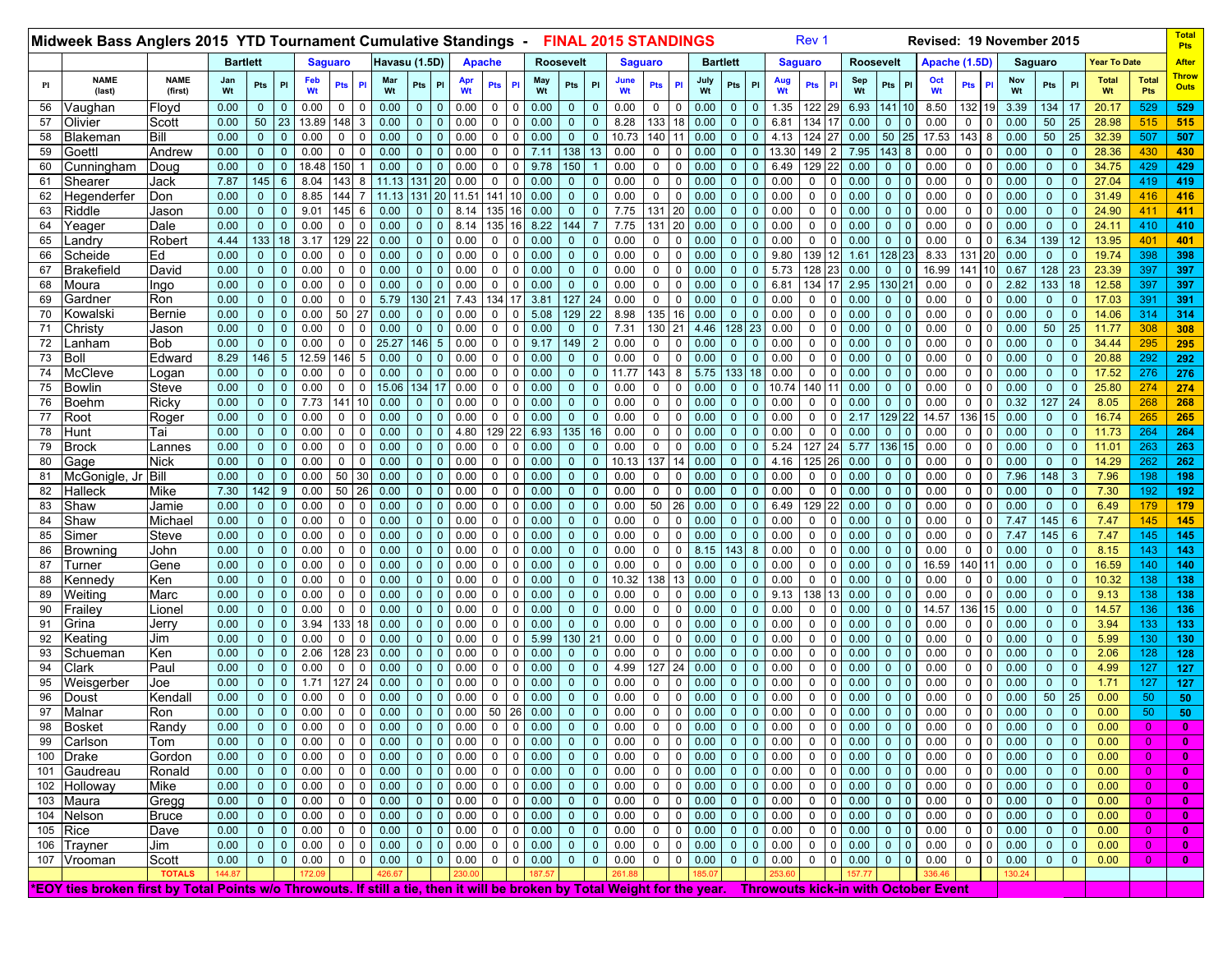|      | Midweek Bass Anglers 2015 YTD Tournament Cumulative Standings - FINAL 2015 STANDINGS                            |                        |                 |                |     |                                 |                |           |                                   |            |           |                |     |                             |            |              |                |                |                             |                      |     | Rev 1                     |                |                |                  |                 |               | Revised: 19 November 2015 |              |         |                |                        |                                | <b>Total</b><br>Pts         |
|------|-----------------------------------------------------------------------------------------------------------------|------------------------|-----------------|----------------|-----|---------------------------------|----------------|-----------|-----------------------------------|------------|-----------|----------------|-----|-----------------------------|------------|--------------|----------------|----------------|-----------------------------|----------------------|-----|---------------------------|----------------|----------------|------------------|-----------------|---------------|---------------------------|--------------|---------|----------------|------------------------|--------------------------------|-----------------------------|
|      |                                                                                                                 |                        | <b>Bartlett</b> |                |     |                                 | <b>Saguaro</b> |           | Havasu (1.5D)                     |            |           | <b>Apache</b>  |     | Roosevelt                   |            |              | <b>Saguaro</b> |                | <b>Bartlett</b>             |                      |     | <b>Saguaro</b>            |                |                | <b>Roosevelt</b> |                 | Apache (1.5D) |                           |              | Saguaro |                | Year To Date           |                                | <b>After</b>                |
| Pl   | <b>NAME</b><br>(last)                                                                                           | <b>NAME</b><br>(first) | Jan<br>Wt       | Pts            | P1  | Feb<br>Wt                       | Pts            | <b>PI</b> | Mar<br>Wt                         | Pts PI     | Apr<br>Wt | Pts Pl         |     | May<br>Pts<br>Wt            | PI         | June<br>Wt   | Pts            | P <sub>1</sub> | July<br>Wt                  | Pts PI               |     | Aug<br><b>Pts</b><br>Wt   | PI             | Sep<br>Wt      | Pts<br>PI        | Oct<br>Wt       | Pts           | PI                        | Nov<br>Wt    | Pts     | PI             | <b>Total</b><br>Wt     | <b>Total</b><br>Pts            | <b>Throw</b><br><b>Outs</b> |
|      | 2015 % of Mbrs Fishing                                                                                          |                        | 65%             |                |     | 75%                             |                |           | 49%                               |            | 58%       |                |     | 58%                         |            | 52%          |                |                | 50%                         |                      |     | 55%                       |                | 47%            |                  | 43%             |               |                           | 52%          |         |                |                        | <b>Present Category Status</b> |                             |
|      | <b># Fished / # Monthly Mbrs</b>                                                                                |                        | 47/72           |                |     | 60 / 80                         |                |           | 41 / 84                           |            | 50 / 86   |                |     | 52/90                       |            | 50 / 96      |                |                | 49 / 98                     |                      |     | 57 / 104                  |                | 49 / 105       |                  | 46 / 107        |               |                           | 56 / 107     |         |                | <b>Boater Category</b> | Gold                           |                             |
| 2015 | <b>LUNKER OF MONTH</b>                                                                                          |                        | <b>BURNS</b>    |                |     | <b>MABRY</b>                    |                |           | Askam / Steele                    |            | CAMPBELL  |                |     | <b>SAVAGE</b>               |            | <b>BROWN</b> |                |                | <b>BROWN</b>                |                      |     | <b>HIRLEMANN</b>          |                | <b>WAMPACH</b> |                  | <b>BUCHANAN</b> |               |                           | <b>BROWN</b> |         |                | <b>CO Category</b>     | <b>Blue</b>                    |                             |
| Tmxs |                                                                                                                 | <b>LUNKER WEIGHT</b>   | 3.06            |                |     | 8.14                            |                |           | 4.89                              |            | 5.99      |                |     | 3.52                        |            | 9.16         |                |                | 4.34                        |                      |     | 8.24                      |                | 4.30           |                  | 6.25            |               |                           | 7.58         |         |                | No Category            | Pink                           |                             |
|      | Avg Wt per person fishing                                                                                       |                        | 3.08            |                |     | 2.97                            |                |           | 10.41                             |            | 4.60      |                |     | 3.61                        |            | 5.24         |                |                | 3.78                        |                      |     | 4.45                      |                | 3.33           |                  | 7.71            |               |                           | 2.32         |         |                | Non Membership Months  |                                |                             |
|      | Avg Wt per fish caught                                                                                          |                        | 1.45            |                |     | 2.09                            |                |           | 2.51                              |            | 2.11      |                |     | 1.43                        |            | 2.26         |                |                | 1.52                        |                      |     | 2.15                      |                | 1.54           |                  | 1.97            |               |                           | 1.59         |         |                |                        | Gray                           |                             |
|      | <b>STATISTICS OF INTEREST</b>                                                                                   |                        |                 |                | Jar |                                 |                | Feb       |                                   | <b>Mar</b> |           |                | Apr |                             | <b>May</b> |              |                | Jun            |                             |                      | Jul |                           | Aug            |                | <b>Sep</b>       |                 |               | Oct                       |              |         | Nov            |                        | <b>AVG # BOATS</b>             |                             |
|      | <b>Monthly Tmx Boats 2006</b>                                                                                   |                        |                 |                | 10  |                                 |                | 12        |                                   | 12         |           |                |     |                             | 10         |              |                | 9              |                             |                      | 10  |                           | 10             |                |                  |                 |               | 13                        |              |         | 15             | 11.73                  |                                |                             |
|      | <b>Monthly Tmx Boats 2007</b>                                                                                   |                        |                 |                | 15  |                                 |                | 14        |                                   | 14         |           |                |     |                             | 20         |              |                | 22             |                             |                      | 21  |                           |                |                |                  |                 |               | 18                        |              |         |                | 16.45                  |                                |                             |
|      | <b>Monthly Tmx Boats 2008</b>                                                                                   |                        |                 |                | 15  |                                 |                | 20        |                                   | 20         |           |                |     |                             | 22         |              |                | 17             |                             |                      | 15  |                           | $\overline{0}$ |                | 12               |                 |               | 19                        |              |         | 15             | 16.27                  |                                |                             |
|      | <b>Monthly Tmx Boats 2009</b>                                                                                   |                        |                 |                | 17  |                                 |                | 19        |                                   | 19         |           |                |     |                             | 23         |              |                | 22             |                             |                      | 22  |                           |                |                |                  |                 |               |                           |              |         | 22             | 20.55                  |                                |                             |
|      | <b>Monthly Tmx Boats 2010</b>                                                                                   |                        |                 |                | 22  |                                 |                | 24        |                                   | 24         |           |                |     |                             | 22         |              |                | 15             |                             |                      | 13  |                           |                |                |                  |                 |               |                           |              |         | 22             | 19.00                  |                                |                             |
|      | <b>Monthly Tmx Boats 2011</b>                                                                                   |                        |                 |                | 23  |                                 |                |           |                                   | 22         |           |                |     |                             | 27         |              |                | 17             |                             |                      | 14  |                           |                |                |                  |                 |               |                           |              |         | 2 <sup>1</sup> | 20.45                  |                                |                             |
|      | <b>Monthly Tmx Boats 2012</b>                                                                                   |                        |                 |                | 27  |                                 |                | 22        |                                   | 22         |           |                |     |                             | 23         |              |                | 18             |                             |                      | 18  |                           |                |                |                  |                 |               | 20                        |              |         | 17             | 21.45                  |                                |                             |
|      | <b>Monthly Tmx Boats 2013</b>                                                                                   |                        |                 |                | 14  |                                 |                | 21        |                                   | 21         |           |                |     |                             | 21         |              |                | 13             |                             |                      | 20  |                           |                |                |                  |                 |               | 12                        |              |         | 20             | 18.00                  |                                |                             |
|      | <b>Monthly Tmx Boats 2014</b>                                                                                   |                        |                 |                | 26  |                                 |                |           |                                   | 19         |           |                |     |                             | 20         |              |                | 21             |                             |                      | 26  |                           |                |                |                  |                 |               | 21                        |              |         | 2 <sup>1</sup> | 22.55                  |                                |                             |
|      | Monthly Tmx Boats 2015                                                                                          |                        |                 |                | 24  |                                 |                |           |                                   |            |           |                |     |                             | 26         |              |                | 25             |                             |                      | 24  |                           | 28             |                | 24               |                 |               | 23                        |              |         | 28             | 25.18                  |                                |                             |
|      | History - End of Year Awards - Awards presented for the first time in 2006 at awards dinner on January 10, 2007 |                        |                 |                |     |                                 |                |           |                                   |            |           |                |     |                             |            |              |                |                |                             |                      |     |                           |                |                |                  |                 |               |                           |              |         |                |                        |                                |                             |
| 2006 | Angler of the Year                                                                                              |                        |                 | PI             |     | <b>Boater of the Year</b>       |                |           |                                   |            |           | PI.            |     | Non Boater of the Year      |            |              |                |                | <b>Lunker of the Year</b>   |                      |     |                           |                |                |                  |                 |               |                           |              |         |                |                        |                                |                             |
|      | Terry Tassin ( Points 1322)                                                                                     |                        |                 |                |     |                                 |                |           | Terry Tassin [Points 1322]        |            |           |                |     | Lionel Frailey (Pts 1312)   |            |              | WN             |                |                             | <b>Steve Plimley</b> |     |                           |                |                |                  |                 |               |                           |              |         |                |                        |                                |                             |
|      | At Dinner on 10 Jan 2007                                                                                        |                        |                 |                |     |                                 |                |           |                                   |            |           |                |     |                             |            |              | Wt             |                | 6.80 lb                     |                      |     |                           |                |                |                  |                 |               |                           |              |         |                |                        |                                |                             |
|      | <b>TOTAL ATTENDING: 44</b>                                                                                      |                        |                 |                |     |                                 |                |           |                                   |            |           |                |     |                             |            |              | .ake           |                | Pleasant - April 2006       |                      |     |                           |                |                |                  |                 |               |                           |              |         |                |                        |                                |                             |
|      |                                                                                                                 |                        |                 |                |     | <b>Boater of the Year</b>       |                |           |                                   |            |           |                |     |                             |            |              |                |                |                             |                      |     |                           |                |                |                  |                 |               |                           |              |         |                |                        |                                |                             |
| 2007 | <b>Angler of the Year</b>                                                                                       |                        |                 | PI             |     |                                 |                |           |                                   |            |           | PI.            |     | Non Boater of the Year      |            |              | <b>WN</b>      |                | <b>Lunker of the Year</b>   |                      |     |                           |                |                |                  |                 |               |                           |              |         |                |                        |                                |                             |
|      | Terry Tassin (Points 1165)                                                                                      |                        |                 | -1             |     |                                 |                |           | Terry Tassin [Points 1165]        |            |           |                |     | Tim Wood (Pts 1161)         |            |              |                |                |                             | <b>Tim Wood</b>      |     |                           |                |                |                  |                 |               |                           |              |         |                |                        |                                |                             |
|      | At Dinner on 9 Jan 2008                                                                                         |                        |                 |                |     |                                 |                |           |                                   |            |           |                |     |                             |            |              | Wt             |                | 6.90 lb                     |                      |     |                           |                |                |                  |                 |               |                           |              |         |                |                        |                                |                             |
|      | <b>TOTAL ATTENDING: 56</b>                                                                                      |                        |                 |                |     |                                 |                |           |                                   |            |           |                |     |                             |            |              | Lake           |                | Pleasant - July 2007        |                      |     |                           |                |                |                  |                 |               |                           |              |         |                |                        |                                |                             |
| 2008 | <b>Angler of the Year</b>                                                                                       |                        |                 | PI             |     | <b>Boater of the Year</b>       |                |           |                                   |            |           | <b>PI</b>      |     | Non Boater of the Year      |            |              |                |                | <b>Lunker of the Year</b>   |                      |     |                           |                |                |                  |                 |               |                           |              |         |                |                        |                                |                             |
|      | Steve Cook (Points 1176)                                                                                        |                        |                 |                |     |                                 |                |           | <b>Lew Southard [Points 1169]</b> |            |           |                |     | Steve Cook [Points 1176] WN |            |              |                |                | <b>Lewis (Lew) Southard</b> |                      |     |                           |                |                |                  |                 |               |                           |              |         |                |                        |                                |                             |
|      | At Dinner on 14 Jan 2009                                                                                        |                        |                 | $\overline{2}$ |     |                                 |                |           | Mike Richter [Points 1160]        |            |           |                |     | Charlie Ferrell [Pts 1151]  |            |              | Wt             |                | 6.12 lb                     |                      |     |                           |                |                |                  |                 |               |                           |              |         |                |                        |                                |                             |
|      | <b>TOTAL ATTENDING: 60</b>                                                                                      |                        |                 | 3              |     | <b>Rick Brown [Points 1159]</b> |                |           |                                   |            |           | 3              |     | Mark Durben [Pts1140]       |            |              | Lake           |                | Alamo - April 2008          |                      |     |                           |                |                |                  |                 |               |                           |              |         |                |                        |                                |                             |
|      |                                                                                                                 |                        |                 |                |     |                                 |                |           |                                   |            |           |                |     |                             |            |              |                |                |                             |                      |     |                           |                |                |                  |                 |               |                           |              |         |                |                        |                                |                             |
| 2009 | <b>Angler of the Year</b>                                                                                       |                        |                 | PI             |     | <b>Boater of the Year</b>       |                |           |                                   |            |           |                |     | Non Boater of the Year      |            |              |                |                | <b>Lunker of the Year</b>   |                      |     |                           |                |                |                  |                 |               |                           |              |         |                |                        |                                |                             |
|      | Mike Richter (Points 1313)                                                                                      |                        |                 |                |     | Rick Brown [Points 1313]        |                |           |                                   |            |           |                |     | Howard Thomas [Pts1303] WN  |            |              |                |                | <b>Jamie Shaw</b>           |                      |     |                           |                |                |                  |                 |               |                           |              |         |                |                        |                                |                             |
|      | At Dinner on 13 Jan 2010                                                                                        |                        |                 | $\overline{2}$ |     |                                 |                |           | Lew Southard {Points 1303         |            |           | $\overline{2}$ |     | Sean Ballard [Pts 1287]     |            |              | Wt             |                | 7.46 lb                     |                      |     |                           |                |                |                  |                 |               |                           |              |         |                |                        |                                |                             |
|      | <b>TOTAL ATTENDING: 80</b>                                                                                      |                        |                 | 3              |     |                                 |                |           | Richie Rojas {Points 1289]        |            |           |                |     | Pete Kirberg [Pts 1286]     |            |              | ake            |                | Pleasant - June 2009        |                      |     |                           |                |                |                  |                 |               |                           |              |         |                |                        |                                |                             |
|      |                                                                                                                 |                        |                 |                |     |                                 |                |           |                                   |            |           |                |     |                             |            |              |                |                |                             |                      |     |                           |                |                |                  |                 |               |                           |              |         |                |                        |                                |                             |
| 2010 | <b>Angler of the Year</b>                                                                                       |                        |                 | PI             |     | <b>Boater of the Year</b>       |                |           |                                   |            |           | <b>PI</b>      |     | Non Boater of the Year      |            |              |                |                | <b>Lunker of the Year</b>   |                      |     |                           |                |                |                  |                 |               |                           |              |         |                |                        |                                |                             |
|      | Daniel Elias (Points 1315)                                                                                      |                        |                 | $\mathbf{1}$   |     | Tony Medina [1314]              |                |           |                                   |            |           |                |     | Butch Nessline [1311]       |            |              | <b>WN</b>      |                | <b>Lou Hirlemann</b>        |                      |     |                           |                |                |                  |                 |               |                           |              |         |                |                        |                                |                             |
|      | At Dinner on 12 Jan 2011                                                                                        |                        |                 |                |     | 2 Steve Cook [1310]             |                |           |                                   |            |           |                |     | 2 Howard Thomas [1306]      |            |              | Wt             |                | 5.57 lb                     |                      |     |                           |                |                |                  |                 |               |                           |              |         |                |                        |                                |                             |
|      | <b>TOTAL ATTENDING: 87</b>                                                                                      |                        |                 | $\mathbf{3}$   |     | Paul Cormany [1300]             |                |           |                                   |            |           |                |     | 3 Gary Grimes [1296]        |            |              | Lake           |                | Havasu - March 2010         |                      |     |                           |                |                |                  |                 |               |                           |              |         |                |                        |                                |                             |
|      |                                                                                                                 |                        |                 |                |     |                                 |                |           |                                   |            |           |                |     |                             |            |              |                |                |                             |                      |     |                           |                |                |                  |                 |               |                           |              |         |                |                        |                                |                             |
| 2011 | <b>Angler of the Year</b>                                                                                       |                        |                 | PI             |     | <b>Boater of the Year</b>       |                |           |                                   |            |           |                |     | PI Non Boater of the Year   |            |              |                |                | <b>Lunker of the Year</b>   |                      |     |                           |                |                |                  |                 |               |                           |              |         |                |                        |                                |                             |
|      | <b>Jeff Martineau (Points 1335)</b>                                                                             |                        |                 |                |     | Daniel Elias [1308]             |                |           |                                   |            |           |                |     | Ernie Arvizu [1310]         |            |              | <b>WN</b>      |                |                             | <b>Mark Poe</b>      |     |                           |                |                |                  |                 |               |                           |              |         |                |                        |                                |                             |
|      | At Dinner on 11 Jan 2012                                                                                        |                        |                 | $\overline{2}$ |     | Jamie Shaw [1306]               |                |           |                                   |            |           | $\overline{2}$ |     | Mark Durben [1281]          |            |              | Wt             |                | 8.64 lb                     |                      |     |                           |                |                |                  |                 |               |                           |              |         |                |                        |                                |                             |
|      | <b>TOTAL ATTENDING: 82</b>                                                                                      |                        |                 | $\mathbf{3}$   |     | Paul Cormany [1289]             |                |           |                                   |            |           |                |     | 3   Richard Lapointe [1270] |            |              | Lake           |                | Apache - May 2011           |                      |     |                           |                |                |                  |                 |               |                           |              |         |                |                        |                                |                             |
|      |                                                                                                                 |                        |                 |                |     |                                 |                |           |                                   |            |           |                |     |                             |            |              |                |                |                             |                      |     |                           |                |                |                  |                 |               |                           |              |         |                |                        |                                |                             |
| 2012 | <b>Angler of the Year</b>                                                                                       |                        |                 | PI             |     | <b>Boater of the Year</b>       |                |           |                                   |            |           |                |     | PI Non Boater of the Year   |            |              |                |                | <b>Lunker of the Year</b>   |                      |     |                           |                |                |                  |                 |               |                           |              |         |                |                        |                                |                             |
|      | Paul Cormany (1324 Points)                                                                                      |                        |                 |                |     | Rick Brown [1315 Points]        |                |           |                                   |            |           |                |     | Ken Buvala [1277 Pts ]      |            |              | <b>WN</b>      |                | <b>Paul Cormany</b>         |                      |     |                           |                |                |                  |                 |               |                           |              |         |                |                        |                                |                             |
|      | At Dinner on 9 Jan 2013                                                                                         |                        |                 | $\overline{2}$ |     | Neil Burns [1314 Points]        |                |           |                                   |            |           | 2              |     | Sean Ballard [1271 Pts ]    |            |              | Wt             |                |                             | 11.34 lb             |     |                           |                |                |                  |                 |               |                           |              |         |                |                        |                                |                             |
|      | <b>TOTAL ATTENDING: 70</b>                                                                                      |                        |                 | $\mathbf{3}$   |     |                                 |                |           | Tony Medina [1298 Points ]        |            |           | 3              |     | John Milkint [1269 Pts ]    |            |              | ake            |                |                             |                      |     | Roosevelt - February 2012 |                |                |                  |                 |               |                           |              |         |                |                        |                                |                             |